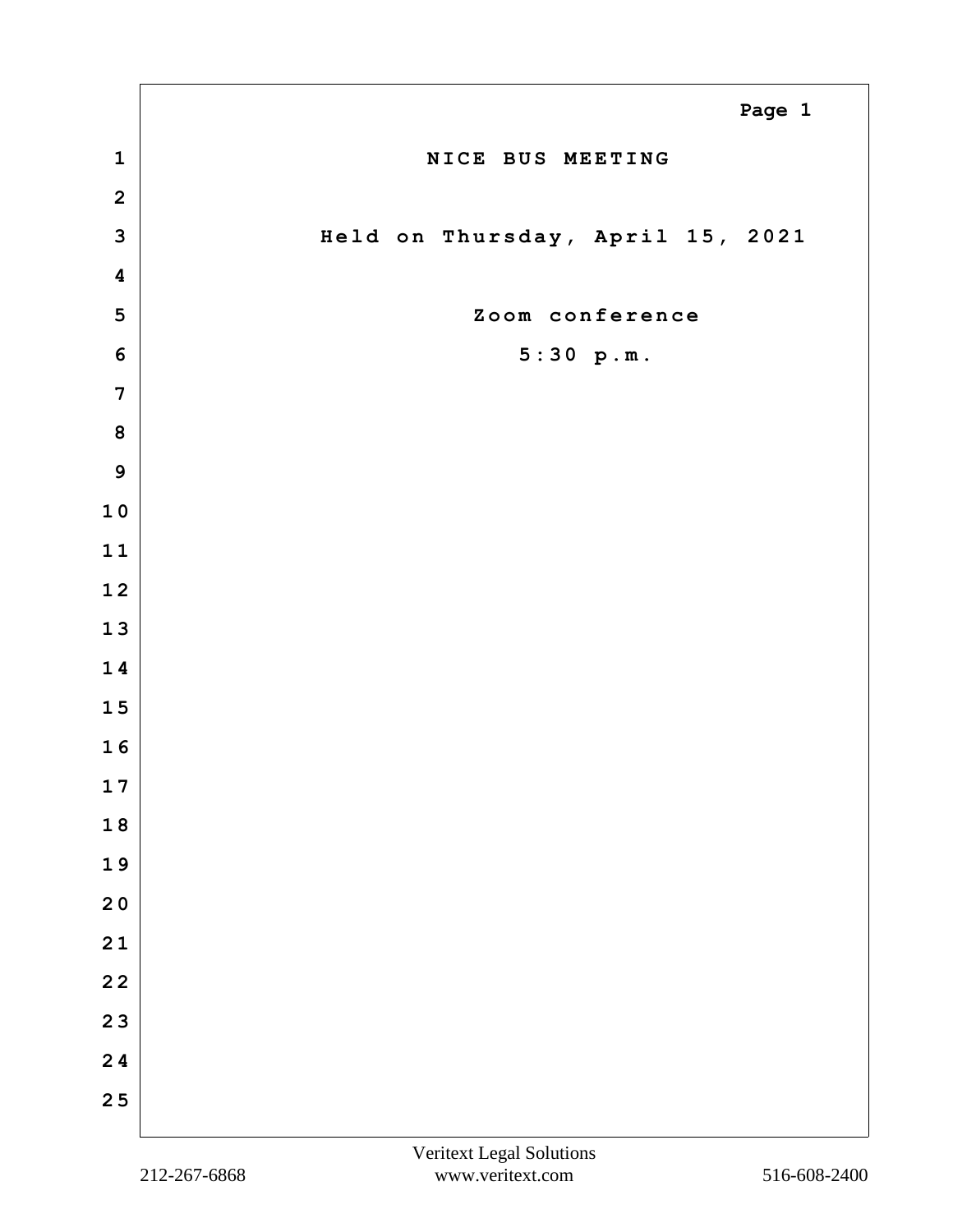<span id="page-1-0"></span>

| $\mathbf 1$             | A P P E A R A N C E S : |
|-------------------------|-------------------------|
| $\overline{2}$          | ERIKA RICHARDS          |
| 3                       | CARRIE MILLER           |
| $\overline{\mathbf{4}}$ | TONY ROSARIO            |
| 5                       | <b>JOEL BERSE</b>       |
| 6                       | SHELDON SHRENKEL        |
| $\overline{7}$          | JACK KHZOUZ, NICE CEO   |
| 8                       | SHARON PERSAUD          |
| 9                       | <b>JEAN DUROSEAU</b>    |
| 10                      | LATOYA PIPPINS          |
| 11                      | JACLENE D'AGOSTINO      |
| 12                      | <b>REGINALD</b>         |
| 13                      |                         |
| 14                      |                         |
| 15                      |                         |
| 16                      |                         |
| 17                      |                         |
| 18                      |                         |
| 19                      |                         |
| 20                      |                         |
| 21                      |                         |
| $22$                    |                         |
| 23                      |                         |
| 24                      |                         |
| 25                      |                         |
|                         |                         |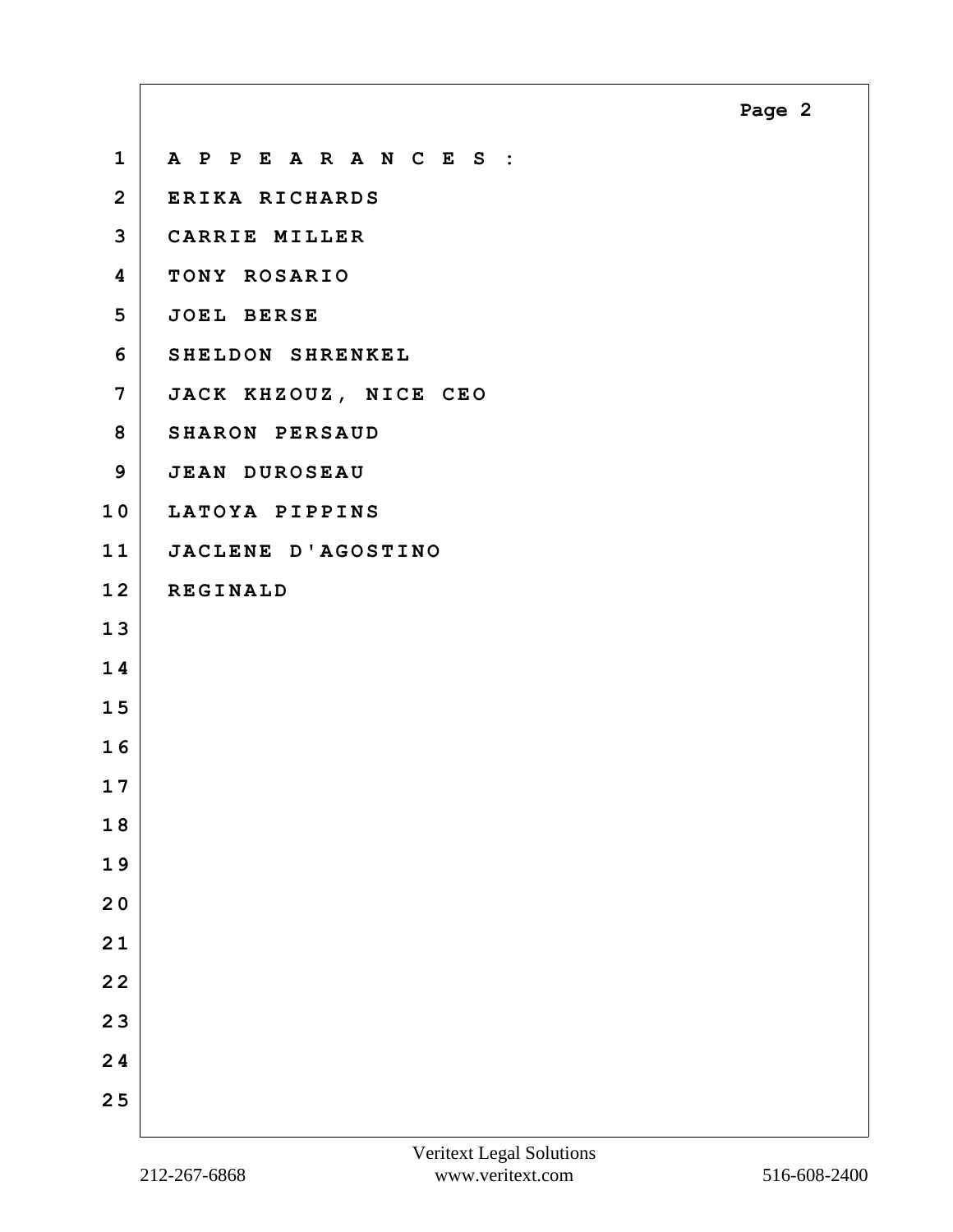<span id="page-2-0"></span>**1 (Time noted: 5:31 p.m.) 2 MR. SHRENKEL: We'll call the meeting to 3 order and I'd like to designate you right now 4 to call on our members who have joined us. So, 5 this will serve as our roll call. 6 Our agenda today, we're going to introduce 7** our committee members. We're going to hear **8 from the CEO of NICE Transportation. He's 9 going make a presentation which is going to 10 concern his budget for 2021. 11 What we have done now is we have selected 12 several salient public comments which after 13 Mr. Khzouz's presentation, we'll have him read 14 those comments and he'll try to answer those** 15 selected ones. **16 Now, if anyone else wants to send comments 17 concerning the budget, concerning service 18 issues, please feel free to do it online 19 through NICE Transportation, and I'm sure 20 they'll get back to with some of the answers. 21 Carrie, go ahead. Thank you. 22 MS. MILLER: For those participating today 23 virtually, we have the option of writing in 24 your comments. So, you can go ahead and use 25 that Q and A feature at the bottom of your**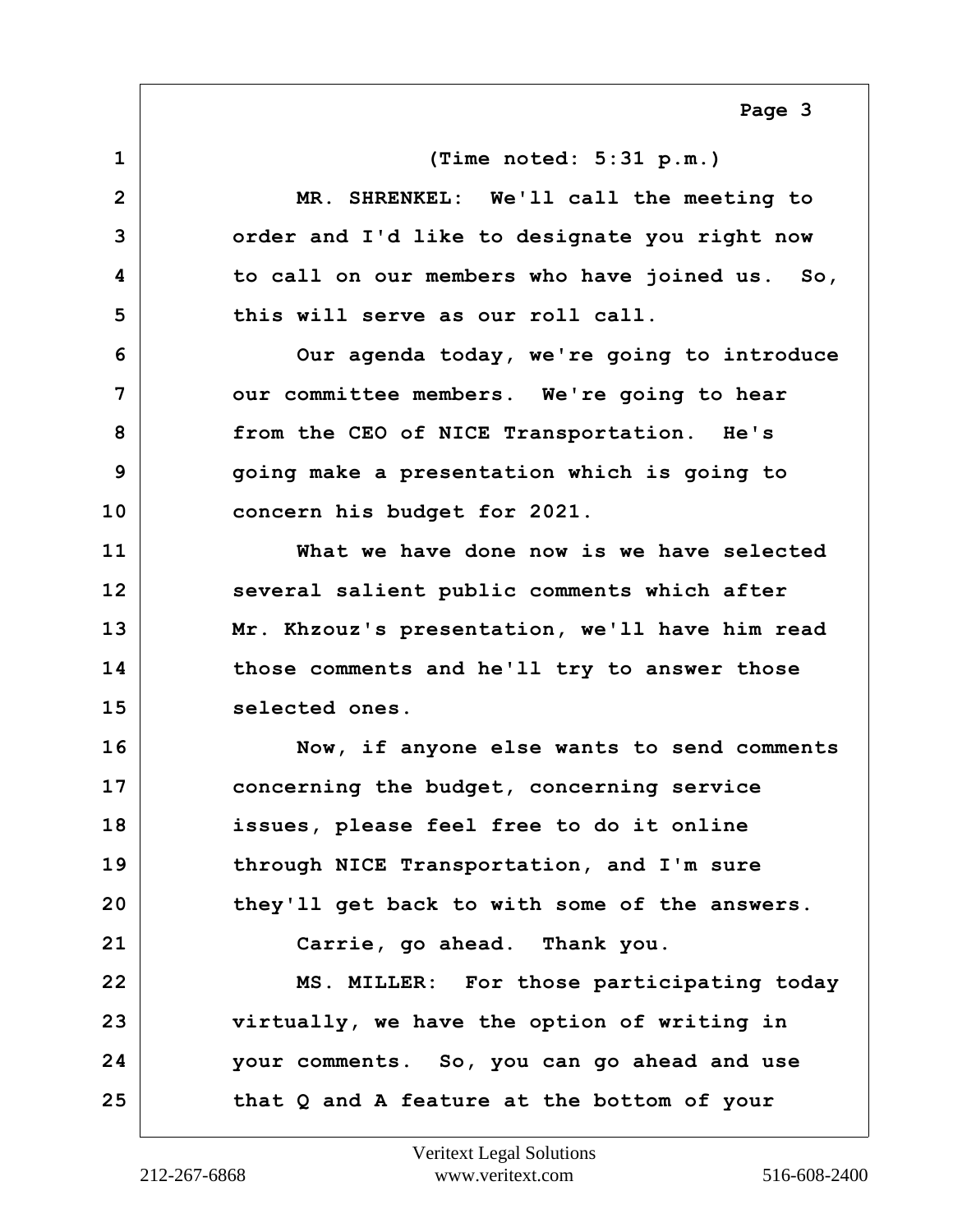<span id="page-3-0"></span>**1 screen. Please be sure to include your name 2 and town for submission. For organization, if 3 you could please submit those by 6:00 p.m. just 4 so we make sure we can include as many as 5 possible in today's reading. They'll be read 6 by the moderator and also shared on past 7 today's meeting with the scheduling and 8 planning team as well. 9 Just so you know, we had a number of 10 submissions that were collected through 11 NICEbus.com and those are also included in** 12 today's meeting. **13 We can go ahead and do roll call. 14 So, Sheldon Shrenkel, Chair. 15 MR. SHRENKEL: Here, Chairman of the 16 Committee. 17 Thank you. 18 MS. MILLER: Joel Berse? 19 MR. BERSE: I am very happy to be here. 20 MS. MILLER: Reverend Reginald Benjamin? 21 All right, Jaclene D'Agostino? 22 MS. D'AGOSTINO: Here. 23 MS. MILLER: Jean Duroseau? 24 MR. DUROSEAU: Here. 25 MS. MILLER: Dawn Falco? And Tony**

**Page 4**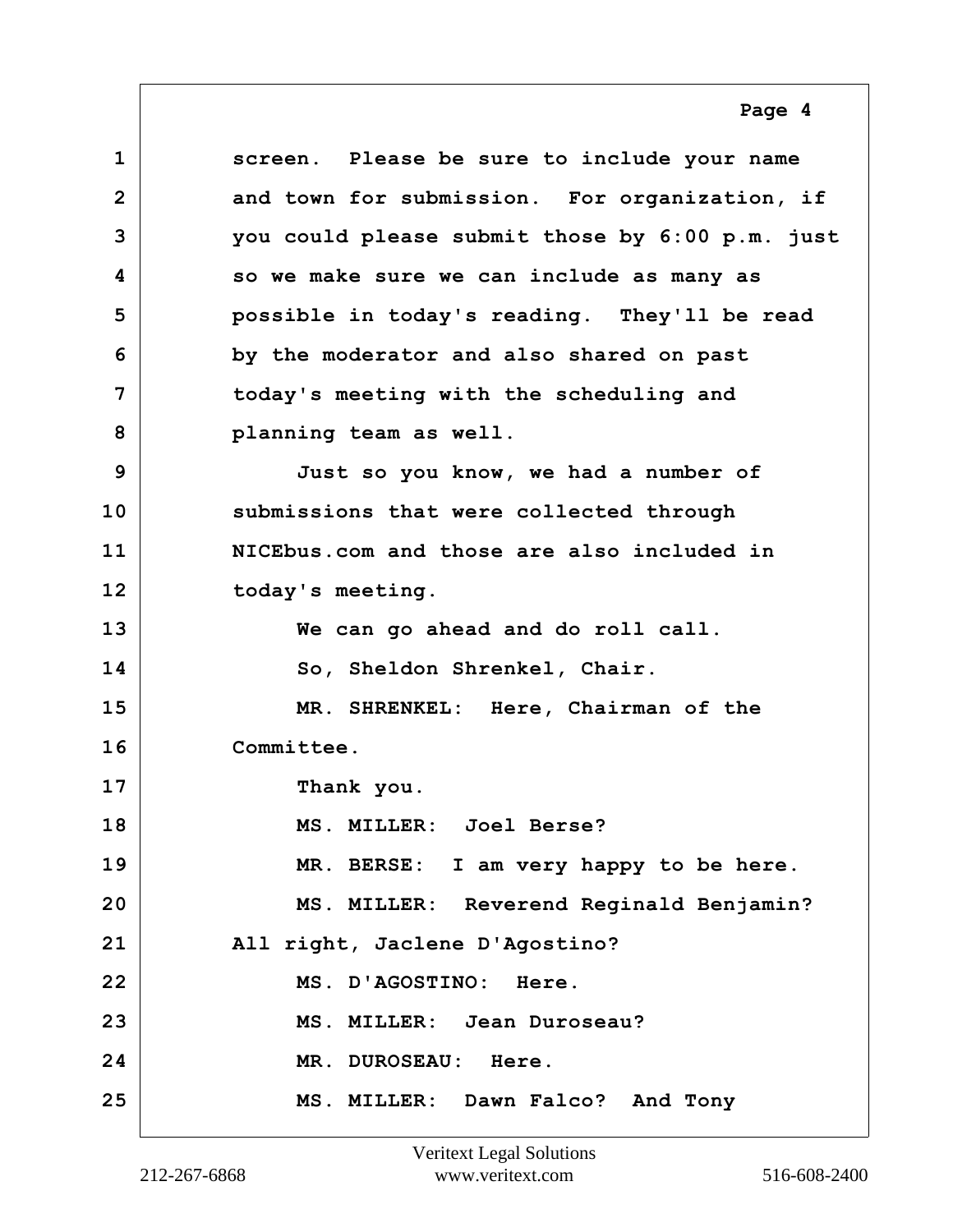<span id="page-4-0"></span>**1 Rosario? 2 MR. ROSARIO: Here. 3 MR. SHRENKEL: We have a quorum. Thank 4 you, Carrie. 5** At this point we'd like the presentation **6 by NICE's CEO, Jack Khzouz. 7 Jack, if you can give us all the 8 information, we'd appreciate it. 9 MR. KHZOUZ: Thank you, Mr. Chairman. And 10 thank you, everyone, for joining us and serving 11 on the board. It's an important function you 12 all serve and we very much appreciate it 13 especially the last year and a half that we've 14 all had to undergo, but we appreciate your** 15 service very, very much. **16 So, tonight we've got really three things 17 to talk about or two things to talk about. 18 We've got the budget presentation for 2021. 19 I've got some service updates to talk about and 20 then the budget vote will be at the end. The 21 chairman will call. In between there, 22 obviously, at the end we'll take questions from 23 both the board and we've got some write-in 24 questions that we'll take from the public also. 25 With that, we'll start with the budget**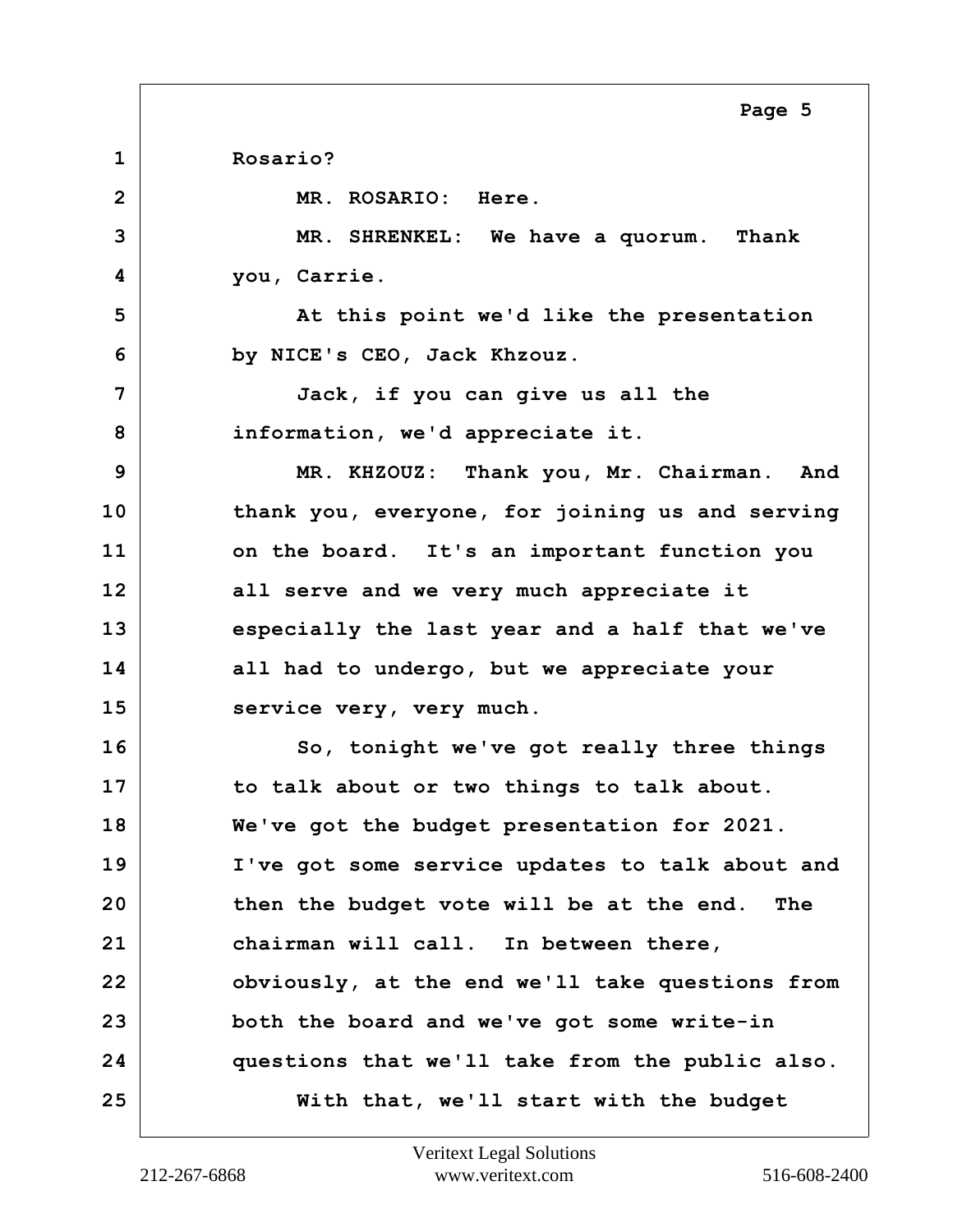<span id="page-5-0"></span>**1 presentation. I've got a few slides. It's a 2 bit of a dry presentation, but there is some 3 good news here.**

**4 The 2021 operating budget service hours at 5 the very top you see the Paratransit service 6 hours against 2021. Those service hours 7 reflect pre-COVID levels in a lot of cases in 8 the Paratransit area so you can see the revenue 9 hours are growing in Paratransit, and we 10 continue to grow, and have clients come back. 11 So, as those grow, we'll continue to offer as 12 much service as demand requires.**

**13 On the fixed route side, you can see last 14 year we offered 8 to 111,000 service hours. 15 This year we're proposing about 808. It's 16 virtually flat. We'll end up actually a little 17 higher than that. So, we'll virtually be flat 18 in service hours for the year.**

**19 Our operating budget is as follows and it 20 breaks down pretty evenly across different 21 things. We do have some new streams of revenue 22 that come in this year, but as you can see the 23 top STOA continues to be one of our largest 24 contributors, that's the New York State 25 Operating Systems Fund. There is an adjustment**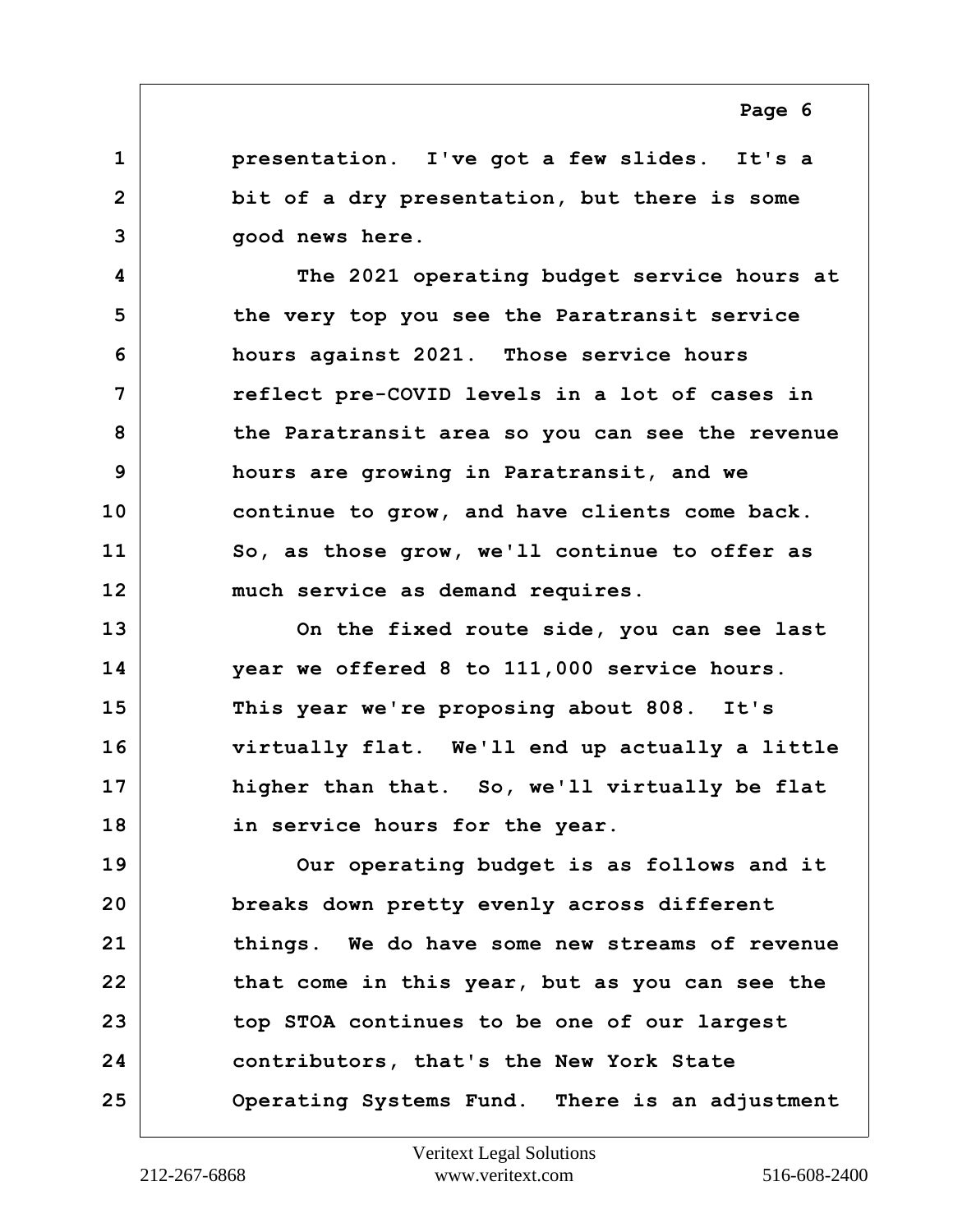<span id="page-6-0"></span>**1 this year that help us again push that over the 2 top to almost \$88 million for the year, the 3 county match on both discretionary and STOA, 4 and then the CRRSAA funds, that the federal 5 relief bill for CRRSAA funds at \$16 million. 6 Passage revenue is projected to be \$24 million 7 and then nonuser revenue at 500,000. That 8 brings us to a budget of \$135 million, 9 virtually flat from last year. I'm happy to 10 say virtually flat from last year. In other 11 words, we have full funding. We'll offer full 12 service for this year with no fare increase, no 13 reduction in service, and as a matter of fact 14 we are going to start looking at increasing 15 some -- increasing some service, adding some 16 trips to the larger routes, that'll start in 17 May.**

**18** So, here's how the funding lays up year **19 over year. And, again, as you can see at the 20 bottom line there in the total 135.5 against 21 135 virtually flat. There are some increases 22 in some expenses and those are really assigned 23 to some additional cleaning regimens that we 24 put in place, PPE, additional driver shields, 25 things like that to keep our drivers and our**

**Page 7**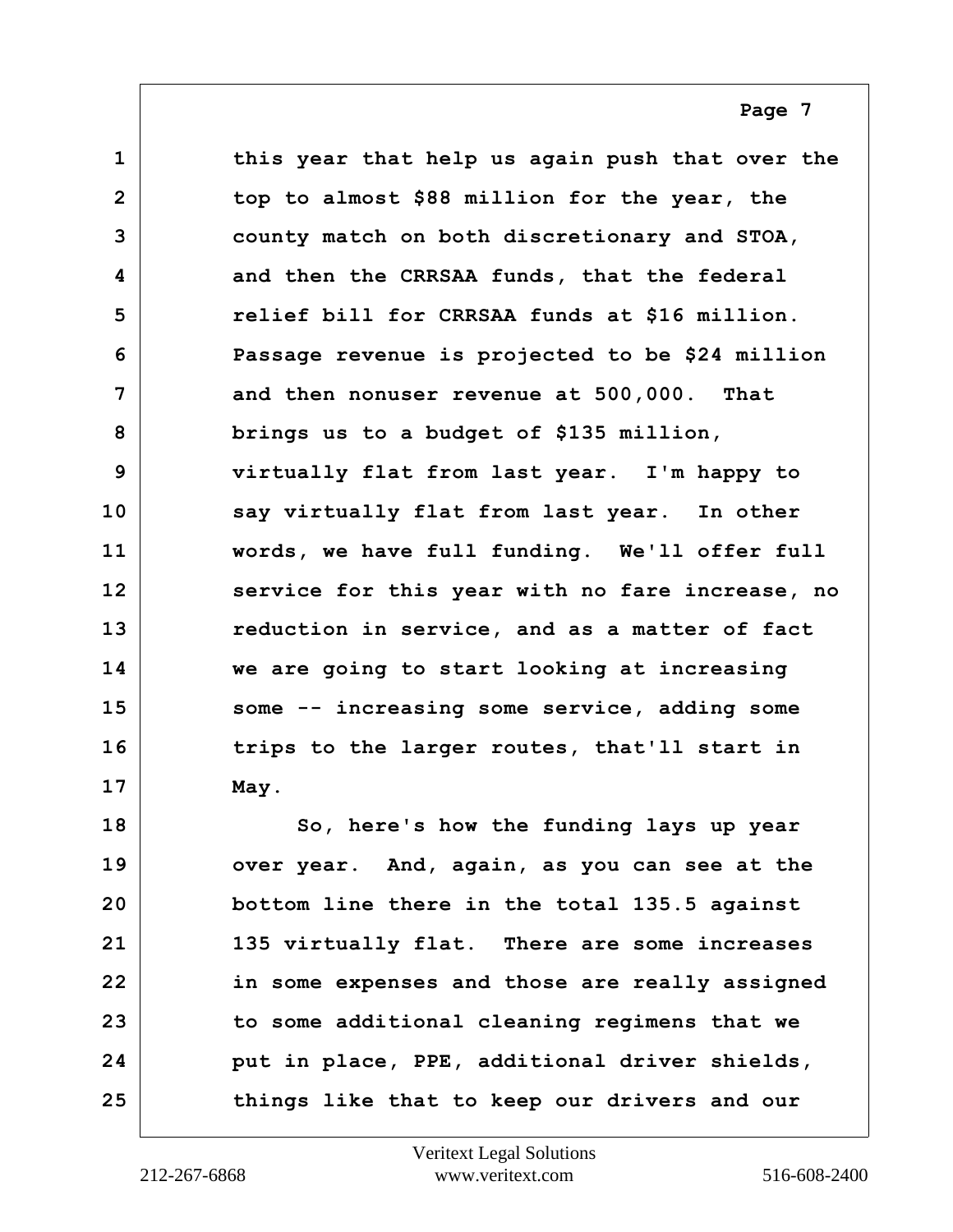<span id="page-7-0"></span>**1 passengers safe through the COVID epidemic. 2 But, in general, you can see again there is no 3 reduction in service, there is no increase in 4 fares. We're very happy to report that and 5 we're overall in good shape.**

**6 This is how our rates fall out. Again, 7 you can see on the 20 monthly fixed fee rate 8 the county pays transit to operate service, it 9 has gone up and again that mostly has do with 10 COVID related costs to keep our team safe and 11 our passengers safe. Additional cleaning 12 methodologies have been instituted at the 13 Hempstead Transit Center, at the depots, so 14 there are some additional costs associated with 15 that, but again it doesn't reflect in a 16 reduction in service.**

**17 The variable rates both on the fixed and 18 on the para side, para goes up slightly, fixed 19 is about even. Para goes up slightly again. 20 It's a function of we keep almost a full staff 21 at para but only are operating at a 55 percent 22 pre-COVID capacity level so the cost per trip 23 is a little higher.**

**24 Some capital plan highlights: We're going 25 to start the major last phase of upgrades at**

**Page 8**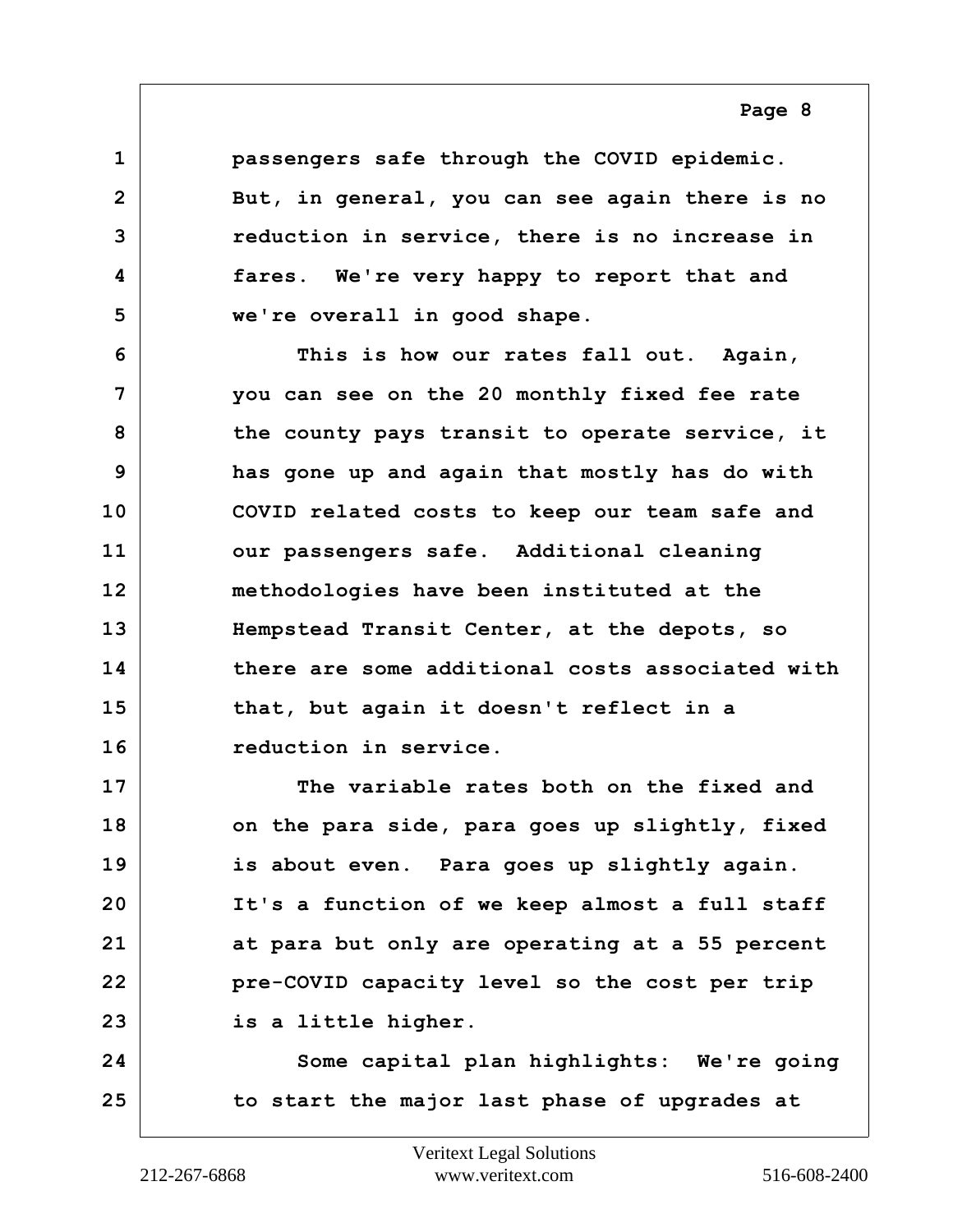<span id="page-8-0"></span>**1 Hempstead Transit Center. This is a 2 3-and-a-half year, 4-year project that we began 3 a little while ago. The last phase is going to 4 start hopefully by summer. Those will include 5 new floors, new tiling on the walls, and new 6 ADA doors throughout the center. So, the 7 center has gotten a top to bottom makeover. It 8 looks great. There will also be some stamp 9 concrete work and replacement that will go on 10 there also. We're in the middle of delivering 11 14 Paratransit -- brand new Paratransit 12 vehicles, so that's happening. We're 13 delivering 100 new fixed route vehicles. We're 14 very excited about that. That will replace the 15 older 1700s that are still on the road. That 16 will help our reliability and customer comfort 17 both on the para and on the fixed side. 18 We have begun also working with the county 19 and Department of Public Works on procuring 6 20 battery electric buses or BEBs with 21 infrastructure. Those will be the first 22 alternative true alternative zero emission 23 vehicles that we have on site. You remember we 24 run a complete CNG fleet here, which is an 25 alternative vehicle already and Nassau County**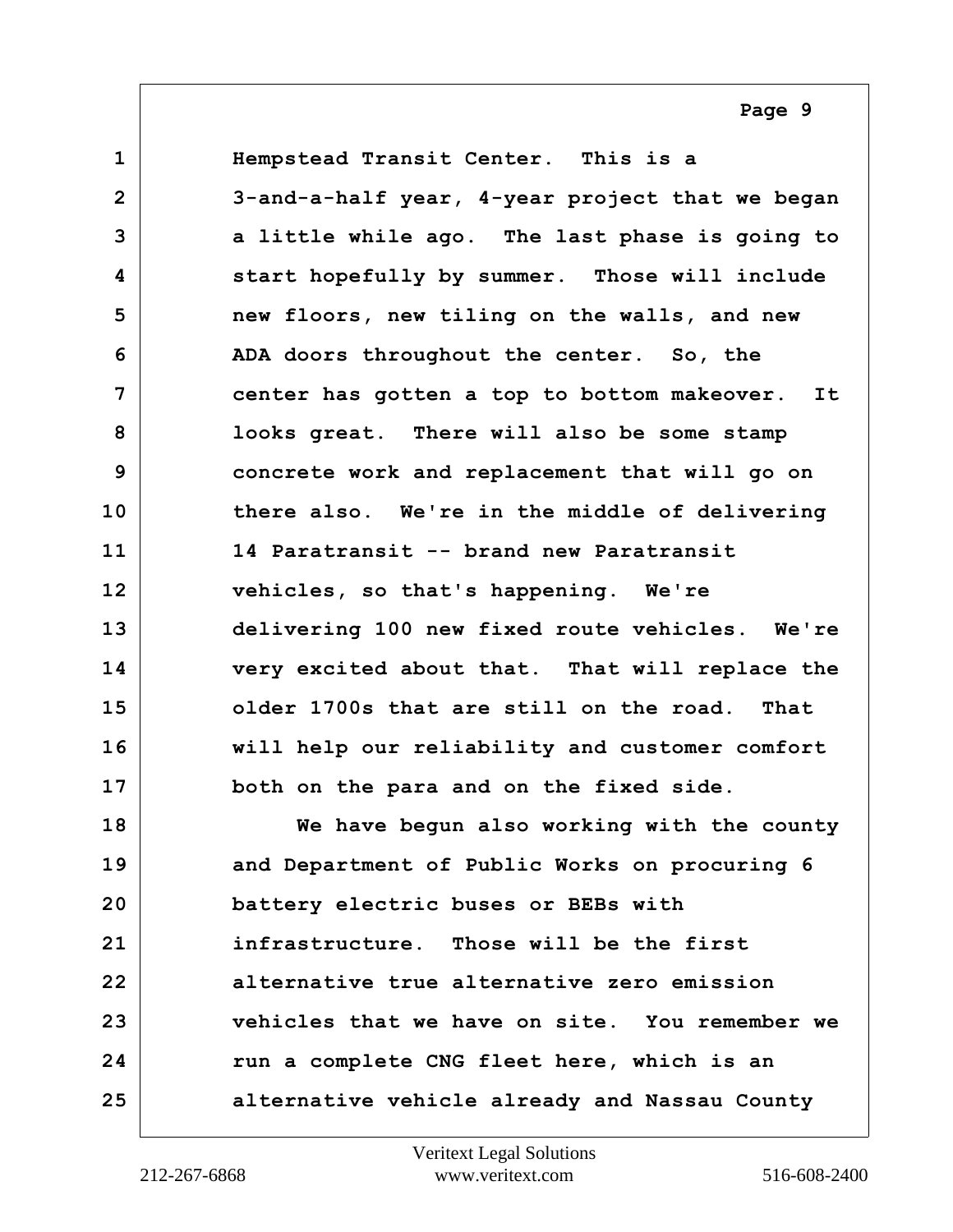<span id="page-9-0"></span>**1 was one of the largest full fleets of CNG 2 vehicles in the country. So, the BEB vehicles, 3 the electric bus vehicles, will certainly add 4 to a zero emissions footprint here, so we're 5 very excited to have those here.**

**6 There's a combined heat and power project 7 that will replace the HVAC systems here at 8 Mitchell Field. We have an outdated HVAC 9 system. This is a pretty innovative system 10 that, again, harnesses green power and we're 11 pretty excited about getting it installed here. 12 It's a major project that will take a few 13 years, but it will add to the efficiency of the 14 building greatly.**

**15 Fuel island upgrade: Our CHG island will 16 get an upgrade, a new canopy, some additional 17 infrastructure.**

**18 And lastly, but not least, we'll start the 19 OMNY implementation replacing the old MetroCard 20 system with the new OMNY system, which is a 21 smart card, a chip embedded smart card system 22 over the next few years. Again, that's a 23 multi-year project. Most of these projects are 24 multi years. So, in some cases 3, 4, 5, 6 25 years out, but we'll start that pretty quickly.**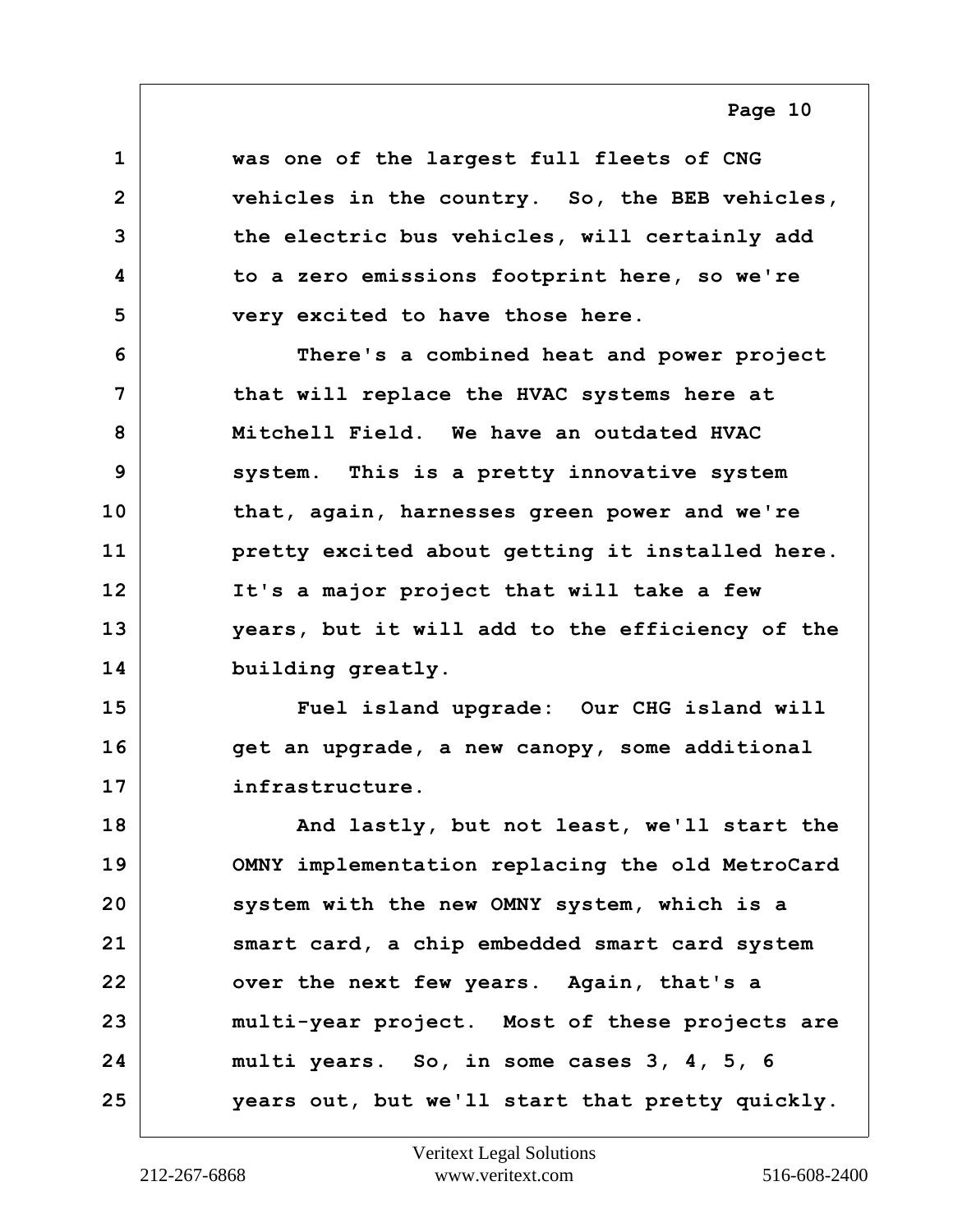<span id="page-10-0"></span>**1 Small, but this is our operating budget 2 capital plan one of two. We have a lot of 3 large projects. We have a lot of projects that 4 we manage on behalf of the county and with the 5 county's support. The previous slide kind of 6 highlighted the more exciting projects. 7 There's other projects here that are much more 8 mundane, but they are projects nonetheless that 9 we have to manage over time to keep the 10 facility and the fleet in state of good repair. 11 So, I'm not going to go through and read each 12 one of these but they're fairly mundane. 13 I kind of ran through the budget 14 relatively quickly only because in general it's 15 fairly good news. Again, transit throughout 16 the state and throughout the country is**

**17 thankful to have the support our governors, our 18 county, and certainly the federal government to 19 come in and help and keep the buses rolling, 20 and keep those front line workers getting to 21 their jobs, and you know everybody back to 22 recovery status. So, we're very, very grateful 23 for that. And once I finish with service 24 updates, I'll certainly answer any questions 25 for anyone as we go through.**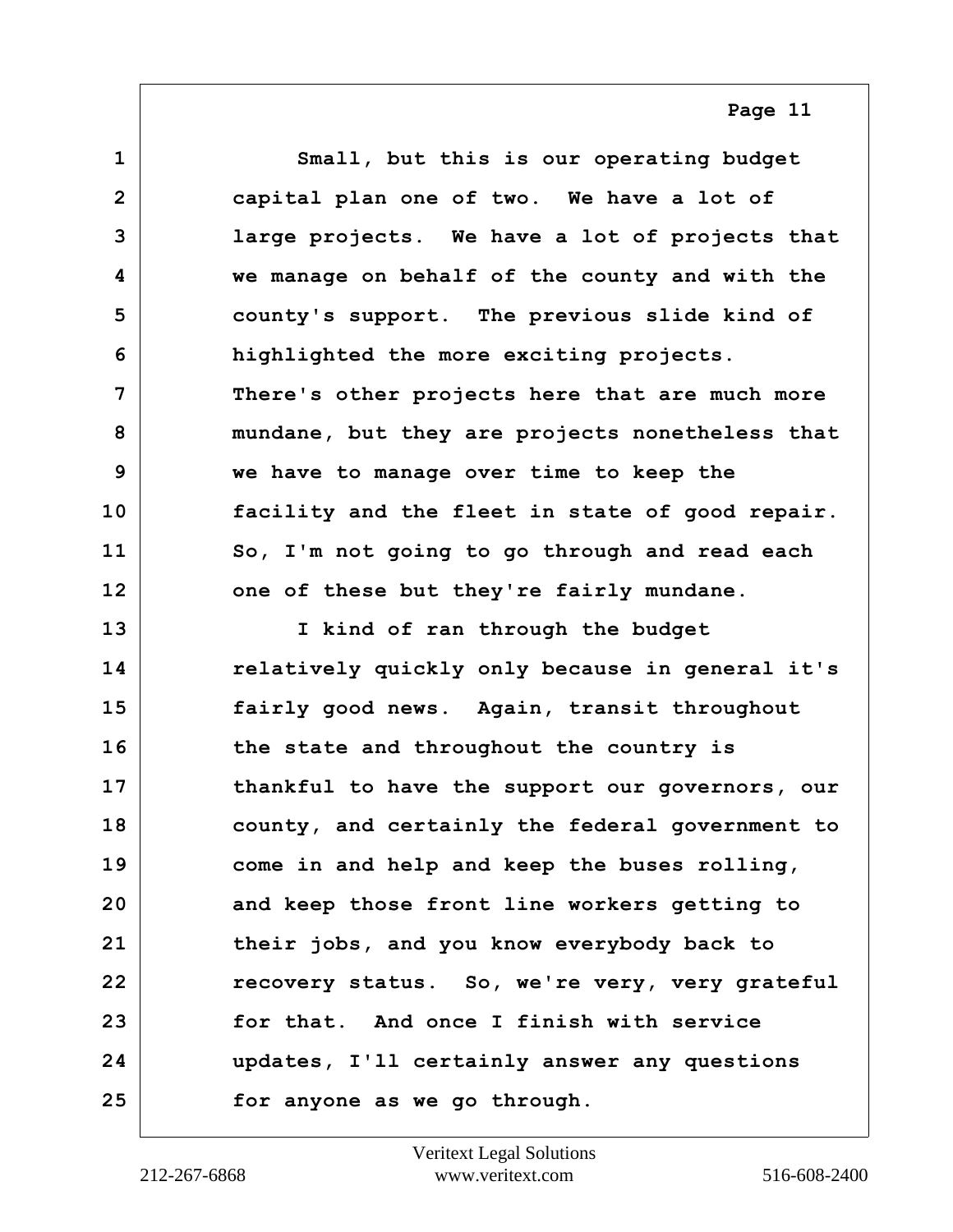<span id="page-11-0"></span>**1 So, this is our first quarter score card. 2 We again -- the county grades us on our 3 performance and I'll go through this fairly 4 quickly here. Again, the liquidated damages or 5 the incentive isn't actually paid but used as 6 credit or debits as future score cards come. 7 On-time performance, our goal needs to be 8 adjusted upwards so we'll do that in the next 9 quarter. Our goal was 70 percent when we 10 started this project back just a year or two 11 after we serviced. At the time when we took 12 our on-time performance was in the 50s and I'm 13 happy to say now that we're running about a 14 91 percent on-time performance which we're 15 very, very proud of for a system this large, 16 with this many stops. To have a 91 percent 17 on-time performance is something to be pretty 18 proud of. We have a good team that works on 19 this every day and we want to get it higher but 20 I think that's a great way to go. 21 On the dependability side, this pull outs 22 due to mechanical errors we've had zero over 23 the last quarter. Again, pretty impressive 24 considering how many pull outs we have a day. 25 Accidents per 100,000 miles, again very**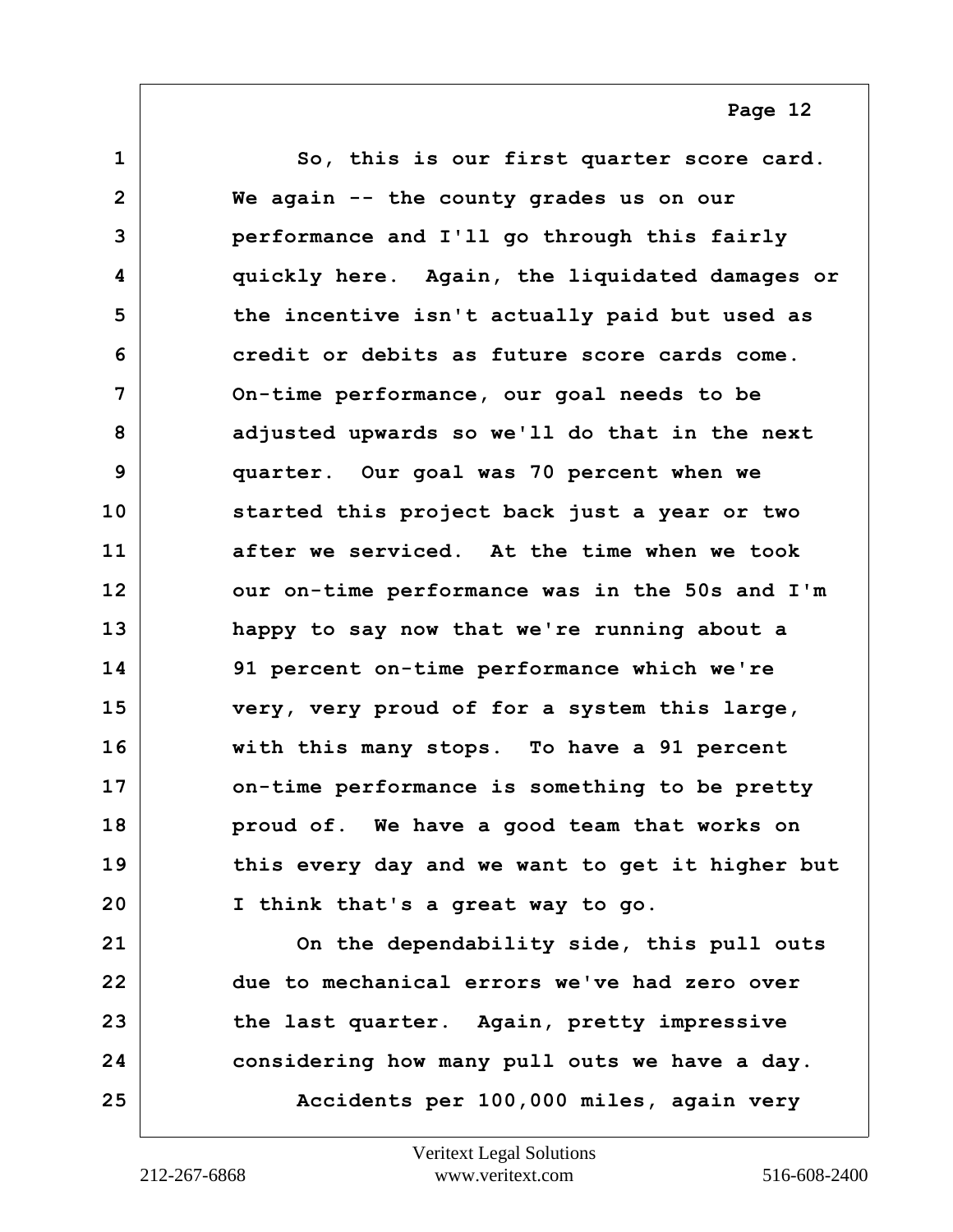<span id="page-12-0"></span>**1 important that we keep that below where we need 2 to be. And you can see we have met that goal.**

**Page 13**

**3 I'm sorry. I got to go back one slide. I 4 flipped the two. On the missed pull outs, we 5 actually had less than 1 percent. I apologize. 6 I was reading on the goals side. Less than 1 7 percent of all pull outs, I believe we have 8 about 780 pull outs a day, so that represents 9 less than 1 percent is pull outs due to 10 mechanical failures. I'm sorry. I was reading 11 the wrong side of the slide.**

**12 Accidents, again, we met our goal on 13 accidents and those don't necessarily have to 14 be severe accidents. Those are as minor a 15 mirror tap or if a low hanging tree branch 16 scrapes the top of the vehicle that's what we 17 consider an accident also.**

**18 So, we did pretty well on the fixed route 19 side.**

**20 On the Paratransit side, we measured 21 things like call-answer ratios and you can see** 22 **our call-answer ratio is almost at 100 percent, 23 so we're pretty happy about that. Again, we 24 want to get to the 100 percent. Our clients 25 depend on us to get to the phones and not have**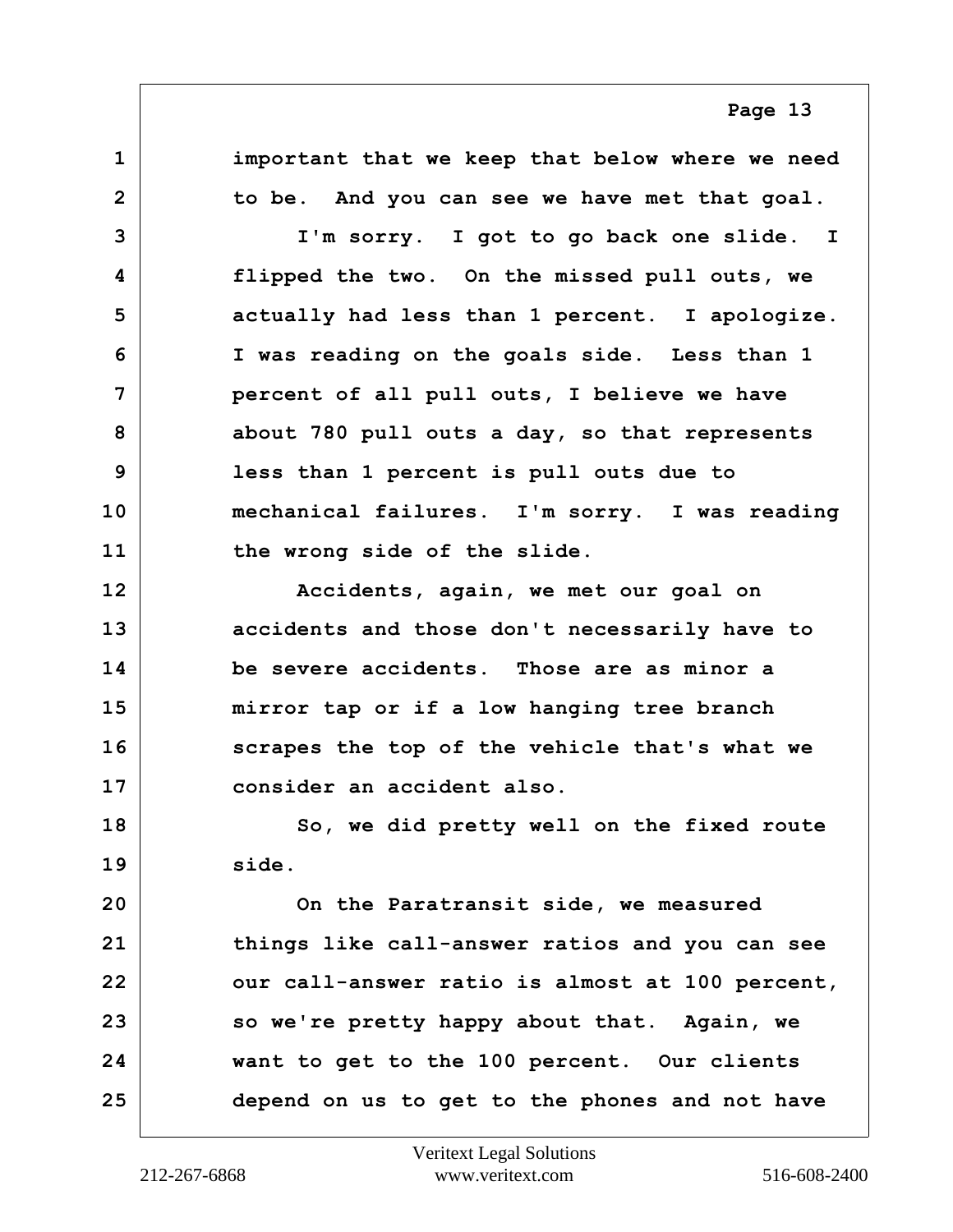<span id="page-13-0"></span>**1 them hang on the phone too long. Our on-time 2 performance again is continuing to climb 3 upwards. We're at almost 90 percent on on-time 4 performance.**

**5 Missed pull outs was one-third of 1 6 percent on the Paratransit. I do want to 7 emphasize on the Paratransit that does not mean 8 anyone did not get picked up. Everyone got 9 picked up. It just meant we had to scramble 10 and get another vehicle out the door, so that's 11 good to hear.**

**12 Our accidents for the Paratransit side 13 were a little higher than we would like though 14 they still met the goal. We'll continue to 15 work on that. We've got some new protocols in 16 place now that will help us keep those 17 accidents low. Again, those are fairly minor 18 accidents.**

**19 And then, our productivity is right on par 20 with where it should be, that's passengers per 21 hour on the Paratransit side.**

22 So, you can see even through the pandemic 23 and with the challenges we have operationally, **24 we're still performing at a high level. We 25 still have a ways to go. There's still some**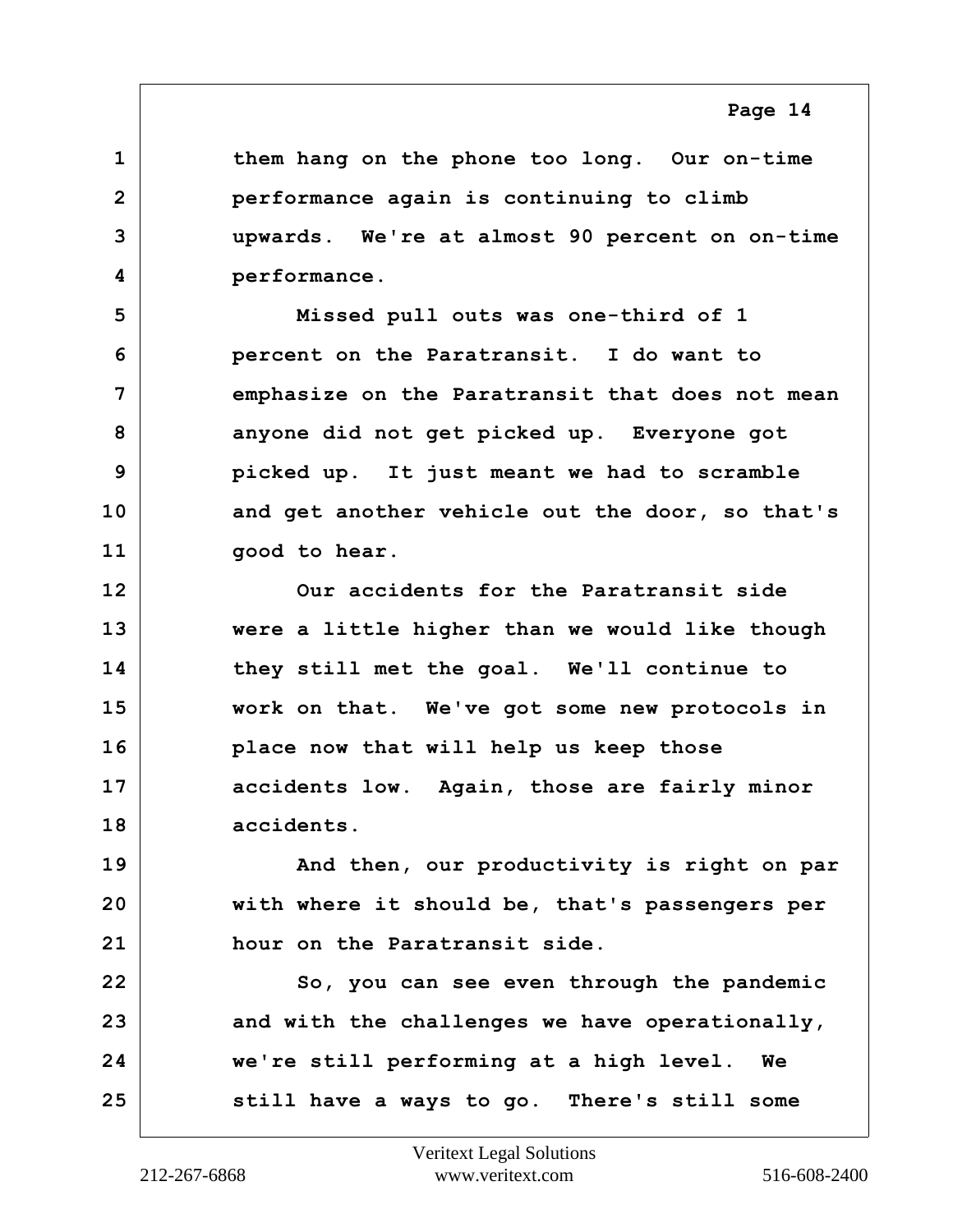<span id="page-14-0"></span>**1 things we need to achieve, but I'm proud of the 2 team here.**

**3** And just to kind of bring it up right now **4 just so everybody knows, our fixed route 5 ridership right now is at about 58 percent of 6 pre-COVID levels. Our Paratransit is at about 7 55 percent of pre-COVID levels. Every week it 8 climbs back up slightly, so we still have a 9 long way to go but we do have quite a bit of 10 ridership every day.**

**11 Some great news out there. A few years 12 ago, Transdev started a foundation called 13 Everyone Rides NICE. It was started with about 14 a million dollar grant from Transdev. And this 15 quarter -- what we do with that grant is we 16 provide free rides to agencies throughout 17 Nassau County in partnership with the United 18 Way. So, the agencies such as Nassau Community 19 College, Hempstead Works, Long Island Council 20 of Churches, and many others use these cards to 21 give to their clients so that their clients can 22 access transportation and access services. So 23 far since we started the program, we have given 24 away \$720,000 worth of free rides and we've 25 just finished this year's grant of \$190,000**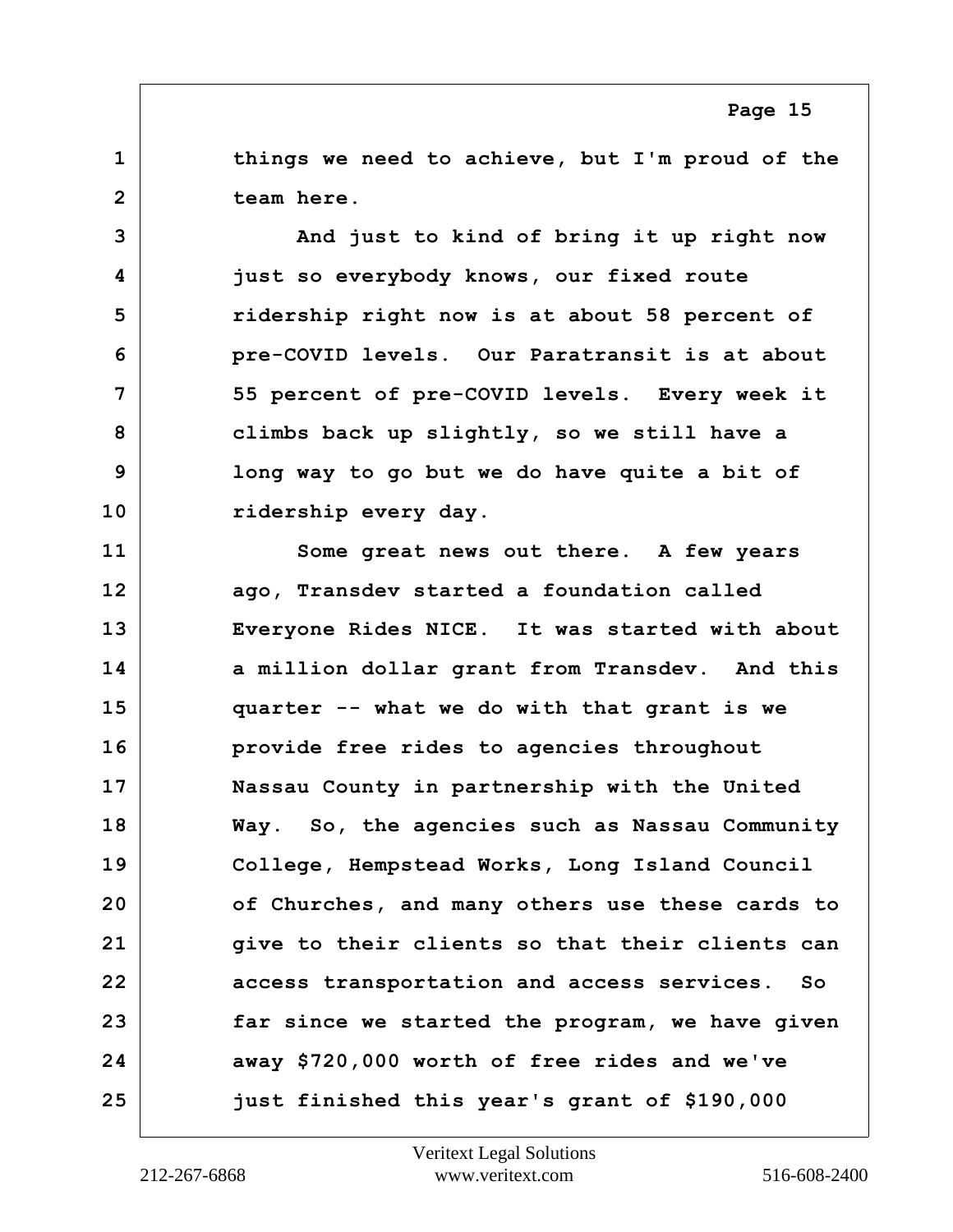<span id="page-15-0"></span>**1 worth of MetroCards. Again, we're very proud 2 of this process. It really helps out the most 3 needy riders who need to get to agencies to 4 access service and working with United Ways has 5 really helped the agencies get their clients 6 where they need to go. So, we're going to 7 continue this. It's been very rewarding for 8 everybody and it really provides a need of 9 service.**

**10 Some new vehicles we talked about it a 11 little bit in the capital plan, but I just 12 wanted to make sure that I share this with 13 everybody because we're very, very happy to 14 have 15 new Paratransit vehicles delivered this 15 year. Those are going to replace some diesel 16 vehicles that were somewhat disappointing in** 17 our fleet but they'll comfortable 4350 front **18 ends, I believe that's what they are, so 19 they'll continue to again make for a much more 20 comfortable ride, a much more reliable ride. 21 So, very happy to come in to those. And the 22 big news is 100 new fixed-route vehicles both 23 Gillig and New Flier vehicles, so far 15 have 24 been delivered already. They're going through 25 the DOT inspection process now and they'll be**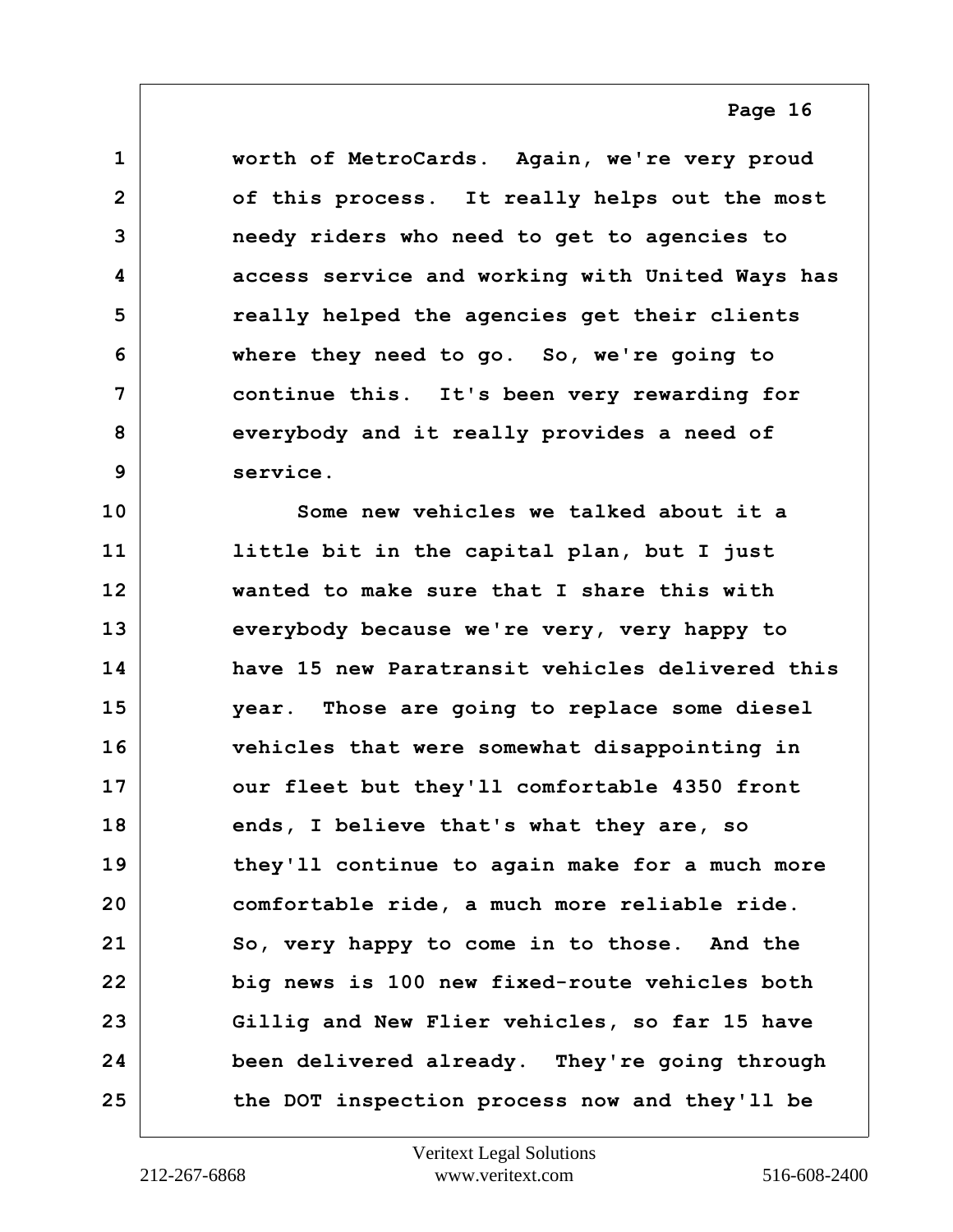<span id="page-16-0"></span>**1 on the road very shortly. We'll retire some of 2 the oldest vehicles in the fleet which have 3 come to the end of their useful life. Again, 4 we'll see by mid year the majority of these 5 vehicles delivered and in service. 6 MR. BERSE: Excuse me, Jack. Are there 7** any articulated buses in that? **8 MR. KHZOUZ: Not in the new vehicle 9 purchase at this time, Mr. Berse. We're 10 staying with 40-foot vehicles right now. We 11 have articulated buses in the fleet currently 12 and we have to look a little bit further in the 13 future to see plans on adding anymore to the 14 fleet. 15 MR. BERSE: Thanks. 16 MR. KHZOUZ: Certainly a little later on 17 in the Paratransit side, again, we're not 18 standing still, we're trying to move things 19 forward, we are launching a new online feature 20 for our clients on the Paratransit side. 21 They'll be managing their own transit bookings 22 by going directly online and booking their 23 trips, or canceling trips, or moving trips 24 without having to call in, without having to 25 hold or interact that way. This is much more**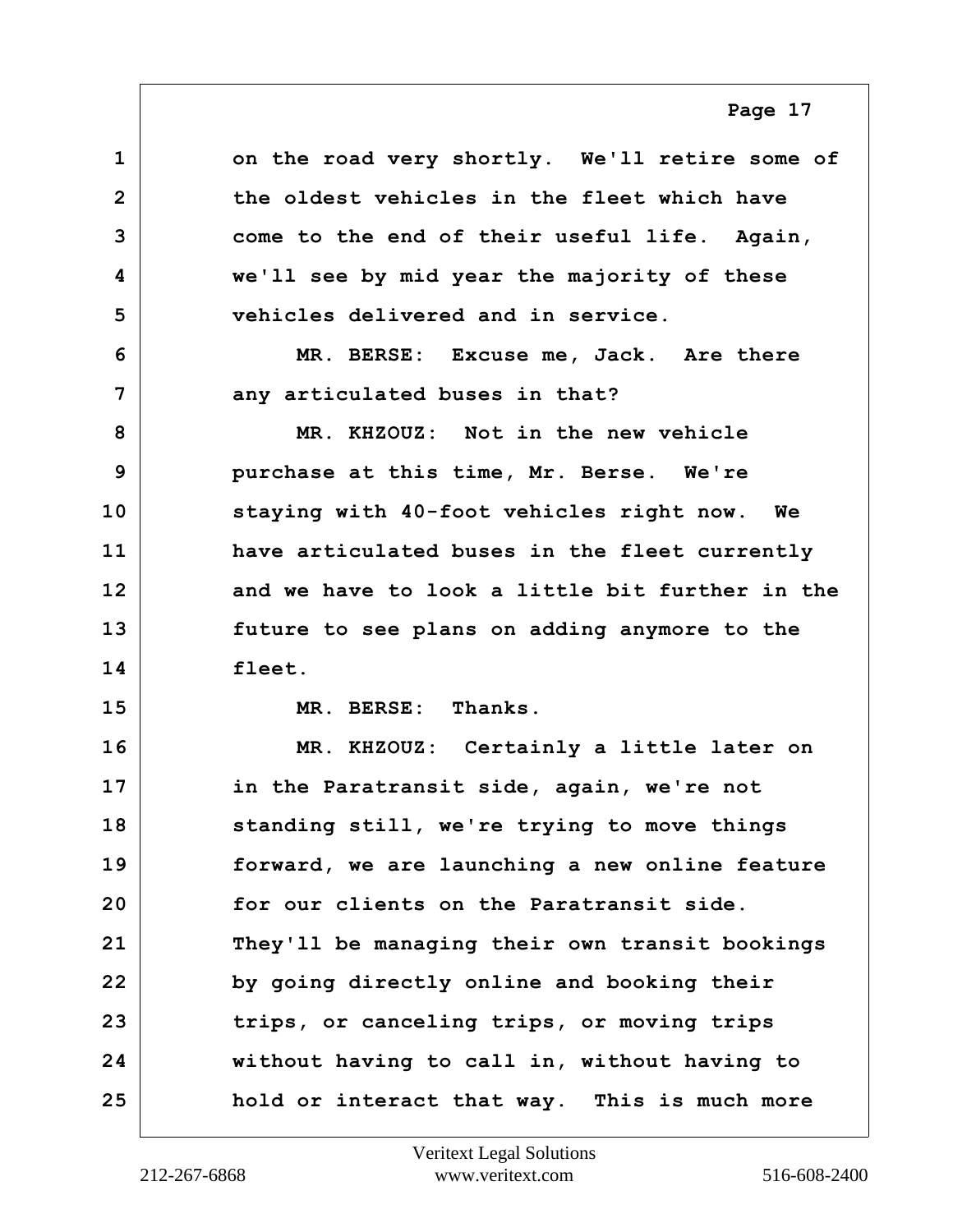<span id="page-17-0"></span>**1 convenient. They can do it at any time. Not 2 all of our clients will take advantage of it 3 but many will, so we're excited about this. 4 This adds to the features that we added the 5 last 24 months which include realtime on your 6 phone time and bus arrival information on your 7 phone, or your e-mail, or your tablet, so we're 8 continuing to upgrade the technology on the 9 Paratransit side and it's really meant a big 10 change in the way our clients interact with us. 11 They really like it, so we're continuing on 12 with it to continue to add additional benefits.**

**13 Happy to say we're going back to Jones 14 Beach this year starting with air show service 15 Memorial Day weekend. There's still some 16 things to work out there but that'll be neat to 17 sea again as we return to normal or what we 18 consider normal.**

**19 Also too, daily beach service will return 20 assuming everything stays the way it is or gets 21 better. It'll start in June. Normally, that 22 starts the third week of June. We don't have 23 an exact date yet but we'll get that date out 24 to everyone. Again, just to let everybody 25 know, that goes from Freeport Long Island**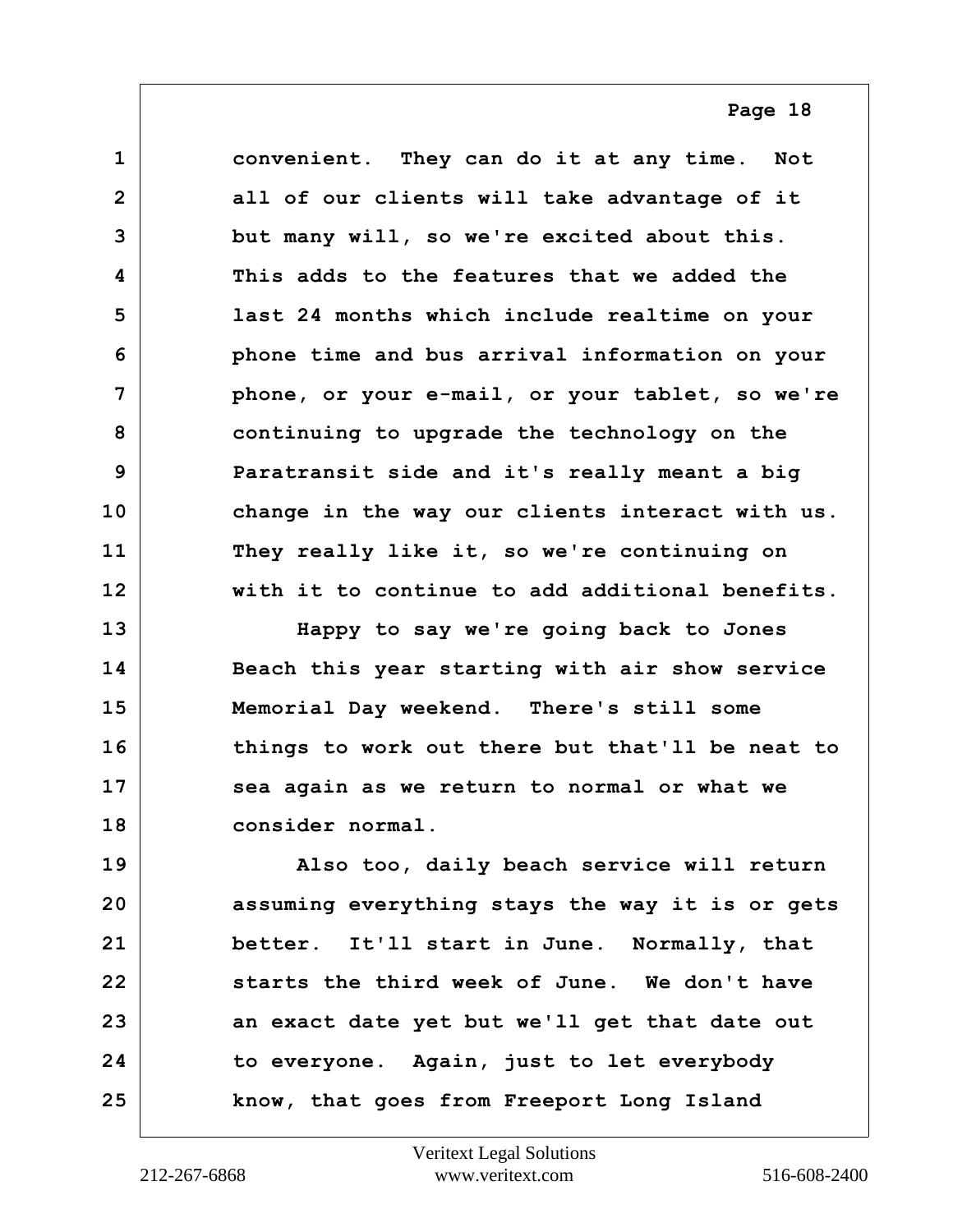<span id="page-18-0"></span>**1 Railroad Station to Jones beach West Bathouse. 2 Service will run every day from 8:30 a.m. until 3 8:30 p.m. so we're looking forward to that. 4 There are some restrictions on capacity 5 there -- capacity at the beach. The Parks 6 Department is going to close the parking lot 7 after 50 percent capacity. NICE bus will 8 continue to service the beach throughout the 9 day though, so it'll give everybody an 10 alternative to get to the beach instead of 11 having to drive.**

**12 Capital plan projects again just want to 13 cover this very quickly. Final phase of Rosa 14 Parks HTC upgrade the six battery electric 15 buses in partnership with the Nassau County 16 Department of Public Works, they've been a 17 great partner here with us and we're excited 18 about this project.**

**19 The CNG fuel island upgrade as we talked 20 and the combined heat and power project, again, 21 that's a big project that'll take a couple 22 years to complete but will add a lot of 23 efficiency to this building. Then, the OMNY 24 implementation, again, that will take a few 25 years to fully roll out, but we're excited**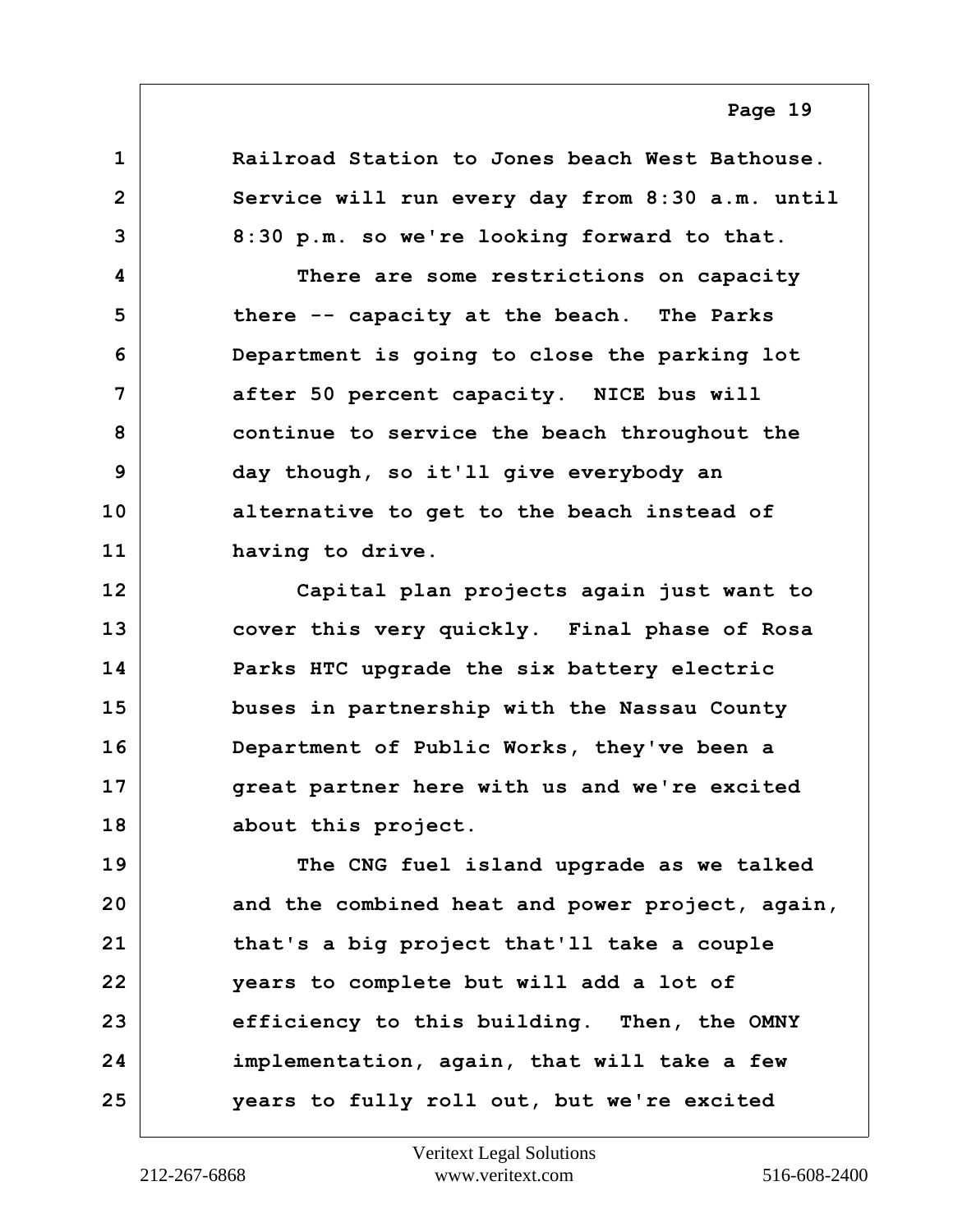<span id="page-19-0"></span>**1 about that also.**

2 So, I'm sorry, we kind of ran through that **3 kind of quickly. I realized how quick I was 4 speaking and I apologize for that, but the 5 takeaways really are stable service with stable 6 funding thanks to our support from our county, 7 state, and federal partners, no fare increases. 8 That's really the big takeaways, obviously 9 large projects to continue to improve service 10 and service levels with technology and 11 infrastructure. Again, with your support, I 12 think we continue to improve service throughout 13 Nassau County.**

**14 MR. SHRENKEL: Thank you very much, 15 Mr. Khzouz. That was a very detailed 16 presentation both on the budget and the service 17 issues. I for one think you've done a 18 wonderful job also in helping the community. I 19 think you ought to be commended for it. NICE 20 ought to be commended for it.**

**21 Before we take any public comments, I'd 22 like the committee members to have an 23 opportunity to ask you any questions regarding 24 your presentation. So, if any members would 25 like to ask Mr. Khzouz a question, please do**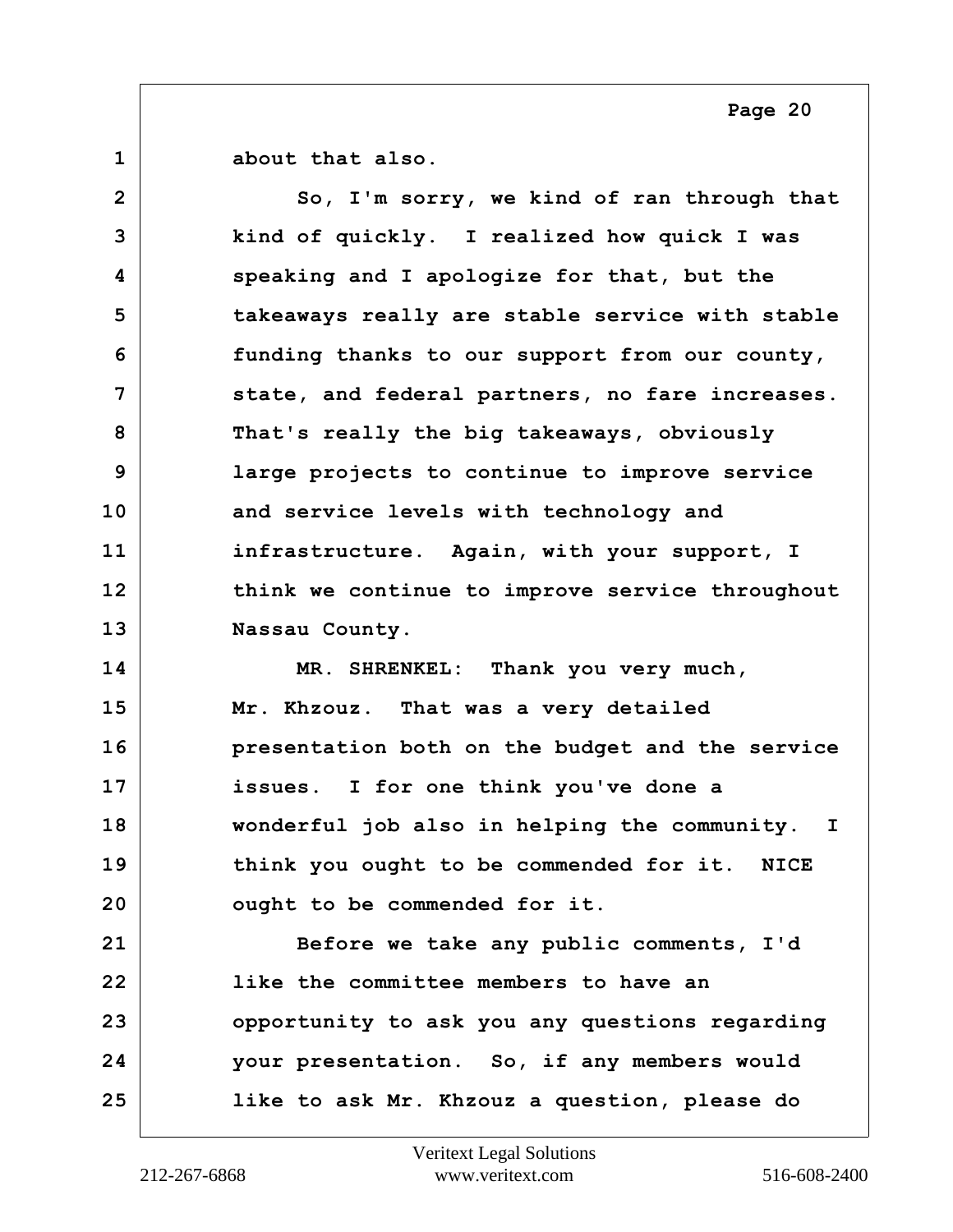<span id="page-20-0"></span>**1 so. 2 Mr. Berse? 3 MR. BERSE: Of course I'm guilty of that. 4 Jack, I want to compliment you. That was 5 very comprehensive. And as you were 6 presenting, I wrote down seven questions. Two 7 of them got crossed off because you answered 8 them in the presentation, and one you answered 9 me in person, and the others I kind of figured** 10 **out from what you said, but I do have a couple 11 left. 12 With the reduction in ridership and I'm 13 assuming we cut back on some of the service 14 that wasn't necessary, is there any surplus 15 left over from '20? 16 MR. KHZOUZ: No. What we did is we 17 reduced service right after April. The 18 pandemic came to us in March. Right in April 19 we chose to reduce some service because our 20 service -- we were only carrying at that point 21 about 10 percent of pre-COVID level ridership** 22 so we thought it was prudent to work with the **23 county and come up with a plan, but we quickly 24 restored that service back in June and actually 25 ended up putting more service out on the street**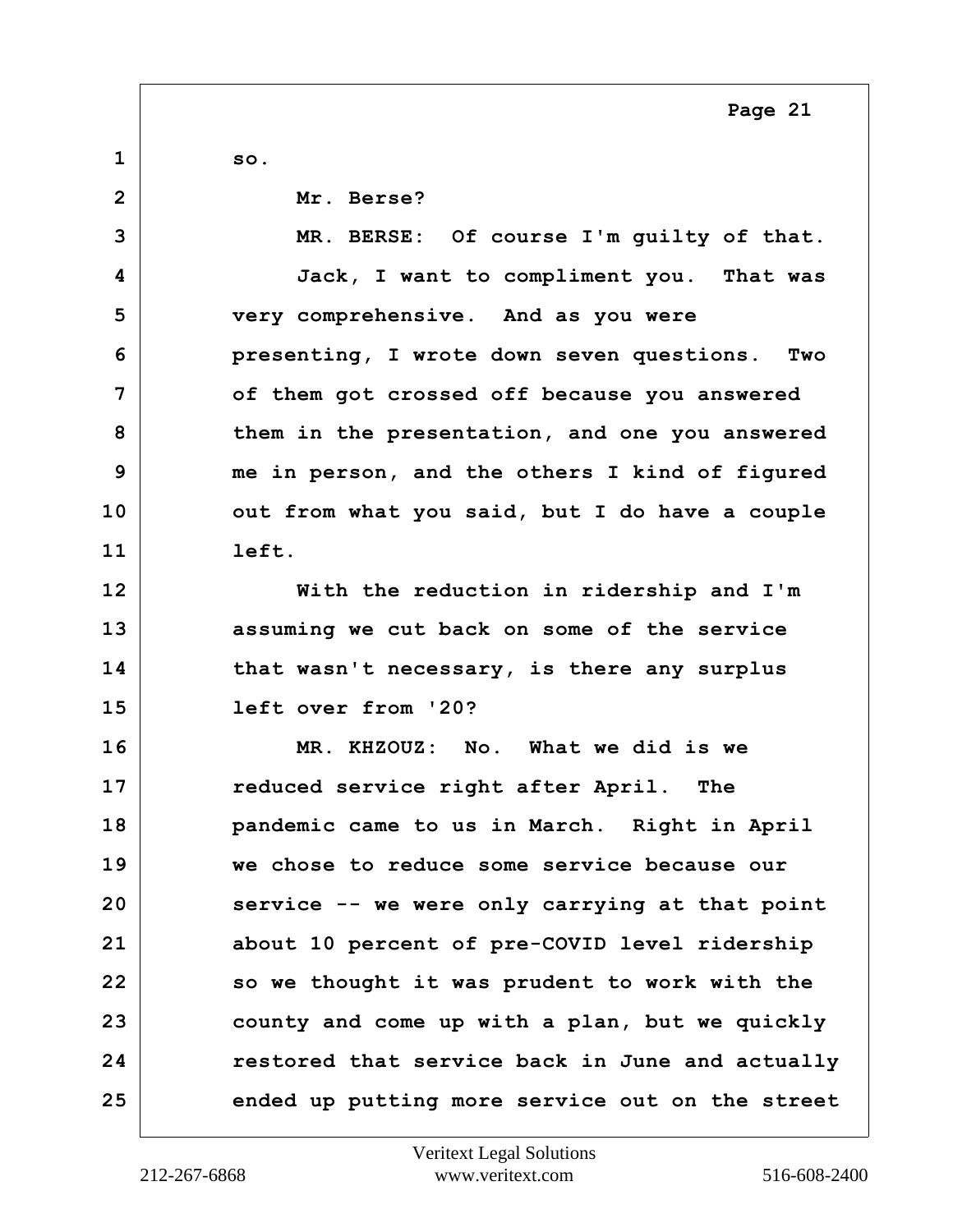<span id="page-21-0"></span>**1 in order to have social distancing on the 2 buses. We did a lot of nonscheduled service 3 deployed. As we saw buses filling up, we get 4 another bus out there as quickly as possible. 5 There's no necessarily surplus on the operating 6 side. 7 MR. BERSE: It also sounds like there was 8 no deficit which is good. 9 MR. KHZOUZ: Correct. 10 MR. BERSE: When you're talking about 11 increasing service potentially we know we heard 12 from the public at a number of hearings over 13 the past couple of years are we going to be 14 doing anything with that Port Washington area? 15 MR. KHZOUZ: Port Washington, we do run a 16 shuttle in Port Washington currently and that 17 hasn't stopped. It took a big hit because a 18 lot of that ridership was going to Long Island 19 Railroad. It's very dependent on Long Island 20 Railroad traffic. Though it's coming back 21 slowly, it is coming back. Again, we'll 22 continue to look at that as we go forward. 23 Currently, there's not any plans to add 24 additional service there, but certainly we'll 25 continue to measure that.**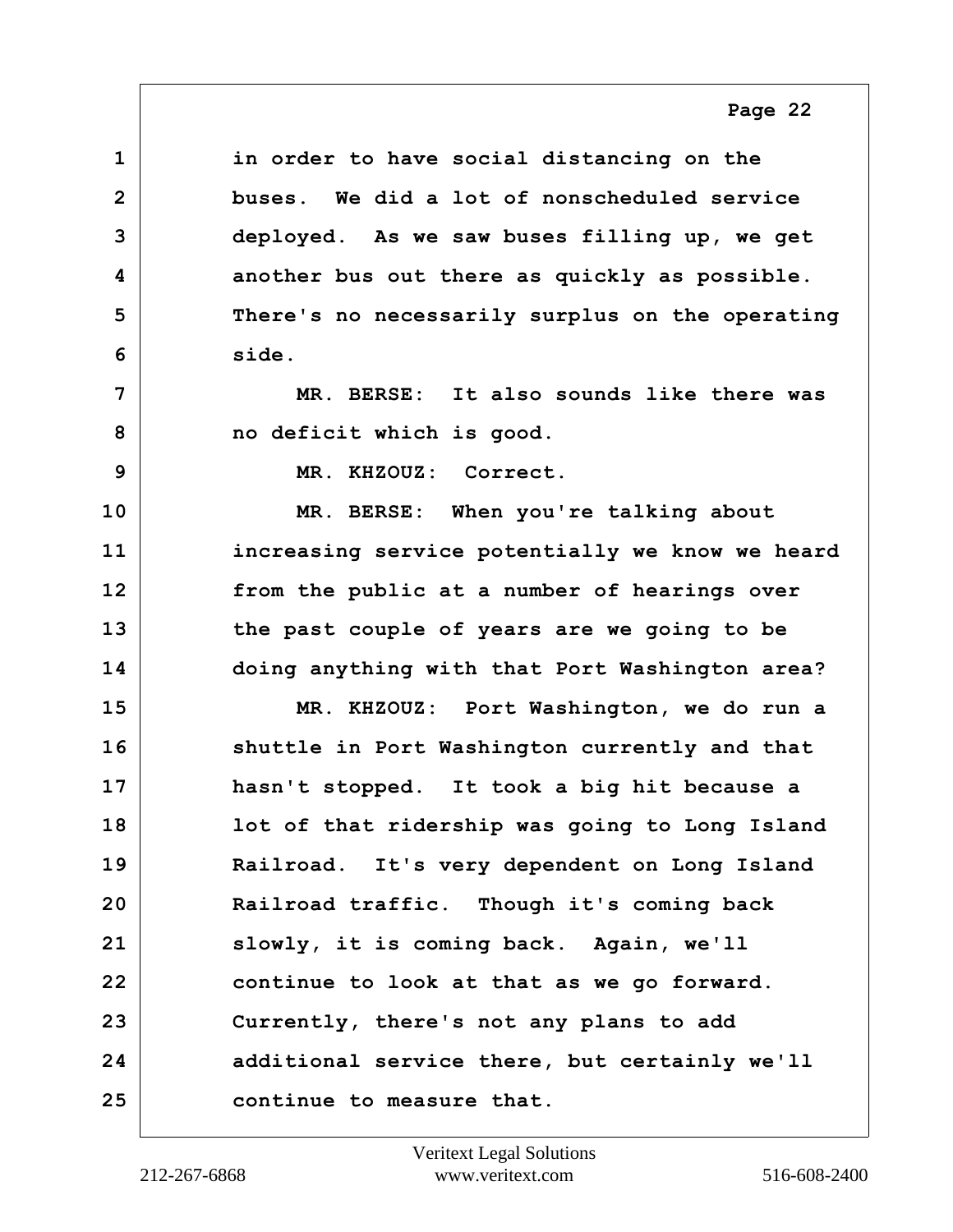<span id="page-22-0"></span>**1 MR. BERSE: Okay, I guess you can stop 2 listening to me. 3 MR. SHRENKEL: Thank you very much, 4 Mr. Berse. 5** Are there any other committee members that **6 would like to ask any questions from Mr. 7 Khzouz? 8 MR. DUROSEAU: I don't have a question per 9 se for Mr. Khzouz, but I can say man, oh man, 10 you're doing a good job. And just like I said 11 before, there's room for improvement and I'm 12 confident and know that you will meet all the 13 requirements to do better so I commend you. 14 MR. KHZOUZ: Thank you. We have a great 15 staff here. 16 MR. DUROSEAU: Yes, we do. 17 That's all. 18 MR. KHZOUZ: Thank you, sir. 19 MR. SHRENKEL: Any other questions for 20 Mr. Khzouz from our committees members. 21 I don't think there are any others. I 22 don't have any. 23 At this point, can you please read a few 24 of the salient comments that we received from 25 the public and what answers you have for them?**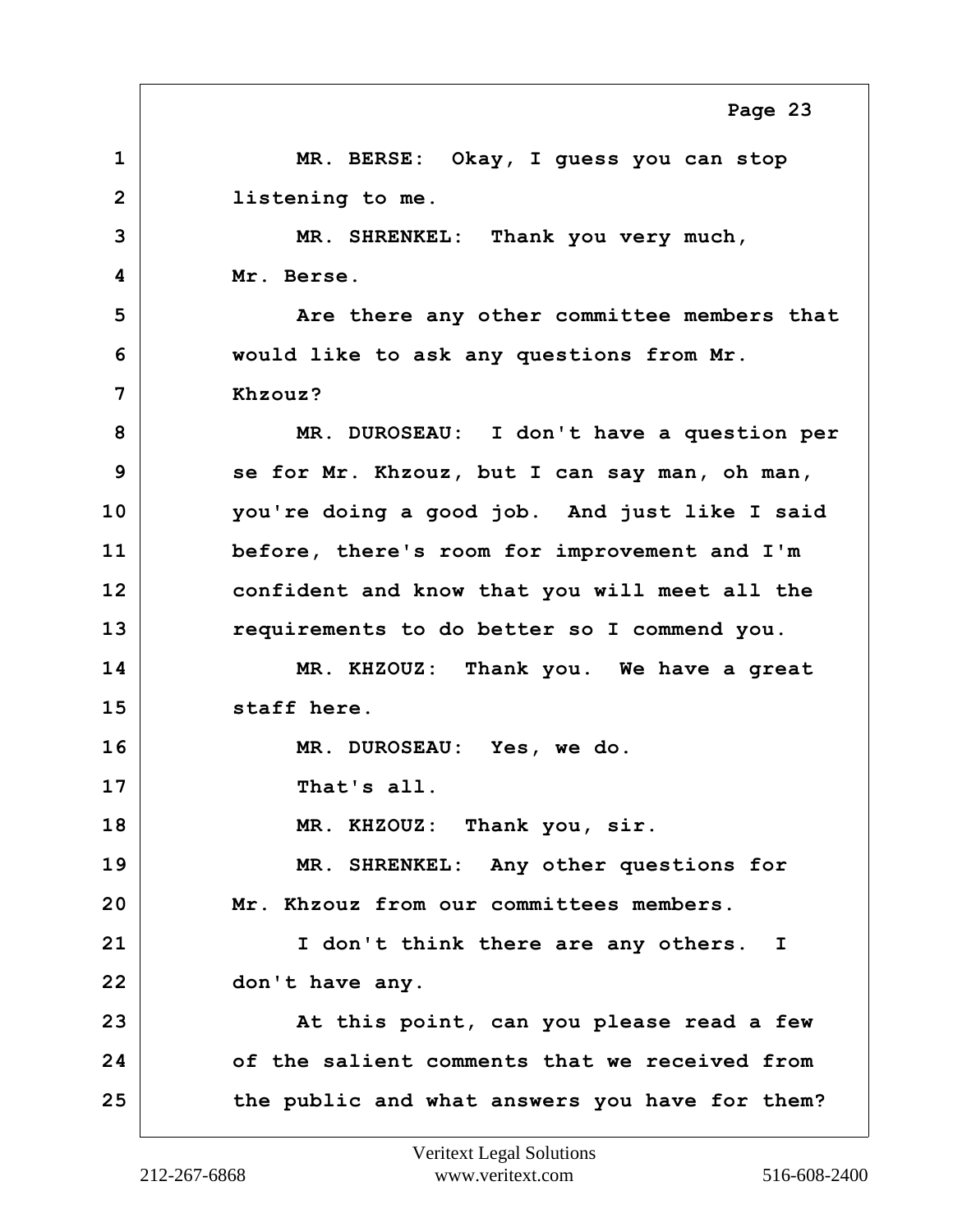<span id="page-23-0"></span>**1 And I assume those you have selected have a lot 2 of similarities and a lot of commonality. 3 MR. KHZOUZ: Certainly, yes. What we kind 4 of did is just boil the questions down a little 5 bit. We're trying to read them all but they've 6 been boiled down quite a bit and we'll go 7 through very quickly. 8 Mr. DeSousa of Queens on behalf of 9 Passengers United asks what temperature are 10 NICE buses fully air-conditioned? Are there 11 filters inside the bus to refresh the air 12 inside? What is NICE doing to encourage riders 13 to wear masks? 14 So I'll hit those real quickly. 15 Yes, temperatures normally we start 16 air-conditioning the buses fully when the air 17 temperature is a consistent 70 degrees, at that 18 point that's when we start full 19 air-conditioning or when we really start 20 hearing from the public. It depends on a lot 21 of things. It depends on humidity and things 22 like that, but we try to start at least when it 23 hits 70 and we'll keep the buses as comfortable 24 as possible for everyone. 25 There are filters on the inside of the Page 24**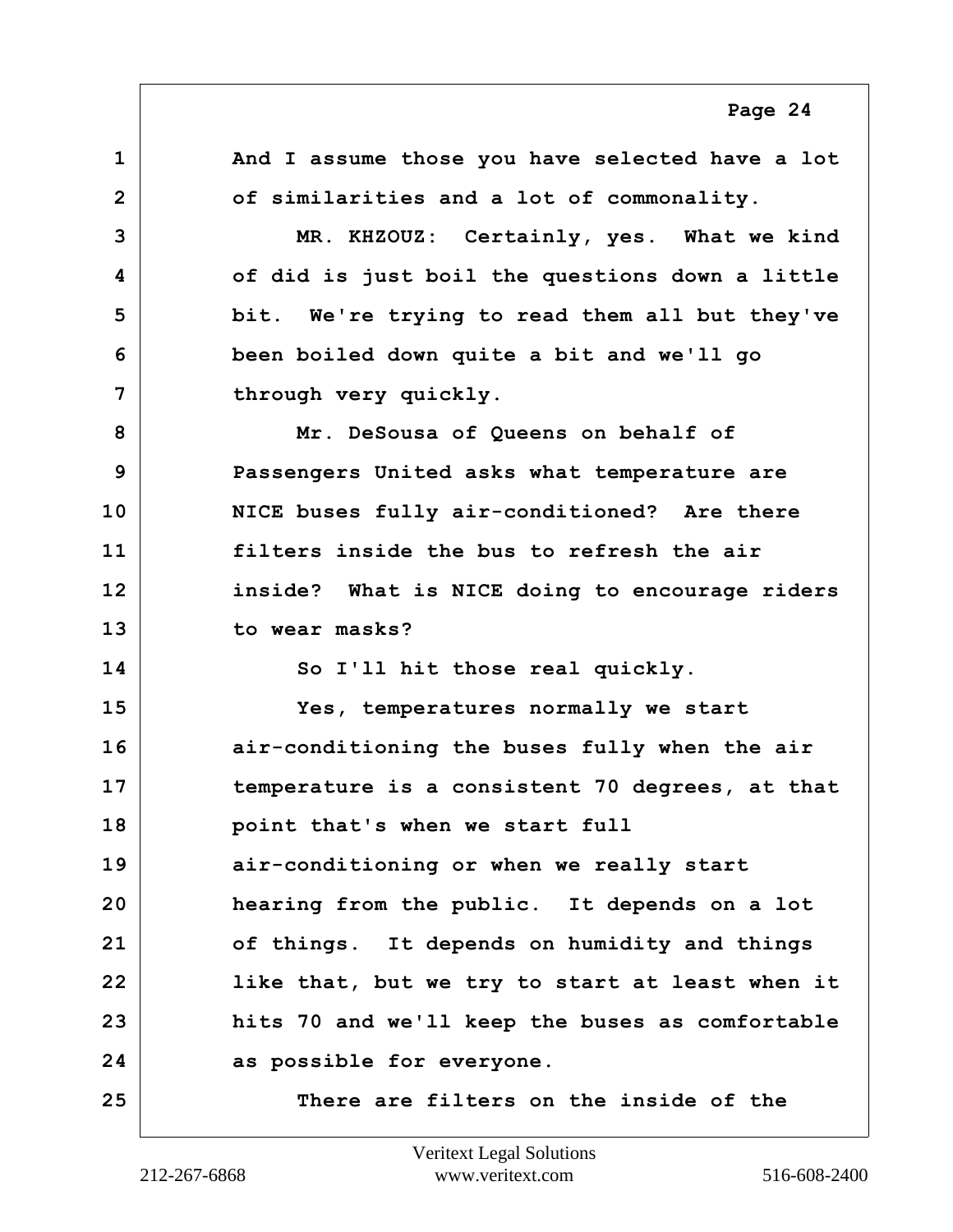<span id="page-24-0"></span>**1 buses and they are changed three times more 2 often than they were pre-COVID, so we're on top 3 of that pretty well. We are also looking into 4 the potential of adding UV filters to those 5 HVAC bus systems so that'll certainly improve 6 the safety of inside area.**

**7 What are we doing to encourage riders to 8 wear masks, well there is a mask mandate. We 9 do give out masks at Hempstead Transit Center 10 and other transit priority centers that we 11 visit. Our transit center employees there do 12 have masks on hand. We have interior signs, we 13 have exterior signs, it's on our website. We 14 do what we can to encourage everyone to wear a 15 mask. That's just bottom line safety.**

**16 Joe from Levittown is requesting more 17 service on the N49 weekdays and Saturdays. 18 We'll continue to look at Saturday weekend 19 service in general. We seem to see an uptick 20 right now in weekend service or weekend 21 ridership. We'll continue to look at that and 22 see if we can shift resources around. I'm 23 happy to say that we have a flat budget. It's 24 not one that allows us to add a lot of service, 25 but we'll continue to look at that and look at**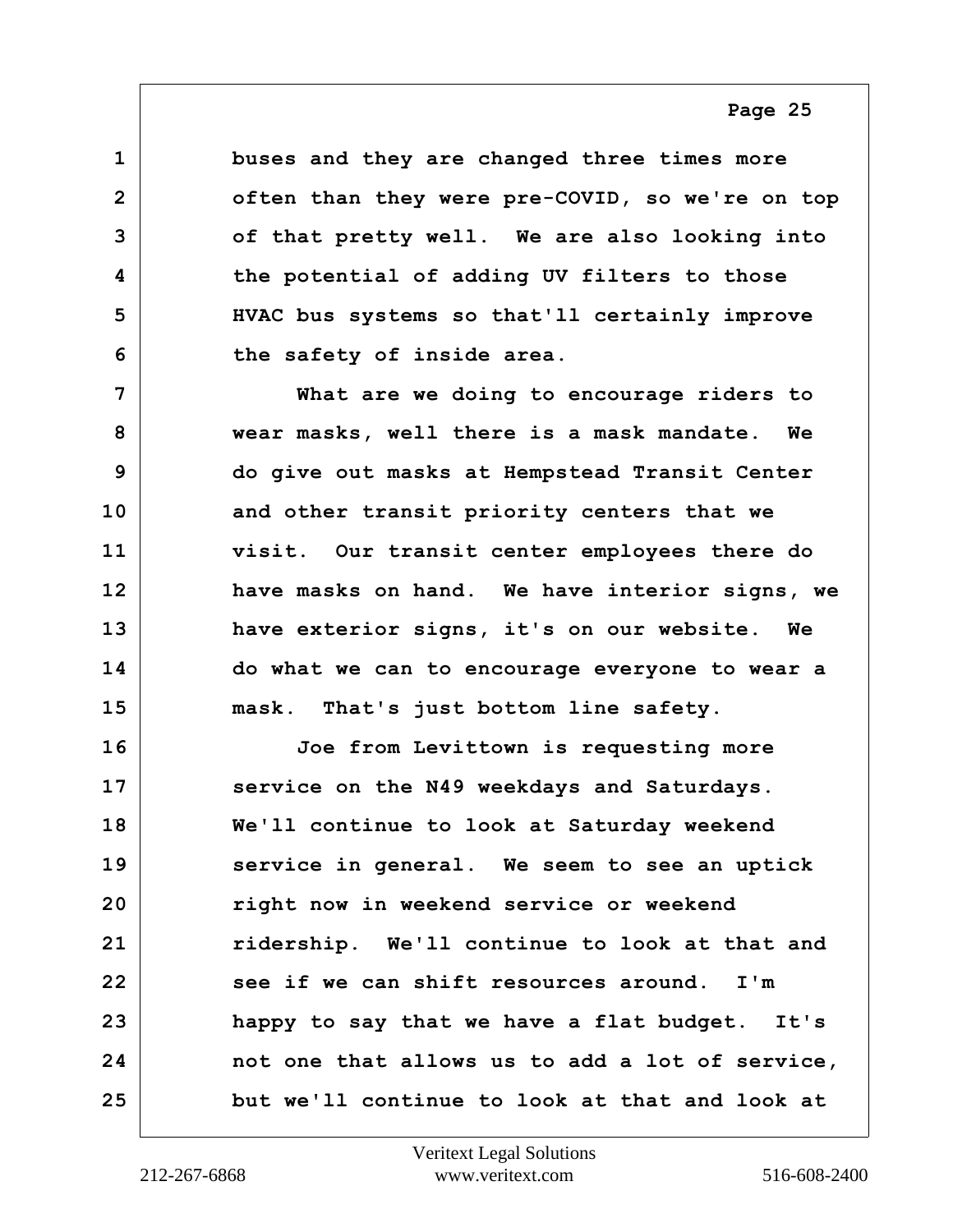<span id="page-25-0"></span>**1 Saturday service, and again on any route that 2 sees growth. But that's a good question. 3 Joy asks to bring back the N36 on the 4 south shore that was a Freeport route. That 5 was eliminated a few years ago. Prior to 6 COVID, there was a study going on to 7 potentially bring that route back. Again, with 8 COVID, and ridership being the way it is, and 9 being in a resource strict environment I'm not 10 sure that we're able to do that, but it's 11 certainly on top of mind right now, so that's a 12 good question, Joy.**

**13 Matt of East Meadow and Rob Perez of Long 14 Beach asks why is the N15 no longer servicing 15 Rockville Center Long Island Railroad. I want 16 to clarify that a little bit. Our mission 17 right now is to do a couple different things, 18 ensure buses are on time and to speed up 19 travel.**

**20 What we do in consolidating stops and 21 looking at different friction points is that 22 making sure that people can get back some 23 travel time that they lost because a bus gets 24 stuck in traffic.**

**25 Clarifying, we are servicing Long Island**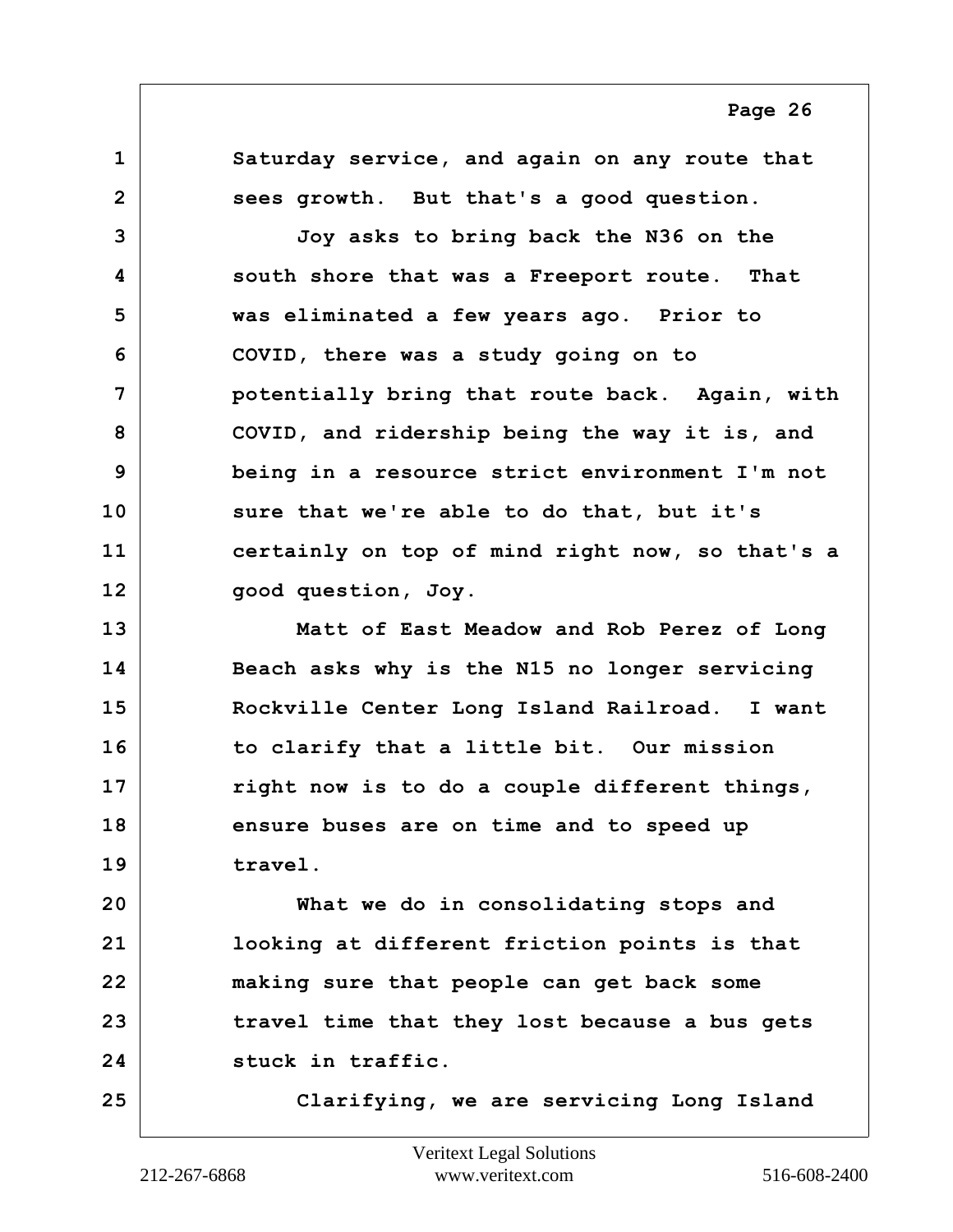<span id="page-26-0"></span>**1 Railroad Station. Instead of going into the 2 station, having to deal with traffic, turn the 3 bus around in the station, and come back out, 4 we're going to stop at the street across the 5 street or stop at the stop across the street. 6 It still means we're servicing the station. 7 We're asking our passengers to potentially walk 8 across the street but that could save 10 9 minutes each way on the ride. Is it ideal, 10 it's not ideal but it's certainly better -- 11 it's better than getting a bus stuck trying to 12 turn around in a station. So, we're going to 13 give it a try, see how it works, and I think 14 we'll all be better of it once we can see how 15 it works.**

**16 John of Glens Head asks bring back weekend 17 service on the N27. Again, we'll continue to 18 add service as the finances and demand require. 19 We'll continue to look at weekend service on 20 the N27 is certainly one that's the tie on that 21 priority. And Christian Ruiz also asks on the 22 weekends for N27 service and add N16 service. 23 On the 24, we need service weekends even when 24 because the Long Island Railroad is shut down. 25 Understood. Again, that's something that's**

**Page 27**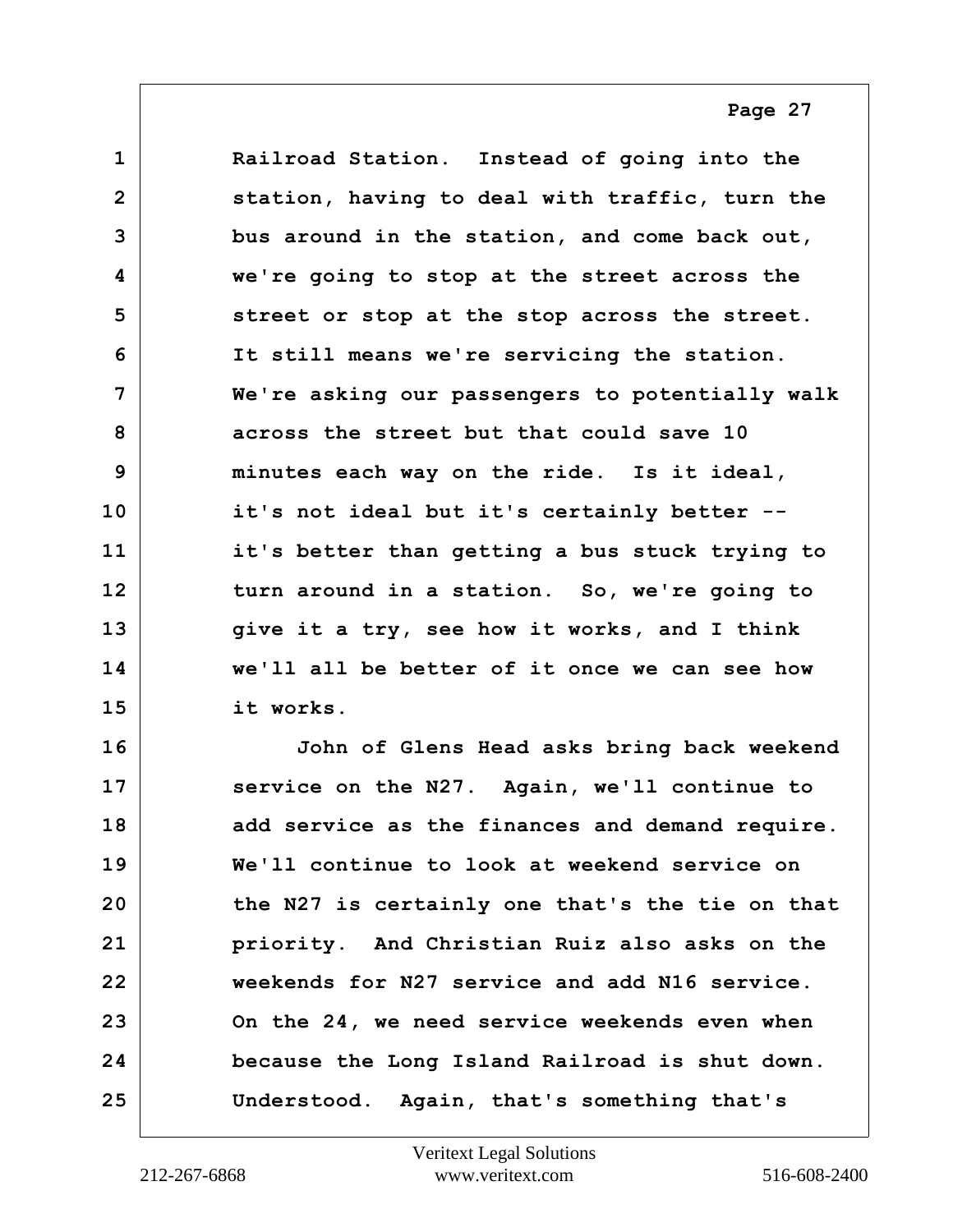<span id="page-27-0"></span>**1 high on the priority list for weekend service.** 2 Good points there.

**3 Andy Pollack, Fresh Meadows, please sync 4 the N25 in Lindbergh to Long Island Railroad 5 connections to adhere to times. We'll continue 6 to try as best we can to sync our buses with 7 Long Island Railroad. The problem is if we 8 sync them with the railroad, it breaks a 9 connection somewhere else. There's pluses and 10 minuses to that. When we can, we do it. We 11 don't want to disrupt upstream and downstream's 12 connections for one connection for Long Island 13 Railroad all the time, it may not be ideal, but 14 it's going to be close. We'll study that. 15 That's a good point.**

**16 Michael asks -- he submitted a bunch of 17 suggestions regarding service. Most of them 18 were kind of intricate details involving 19 schedule and planning so we're passing that 20 along to schedule and planning that they can 21 study the suggestions. Michael, thank you very 22 much.**

**23 Daniel Huang of Flushing suggests 24 eliminating the 20G and 20H and connecting 25 those back together. That's a very long route.**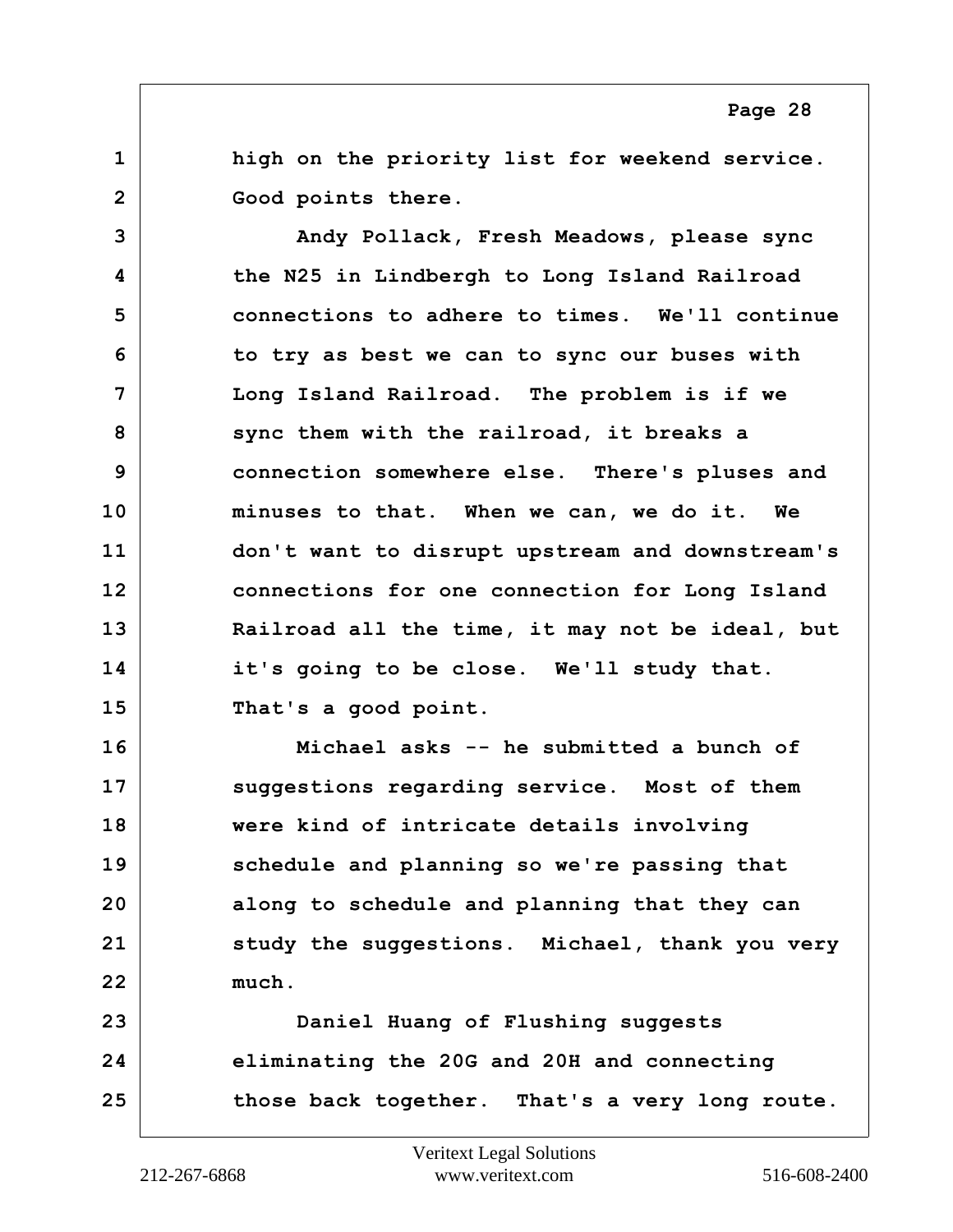<span id="page-28-0"></span>**1 It routes from Hicksville to Flushing. It's a 2 very long route. In order to keep it on time, 3 what we did is we split it in half. It keeps 4 both segments on time but it does force a 5 transfer in between so customers have to 6 transfer from one bus to another to continue 7 the route through. It's, again, not ideal to 8 push that transfer, but it does keep the buses 9 on time overall. There's pluses and minuses to 10 that, but we'll, again, continue to look for 11 ways to maybe bring that back in one singular 12 route. Who knows? I can't promise anything 13 there because in general those buses are 14 actually running better now than they did 15 before.**

**16 MS. MILLER: It does look like we have one 17 new submission from a David Jackson. It says I 18 remember that you were planning to introduce 19 three shuttled bus routes in the spring of 20 2020, Bethpage, Merrick, and Oceanside 21 shuttles, however, the COVID outbreak got in** 22 the way. Will these three new routes be **23 introduced in 2021?**

**24 MR. KHZOUZ: That's a great question. 25 Before the COVID outbreak, we were one of the**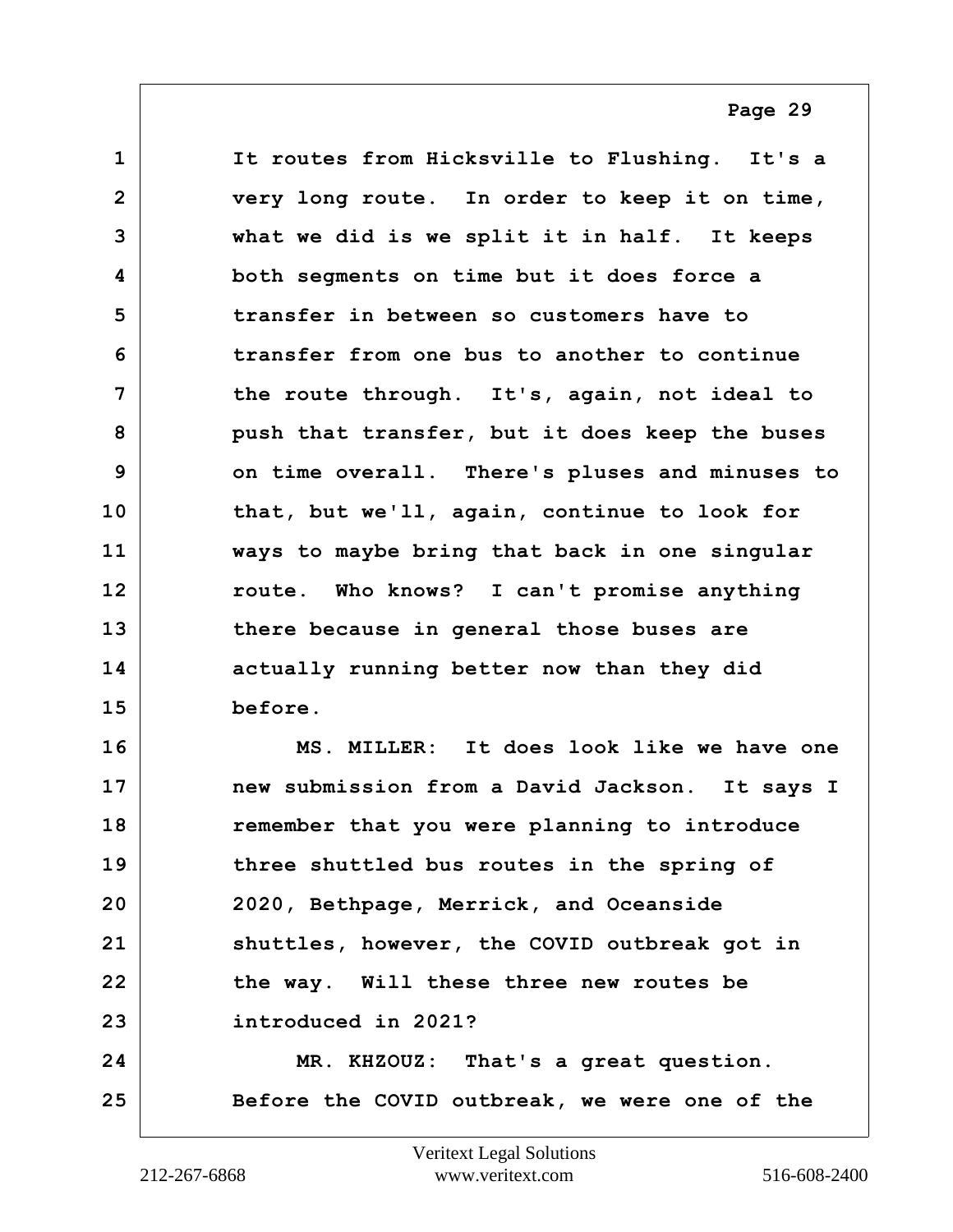<span id="page-29-0"></span>**1 first -- or one of the only agencies in the 2 country that actually had increases in bus 3 ridership. We were pretty proud of that and 4 then COVID hit. We were really building a 5 great ridership. Unfortunately, we've had to 6 shelf the idea of additional shuttles. I don't 7 think the ridership will support that right 8 now. Certainly, our budget won't support it.**

**9 All these suggestions are great 10 suggestions: Weekend, additional service, more 11 frequency, single rides, that's all things 12 we're working for also and certainly high on 13 the priority list as we get back to growth 14 again in both ridership and resources.**

**15 MS. MILLER: I did want to recognize Yuki 16 Endo of Jackson Heights. We did get a lengthy 17 submission from him which we will certainly 18 pass on to the board, as well as to you Jack, 19 and we can forward to schedule and planning to 20 kind of dive in deeper to these comments.**

**21 MR. KHZOUZ: I thank everybody for 22 submitting questions, it just shows how 23 passionate everybody is about transit. We love 24 our customers. We very much appreciate the 25 input very much.**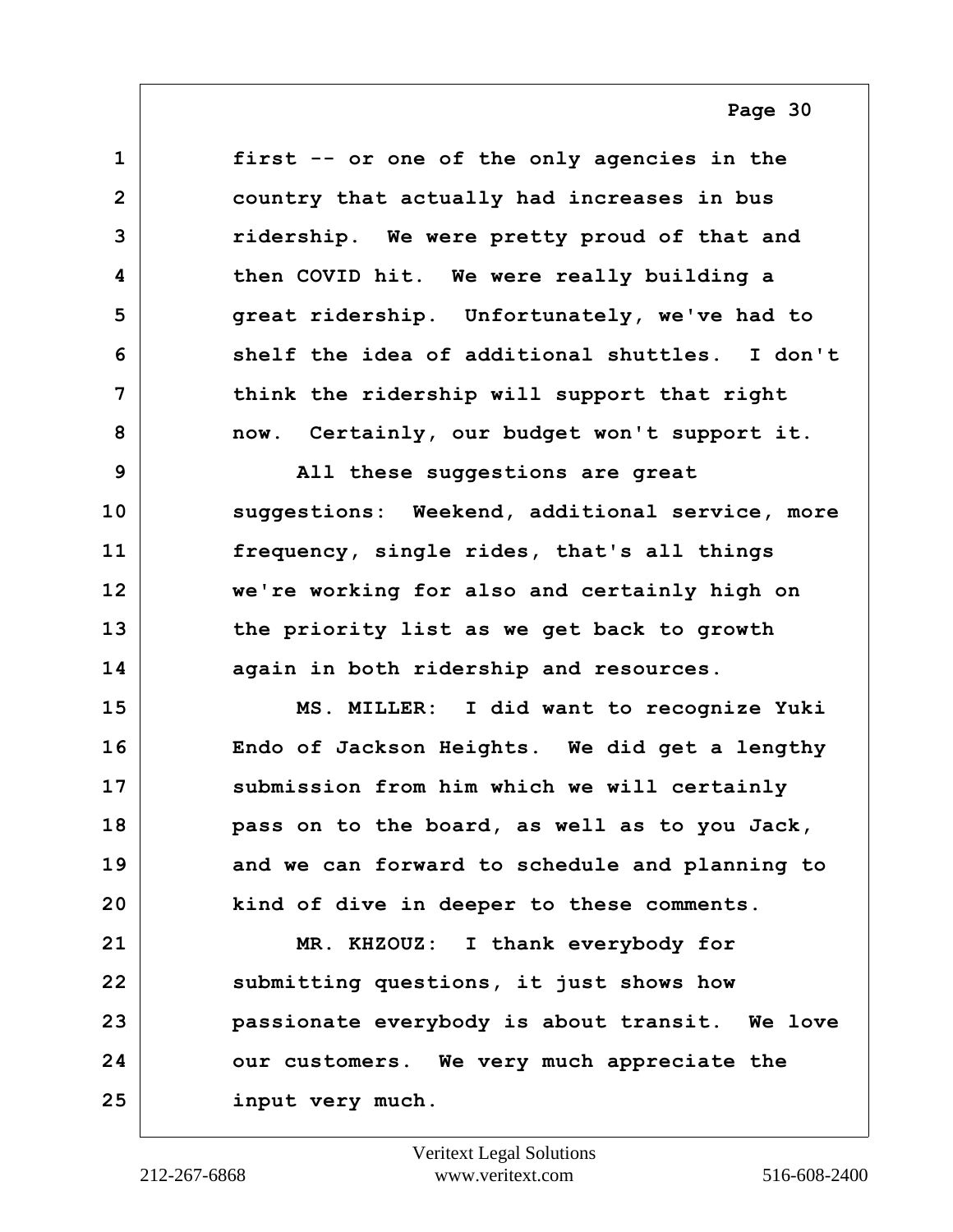<span id="page-30-0"></span>

| $\mathbf{1}$   | MR. SHRENKEL: I'd still like to offer our       |
|----------------|-------------------------------------------------|
| $\overline{2}$ | committee members to ask any further questions  |
| 3              | as to how your presentation or these comments   |
| 4              | relate and if they have any suggestions,        |
| 5              | recommendations, or just simple questions.      |
| 6              | MR. BERSE: The one last thing that I was        |
| 7              | just concerned about it always hits us around   |
| 8              | now, are we certain of all the STOA             |
| 9              | contributions? I don't think all of the         |
| 10             | budgets have been finalized.                    |
| 11             | MR. KHZOUZ: Well, yes. What we base our         |
| 12             | budget on is what we know, right. So, from      |
| 13             | what we understand working with the folks in    |
| 14             | Albany is this is what we can count on,         |
| 15             | 100 percent count on for now. So -- and that's  |
| 16             | how we're perceived. If things change, we have  |
| 17             | to make adjustments. Last year, there was a     |
| 18             | budget proposed and the governor enacted an     |
| 19             | option to be able to reduce the STOA payments   |
| 20             | throughout the allocation and that's what       |
| 21             | happened. So, my hope is that certainly -- I    |
| 22             | don't believe it's going to happen this year,   |
| 23             | so we'll hope for a stable budget, but that's a |
| 24             | good point. We'll have to react as we see       |
| 25             | things change and hopefully we'll see things    |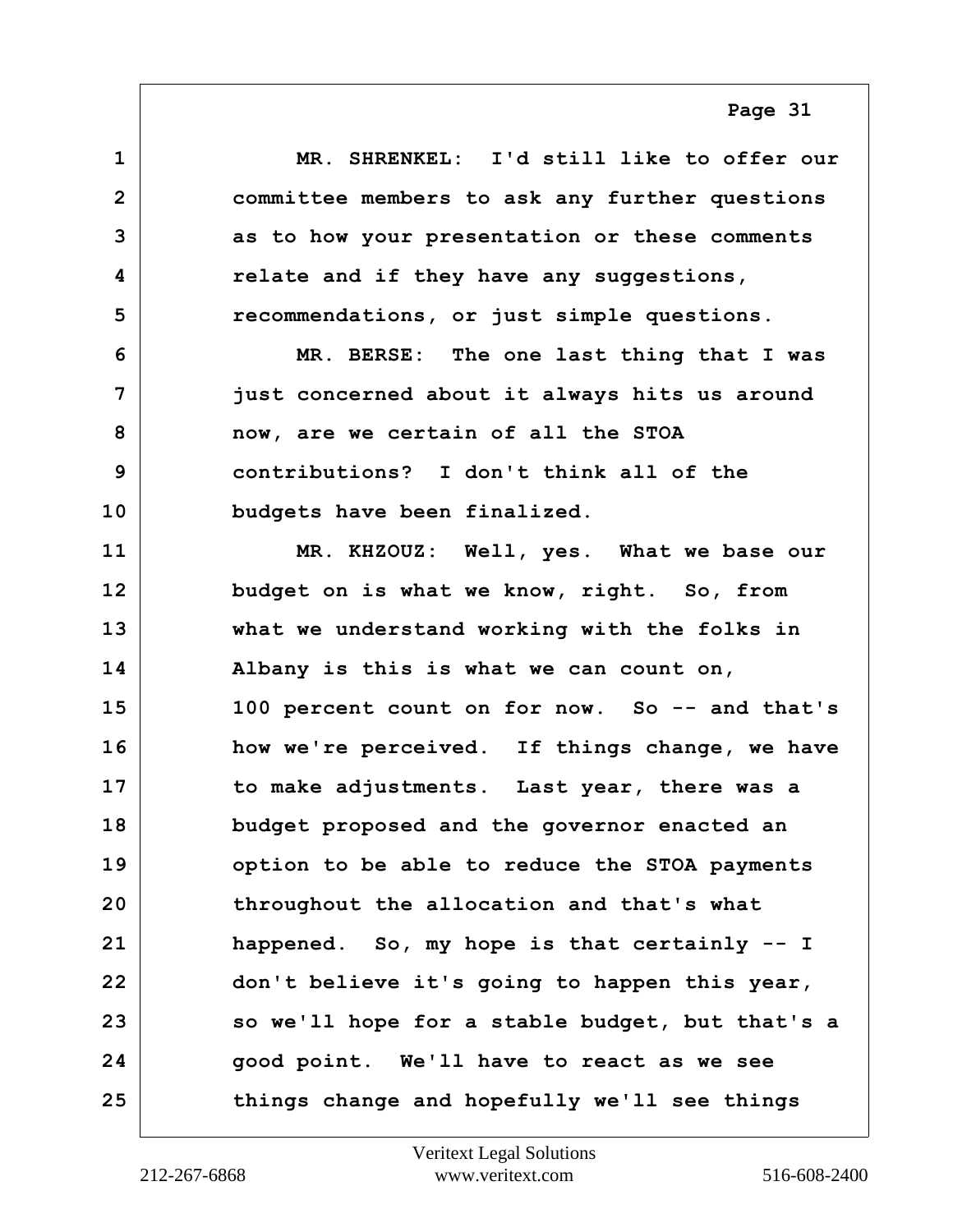<span id="page-31-0"></span>**1 change on the positive. 2 MR. BERSE: Thank you. 3 MR. SHRENKEL: Based on the information we 4 now have and the budget presentation, I'd like 5 someone to make a motion to authorize the 6 budget. 7 Would someone like to make a motion? 8 MR. BERSE: I make a motion that we vote 9 to accept the budget as presented. 10 MR. SHRENKEL: Thank you very much. 11 Can I have someone to second that, please? 12 MR. DUROSEAU: I second. 13 MR. SHRENKEL: Mr. Duroseau, thank you 14 very much for seconding it. With that, we'd 15 like to take a vote. 16 Carrie, if you don't mind, you can call 17 the members so you can put the camera on each 18 member as they vote. 19 MS. MILLER: Mr. Sheldon Shrenkel? 20 MR. SHRENKEL: I vote to approve the 21 budget at \$135 million as of April 1, 2021 as 22 presented. 23 MS. MILLER: Mr. Joel Berse? 24 MR. BERSE: I vote in favor especially 25 looking in the rear view mirror of our NICE bus Page 32**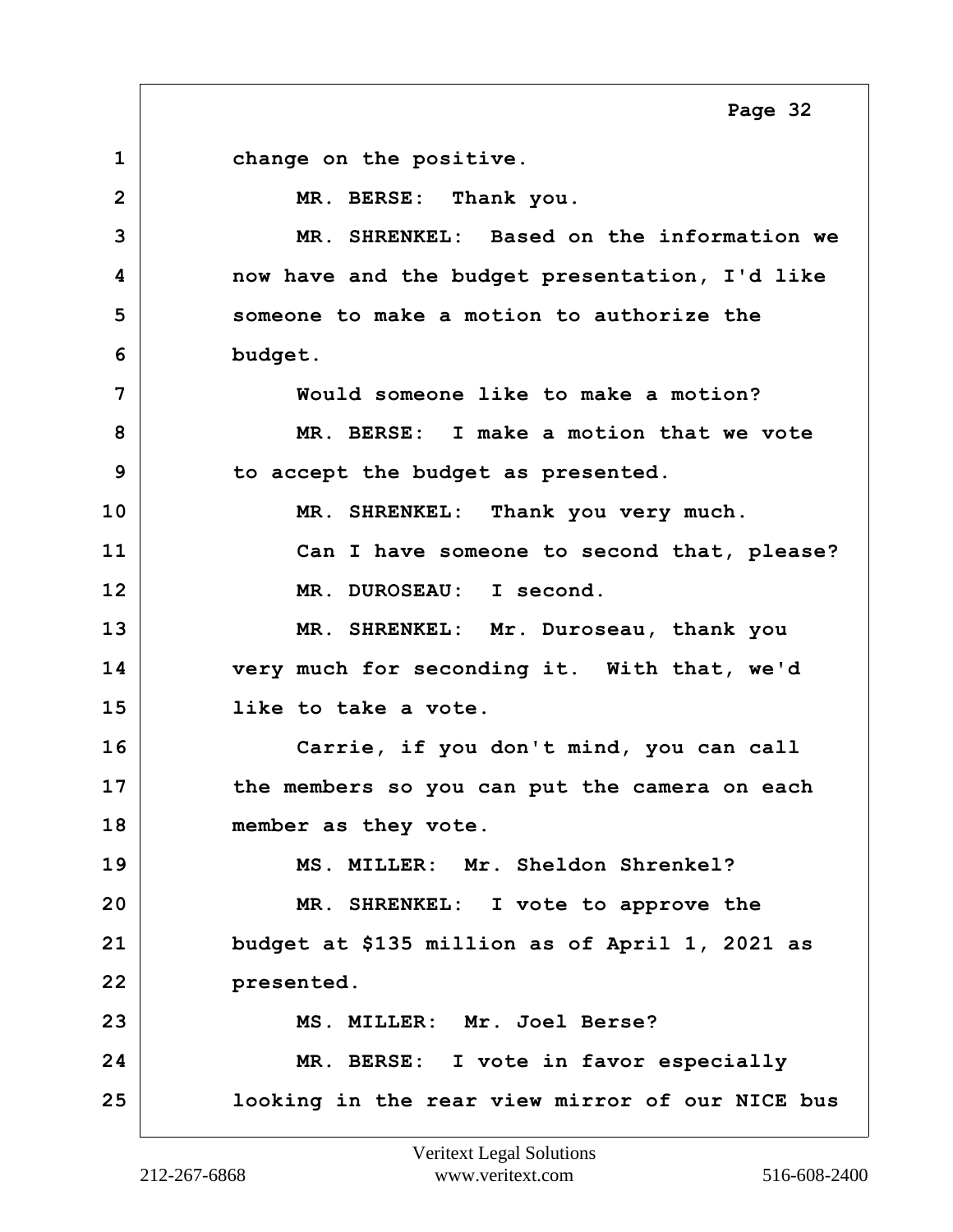<span id="page-32-0"></span>**1 to April 1. 2 MS. MILLER: Ms. Jaclene D'Agostino? 3 MS. D'AGOSTINO: Yes, I also vote in favor 4 of the budget. 5 MS. MILLER: Mr. Jean Duroseau? 6 MR. DUROSEAU: I vote in favor of the 7 budget. 8 MR. SHRENKEL: Mr. Tony Rosario. 9 MR. ROSARIO: I also vote in favor of the 10 budget. 11 MR. SHRENKEL: Okay, so there are no nays 12 and there are no abstentions. We have a 13 quorum. We have a majority. We have unanimous 14 consent for the budget for the members who are 15 present; therefore, the budget should be 16 approved, and noted accordingly, and documented** 17 accordingly. **18 I think that concludes our main function 19 today, so I'd like a member to make a motion to 20 adjourn our meeting. 21 MR. ROSARIO: I move to adjourn the 22 meeting. 23 MR. BERSE: Second. 24 MR. SHRENKEL: Second, is that Mr. Berse? 25 MR. BERSE: Second. Page 33**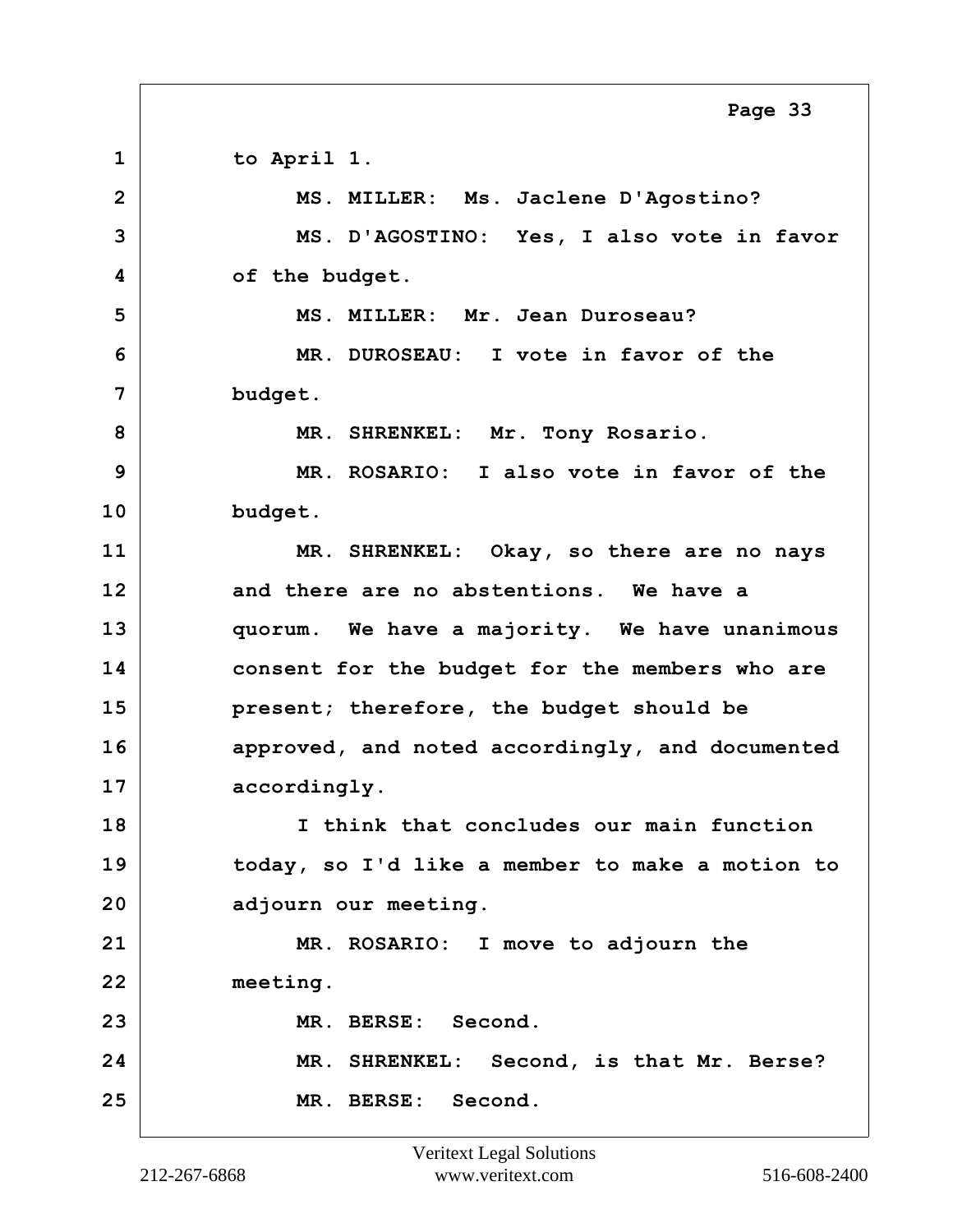<span id="page-33-0"></span>**1 MR. SHRENKEL: We have a second. 2** All in favor of adjourning the meeting say **3 aye. 4 (A round of ayes.) 5 MR. BERSE: I want to stay forever with 6 you, Shelly. 7 MR. SHRENKEL: Mr. Berse, I think you love 8 these meetings. I think you ought to have a 9 weekly meeting with NICE. 10 MR. BERSE: As long as someone can turn on 11 the stuff on the computer, I'm fine. 12 MR. SHRENKEL: We have a unanimous vote. 13 We have no abstentions and, therefore, I'd 14 officially like to adjourn our meeting. 15 Thank you very much all those attending, 16 and for the public who have tuned in, and for 17 the comments that were sent in. Thank you very 18 much and everyone enjoy the day. Have a nice 19 week. And thank you, again. 20 (Time noted: 6:13 p.m.) 21 22 23 24 25 Page 34**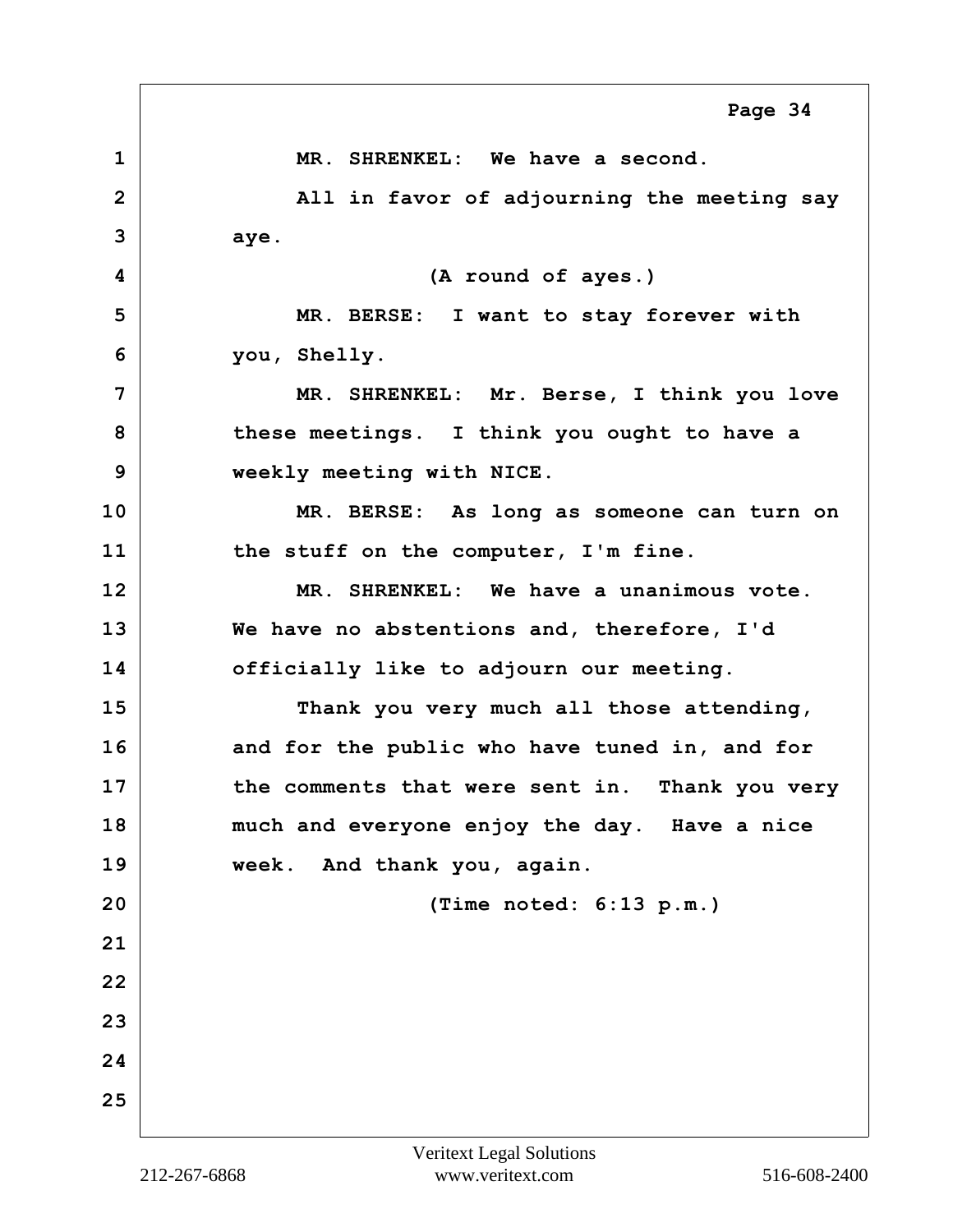<span id="page-34-0"></span>

| $\mathbf{1}$   | CERTIFICATION                                        |
|----------------|------------------------------------------------------|
| $\overline{2}$ |                                                      |
| 3              |                                                      |
| 4              | I, ESTAMARIE CASTELLI-VELEZ, a Shorthand             |
| 5              | Reporter and Notary Public within and for the State  |
| 6              | of New York, do hereby certify the foregoing to be a |
| 7              | true and accurate transcript to the best of my       |
| 8              | knowledge and ability.                               |
| 9              | I further certify that I am not related to           |
| 10             | any of the parties to this action by blood or by     |
| 11             | marriage and that I am in no way interested in the   |
| 12             | outcome of this matter.                              |
| 13             |                                                      |
|                |                                                      |
| 14             |                                                      |
| 15             | Estamarie Castelli-Velez                             |
|                | ESTAMARIE CASTELLI-VELEZ                             |
| 16             |                                                      |
| 17             |                                                      |
| 18             |                                                      |
| 19             |                                                      |
| 20             |                                                      |
| 21             |                                                      |
| 22             |                                                      |
| 23             |                                                      |
| 24             |                                                      |
| 25             |                                                      |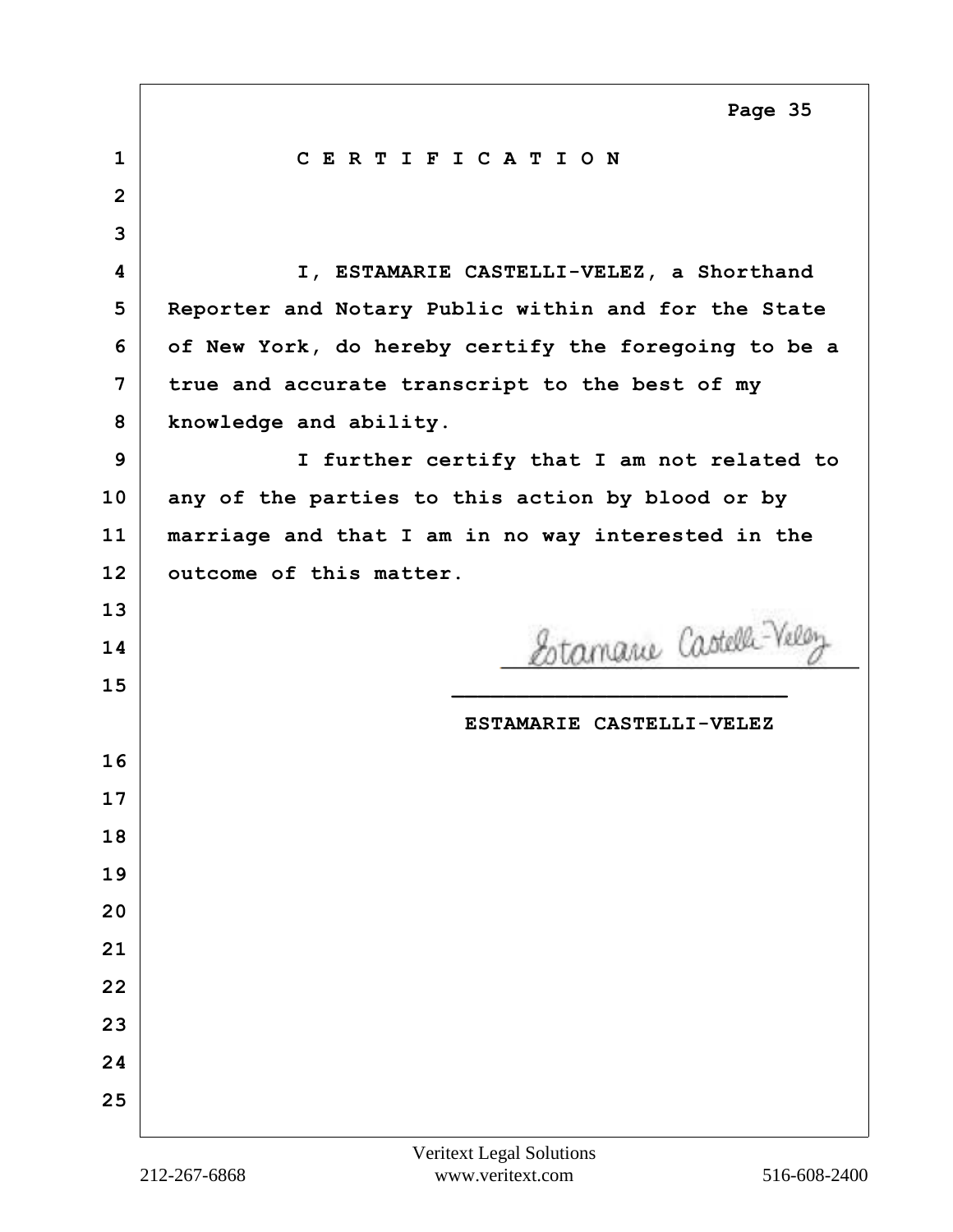# **[1 - believe]** Page 1

| 1                       | $5:31 \quad 3:1$               | adding 7:15 17:13        | approved 33:16                     |
|-------------------------|--------------------------------|--------------------------|------------------------------------|
| 1 13:5,6,9 14:5         | 6                              | 25:4                     | april 1:3 21:17,18                 |
| 32:21 33:1              | 6 $9:1910:24$                  | additional 7:23,24       | 32:21 33:1                         |
| 10 $21:21 27:8$         | 6:00 $4:3$                     | 8:11,14 10:16            | area 6:8 22:14                     |
| 100 9:13 13:22,24       | 6:13 34:20                     | 18:12 22:24 30:6         | 25:6                               |
| 16:22 31:15             |                                | 30:10                    | arrival 18:6                       |
| 100,000 12:25           | 7                              | <b>adds</b> 18:4         | articulated 17:7                   |
| 111,000 6:14            | 70 12:9 24:17,23               | adhere 28:5              | 17:11                              |
| 135 7:8,21 32:21        | 720,000 15:24                  | <b>adjourn</b> 33:20,21  | asking $27:7$                      |
| 135.5 7:20              | 780 13:8                       | 34:14                    | asks 24:9 26:3,14                  |
| 14 9:11                 | 8                              | adjourning 34:2          | 27:16,21 28:16                     |
| 15 1:3 16:14,23         | 8 6:14                         | adjusted 12:8            | assigned 7:22                      |
| 16 $7:5$                | 808 6:15                       | adjustment 6:25          | associated 8:14                    |
| 1700s 9:15              | 88 7:2                         | adjustments 31:17        | assume 24:1                        |
| 190,000 15:25           | 8:30 19:2,3                    | advantage 18:2           | assuming 18:20                     |
|                         | 9                              | agencies $15:16,18$      | 21:13                              |
| $\overline{2}$          |                                | 16:3,5 30:1              | attending 34:15                    |
| $20$ 8:7 21:15          | 90 14:3                        | agenda 3:6               | authorize 32:5                     |
| 2020 29:20              | 12:14,16<br>91                 | ago 9:3 15:12 26:5       | aye 34:3                           |
| 2021 1:3 3:10 5:18      | a                              | <b>ahead</b> 3:21,24     | <b>ayes</b> 34:4                   |
| 6:4,6 29:23 32:21       | <b>a.m.</b> 19:2               | 4:13                     | $\mathbf b$                        |
|                         |                                |                          |                                    |
| 20836 35:14             | ability 35:8                   | air 18:14 24:10,11       |                                    |
| 20g 28:24               | able 26:10 31:19               | 24:16,16,19              | <b>back</b> 3:20 6:10              |
| 20h 28:24               | abstentions 33:12              | albany $31:14$           | 11:21 12:10 13:3                   |
| 24 7:6 18:5 27:23       | 34:13                          | allocation 31:20         | 15:8 18:13 21:13                   |
| 3                       |                                | allows $25:24$           | 21:24 22:20,21                     |
| 3 <sup>1</sup>          | accept 32:9                    | alternative 9:22         | 26:3,7,22 27:3,16                  |
| 9:2 10:24               | <b>access</b> 15:22,22<br>16:4 | 9:22,25 19:10            | 28:25 29:11 30:13                  |
| $\overline{\mathbf{4}}$ | accident 13:17                 | andy $28:3$              | <b>base</b> 31:11                  |
| 4 9:2 10:24             | accidents 12:25                | <b>answer</b> 3:14 11:24 | based 32:3                         |
| 40 17:10                | 13:12,13,14 14:12              | 13:21,22                 | <b>bathouse</b> 19:1               |
| 4350 16:17              | 14:17,18                       | answered 21:7,8          | <b>battery</b> 9:20 19:14          |
| 5                       | accurate 35:7                  | answers 3:20             | <b>beach</b> $18:14,19$            |
| 5 $10:24$               | achieve 15:1                   | 23:25                    | 19:1,5,8,10 26:14                  |
| 50 $19:7$               | <b>action</b> 35:10            | anymore 17:13            | beb $10:2$                         |
| 500,000 7:7             | <b>ada</b> 9:6                 | apologize 13:5           | <b>bebs</b> $9:20$                 |
| $50s$ 12:12             | <b>add</b> 10:3,13 18:12       | 20:4                     | <b>began</b> $9:2$                 |
| 55 8:21 15:7            | 19:22 22:23 25:24              | appreciate 5:8,12        | begun $9:18$                       |
| 58 15:5                 | 27:18,22                       | 5:14 30:24               | <b>behalf</b> 11:4 24:8            |
| 5:30 $1:6$              | <b>added</b> 18:4              | approve 32:20            | <b>believe</b> 13:7 16:18<br>31:22 |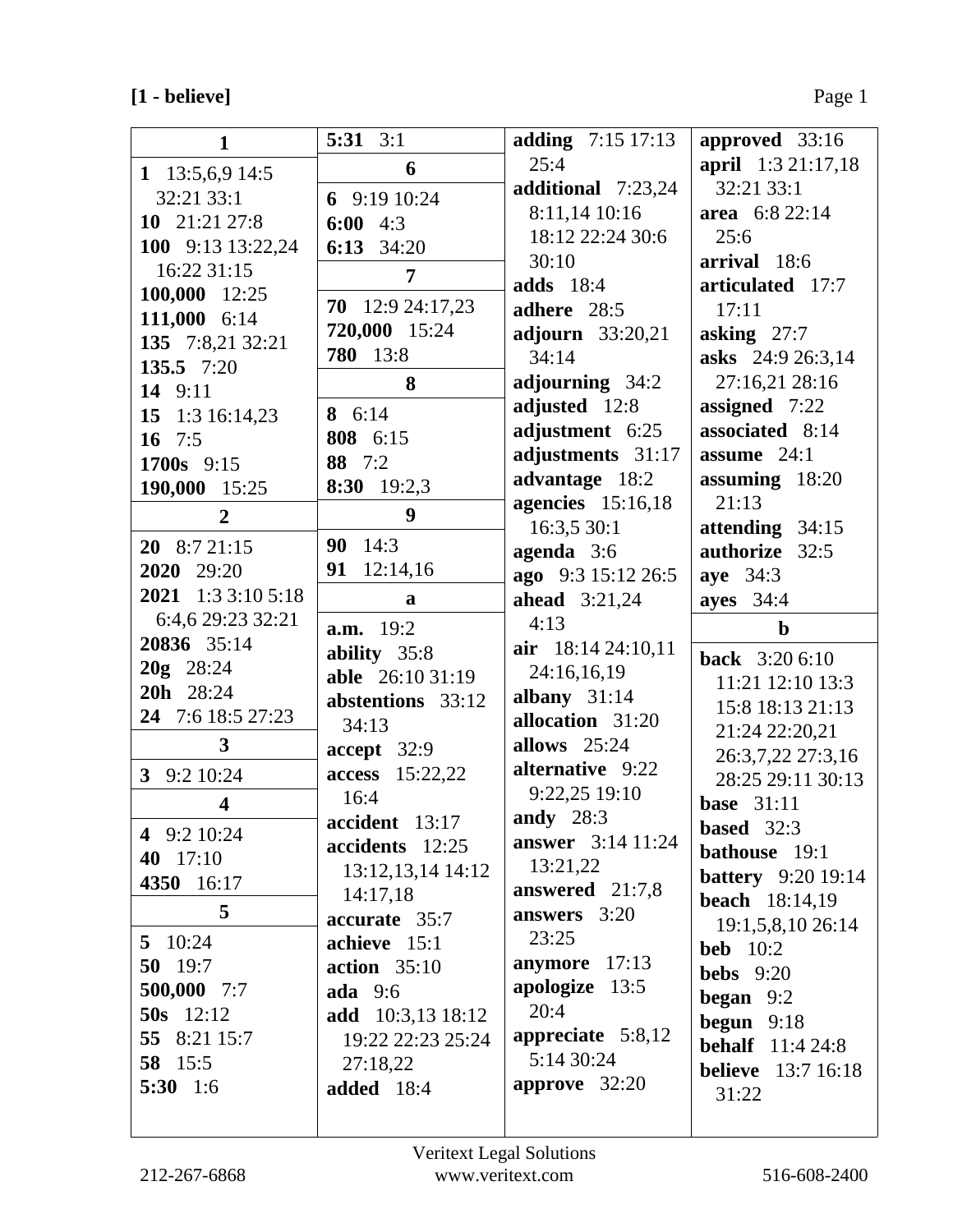# **[benefits - consolidating]** Page 2

| <b>benefits</b> $18:12$   | budgets $31:10$           | 22:24 24:3 25:5          | comments $3:12,14$   |
|---------------------------|---------------------------|--------------------------|----------------------|
| benjamin $4:20$           | building $10:14$          | 26:11 27:10,20           | 3:16,24 20:21        |
| <b>berse</b> 2:5 4:18,19  | 19:23 30:4                | 30:8, 12, 17 31:21       | 23:24 30:20 31:3     |
| 17:6,9,15 21:2,3          | <b>bunch</b> 28:16        | certify $35:6,9$         | 34:17                |
| 22:7,10 23:1,4            | bus 1:1 10:3 18:6         | chair $4:14$             | committee 3:7        |
| 31:6 32:2,8,23,24         | 19:7 22:4 24:11           | chairman $4:155:9$       | 4:16 20:22 23:5      |
| 33:23,24,25 34:5,7        | 25:5 26:23 27:3           | 5:21                     | 31:2                 |
| 34:10                     | 27:11 29:6,19             | challenges 14:23         | committees 23:20     |
| <b>best</b> 28:6 35:7     | 30:2 32:25                | change $18:10$           | commonality 24:2     |
| bethpage 29:20            | <b>buses</b> $9:20$ 11:19 | 31:16,25 32:1            | community 15:18      |
| <b>better</b> 18:21 23:13 | 17:7,11 19:15             | changed $25:1$           | 20:18                |
| 27:10,11,14 29:14         | 22:2,3 24:10,16,23        | chg 10:15                | complete 9:24        |
| big 16:22 18:9            | 25:1 26:18 28:6           | chip $10:21$             | 19:22                |
| 19:21 20:8 22:17          | 29:8,13                   | chose 21:19              | compliment 21:4      |
| <b>bill</b> 7:5           | $\mathbf c$               | christian 27:21          | comprehensive        |
| bit $6:2 15:9 16:11$      | c $2:135:1,1$             | churches 15:20           | 21:5                 |
| 17:12 24:5,6              | call 3:2,4,5 4:13         | clarify 26:16            | computer 34:11       |
| 26:16                     | 5:21 13:21,22             | clarifying $26:25$       | concern 3:10         |
| blood $35:10$             | 17:24 32:16               | cleaning $7:238:11$      | concerned 31:7       |
| <b>board</b> 5:11,23      | called $15:12$            | clients 6:10 13:24       | concerning $3:17$    |
| 30:18                     | camera 32:17              | 15:21,21 16:5            | 3:17                 |
| <b>boil</b> 24:4          | canceling 17:23           | 17:20 18:2,10            | concludes 33:18      |
| <b>boiled</b> 24:6        | canopy 10:16              | climb $14:2$             | concrete 9:9         |
| booking 17:22             | capacity 8:22 19:4        | climbs $15:8$            | conditioned 24:10    |
| bookings 17:21            | 19:5,7                    | close 19:6 28:14         | conditioning         |
| <b>bottom</b> 3:25 7:20   | capital 8:24 11:2         | cng $9:2410:1$           | 24:16,19             |
| 9:725:15                  | 16:11 19:12               | 19:19                    | conference 1:5       |
| branch $13:15$            | card 10:21,21 12:1        | collected 4:10           | confident 23:12      |
| brand $9:11$              | cards 12:6 15:20          | college $15:19$          | connecting 28:24     |
| <b>breaks</b> 6:20 28:8   | carrie 2:3 3:21 5:4       | combined 10:6            | connection 28:9      |
| <b>bring</b> $15:326:3,7$ | 32:16                     | 19:20                    | 28:12                |
| 27:16 29:11               | carrying $21:20$          | come 6:10,22             | connections 28:5     |
| brings $7:8$              | cases 6:7 10:24           | 11:19 12:6 16:21         | 28:12                |
| budget $3:10,17$          | castelli 35:4,15          | 17:3 21:23 27:3          | <b>consent</b> 33:14 |
| 5:18,20,25 6:4,19         | center 8:13 9:1,6,7       | comfort $9:16$           | consider 13:17       |
| 7:8 11:1,13 20:16         | 25:9,11 26:15             | comfortable 16:17        | 18:18                |
| 25:23 30:8 31:12          | centers $25:10$           | 16:20 24:23              | considering $12:24$  |
| 31:18,23 32:4,6,9         | ceo $2:73:85:6$           | <b>coming</b> $22:20,21$ | consistent 24:17     |
| 32:21 33:4,7,10,14        | certain 31:8              | commend 23:13            | consolidating        |
| 33:15                     | certainly 10:3            | commended 20:19          | 26:20                |
|                           | 11:18,24 17:16            | 20:20                    |                      |
|                           |                           |                          |                      |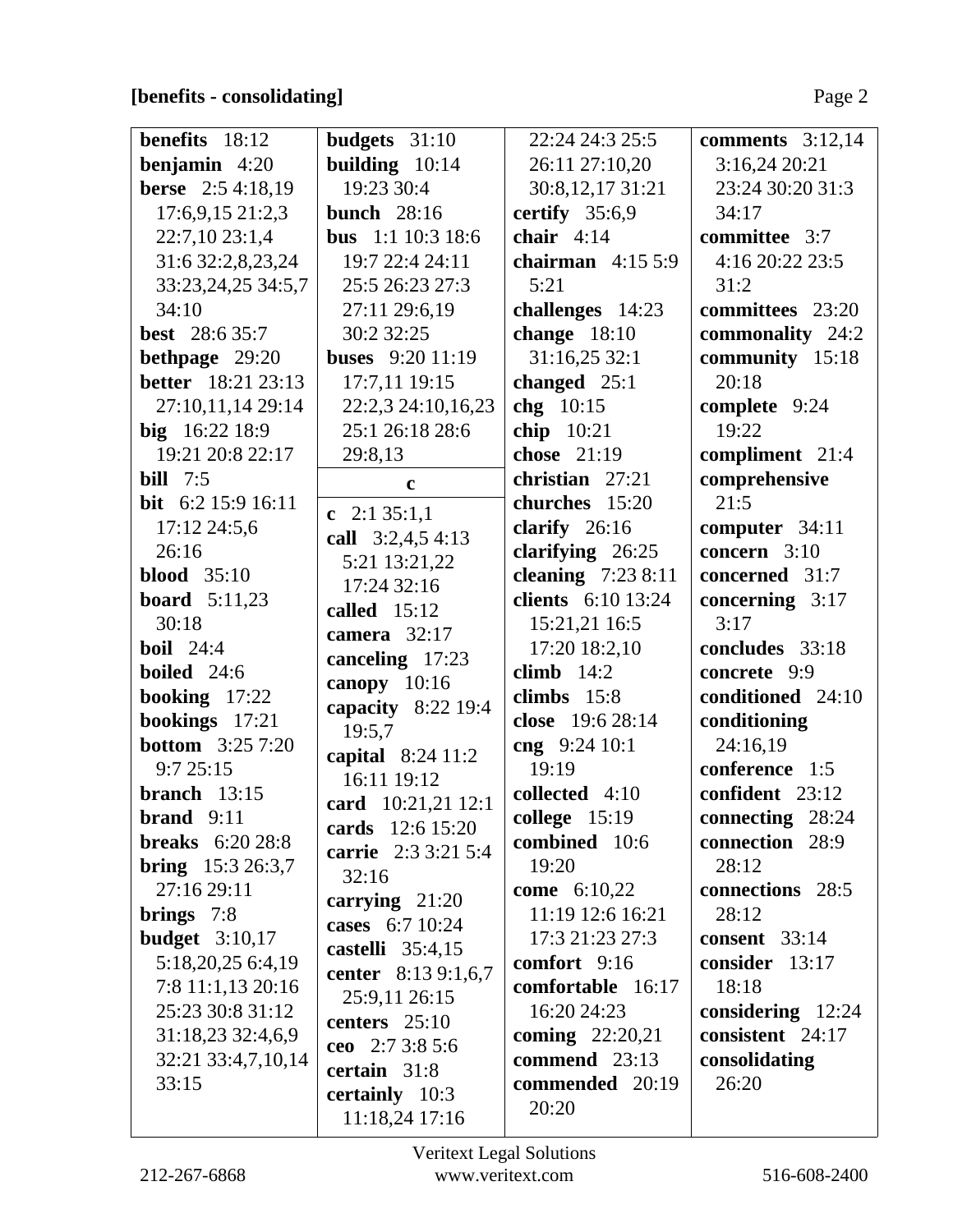# **[continue - feature]** Page 3

| continue $6:10,11$    | cut 21:13           | disappointing                        | ended 21:25               |
|-----------------------|---------------------|--------------------------------------|---------------------------|
| 14:14 16:7,19         |                     | 16:16                                | endo 30:16                |
| 18:12 19:8 20:9       | $\mathbf d$         |                                      | ends 16:18                |
| 20:12 22:22,25        | $d'agostino$ 2:11   | discretionary 7:3<br>disrupt $28:11$ | enjoy $34:18$             |
|                       | 4:21,22 33:2,3      |                                      |                           |
| 25:18,21,25 27:17     | daily 18:19         | distancing $22:1$                    | ensure 26:18              |
| 27:19 28:5 29:6       | damages 12:4        | dive $30:20$                         | environment 26:9          |
| 29:10                 | daniel 28:23        | documented 33:16                     | epidemic 8:1              |
| continues 6:23        | date 18:23,23       | doing $22:1423:10$                   | erika $2:2$               |
| continuing $14:2$     | david $29:17$       | 24:12 25:7                           | errors $12:22$            |
| 18:8,11               | dawn $4:25$         | dollar $15:14$                       | especially 5:13           |
| contributions 31:9    | day 12:19,24 13:8   | door 14:10                           | 32:24                     |
| contributors 6:24     | 15:10 18:15 19:2    | doors $9:6$                          | estamarie 35:4,15         |
| convenient 18:1       | 19:9 34:18          | dot 16:25                            | evenly 6:20               |
| correct 22:9          | deal $27:2$         | downstream's                         | everybody 11:21           |
| $cost$ 8:22           | debits 12:6         | 28:11                                | 15:4 16:8,13              |
| costs $8:10,14$       | deeper $30:20$      | drive 19:11                          | 18:24 19:9 30:21          |
| council 15:19         | deficit 22:8        | driver $7:24$                        | 30:23                     |
| count 31:14,15        |                     | drivers 7:25                         | exact 18:23               |
| country 10:2          | degrees $24:17$     | $\mathbf{dry}$ 6:2                   | <b>excited</b> 9:14 10:5  |
| 11:16 30:2            | delivered 16:14,24  | due 12:22 13:9                       | 10:11 18:3 19:17          |
| <b>county</b> 7:3 8:8 | 17:5                | duroseau 2:9 4:23                    | 19:25                     |
| 9:18,25 11:4,18       | delivering 9:10,13  | 4:24 23:8,16                         | exciting 11:6             |
| 12:2 15:17 19:15      | demand 6:12         | 32:12,13 33:5,6                      | excuse 17:6               |
| 20:6,13 21:23         | 27:18               | e                                    | expenses 7:22             |
| county's $11:5$       | department 9:19     |                                      | exterior 25:13            |
| couple 19:21          | 19:6,16             | e $2:1,1$ 18:7 35:1                  | f                         |
| 21:10 22:13 26:17     | depend 13:25        | east 26:13                           |                           |
| course 21:3           | dependability       | efficiency 10:13                     | f $35:1$                  |
| cover 19:13           | 12:21               | 19:23                                | facility<br>11:10         |
| covid $6:78:1,10$     | dependent 22:19     | <b>electric</b> 9:20 10:3            | fact $7:13$               |
| 8:22 15:6,7 21:21     | depends 24:20,21    | 19:14                                | failures $13:10$          |
| 25:2 26:6,8 29:21     | deployed 22:3       | eliminated 26:5                      | fairly $11:12,15$         |
| 29:25 30:4            | depots $8:13$       | eliminating 28:24                    | 12:3 14:17                |
| credit 12:6           | designate 3:3       | embedded 10:21                       | falco $4:25$              |
| crossed 21:7          | desousa 24:8        | emission 9:22                        | fall $8:6$                |
|                       | detailed 20:15      | emissions 10:4                       | far $15:2316:23$          |
| crrsaa $7:4,5$        | details 28:18       | emphasize 14:7                       | <b>fare</b> $7:12\,20:7$  |
| currently 17:11       | <b>diesel</b> 16:15 | employees 25:11                      | fares 8:4                 |
| 22:16,23              | different 6:20      | enacted 31:18                        | favor $32:2433:3,6$       |
| customer $9:16$       | 26:17,21            | encourage $24:12$                    | 33:9 34:2                 |
| customers 29:5        | directly 17:22      | 25:7,14                              | <b>feature</b> 3:25 17:19 |
| 30:24                 |                     |                                      |                           |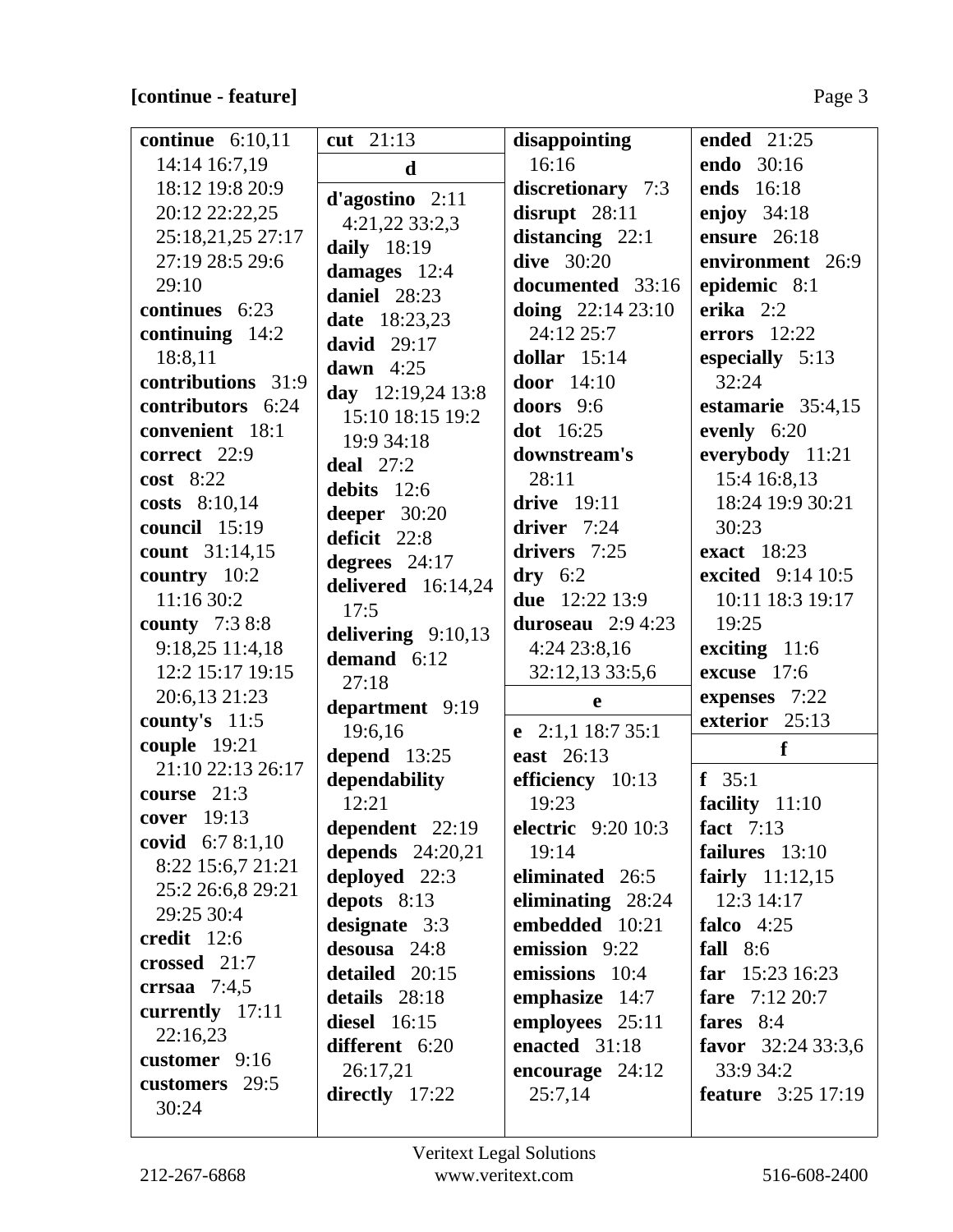# **[features - hvac]** Page 4

| <b>features</b> 18:4        | foundation 15:12                  | goes 8:18,19 18:25               | harnesses $10:10$        |
|-----------------------------|-----------------------------------|----------------------------------|--------------------------|
| <b>federal</b> 7:4 11:18    | <b>free</b> $3:18$ 15:16,24       | going 3:6,7,9,9                  | $he'll$ 3:14             |
| 20:7                        | freeport 18:25                    | 7:14 8:24 9:3                    | head $27:16$             |
| fee $8:7$                   | 26:4                              | 11:11 16:6,15,24                 | <b>hear</b> $3:714:11$   |
| feel 3:18                   | frequency 30:11                   | 17:22 18:13 19:6                 | heard $22:11$            |
| <b>field</b> 10:8           | fresh $28:3$                      | 22:13,18 26:6                    | hearing $24:20$          |
| figured 21:9                | friction $26:21$                  | 27:1,4,12 28:14                  | hearings $22:12$         |
| filling $22:3$              | <b>front</b> $11:2016:17$         | 31:22                            | heat 10:6 19:20          |
| filters $24:11,25$          | <b>fuel</b> 10:15 19:19           | <b>good</b> $6:38:511:10$        | heights $30:16$          |
| 25:4                        | full $7:11,118:20$                | 11:15 12:18 14:11                | held $1:3$               |
| <b>final</b> 19:13          | 10:1 24:18                        | 22:8 23:10 26:2                  | <b>help</b> $7:19:16$    |
| finalized 31:10             | fully $19:25\,24:10$              | 26:12 28:2,15                    | 11:19 14:16              |
| finances $27:18$            | 24:16                             | 31:24                            | helped $16:5$            |
| <b>fine</b> 34:11           | <b>function</b> 5:11 8:20         | gotten $9:7$                     | helping $20:18$          |
| finish $11:23$              | 33:18                             | government 11:18                 | helps $16:2$             |
| finished $15:25$            | fund $6:25$                       | governor 31:18                   | hempstead 8:13           |
| first $9:21$ 12:1           | funding $7:11,18$                 | governors 11:17                  | 9:1 15:19 25:9           |
| 30:1                        | 20:6                              | grades 12:2                      | hicksville 29:1          |
| fixed $6:138:7,17$          | funds $7:4,5$                     | grant 15:14,15,25                | high $14:2428:1$         |
| 8:18 9:13,17                | <b>further</b> $17:12\,31:2$      | $grateful$ 11:22                 | 30:12                    |
| 13:18 15:4 16:22            | 35:9                              | great 9:8 12:20                  | <b>higher</b> $6:178:23$ |
| <b>flat</b> $6:16,177:9,10$ | <b>future</b> 12:6 17:13          | 15:11 19:17 23:14                | 12:19 14:13              |
| 7:21 25:23                  | g                                 | 29:24 30:5,9                     | highlighted 11:6         |
| fleet $9:24$ 11:10          |                                   | greatly 10:14                    | highlights 8:24          |
| 16:17 17:2,11,14            | general $8:2$ 11:14               | <b>green</b> 10:10               | hit $22:1724:14$         |
| fleets $10:1$               | 25:19 29:13                       | grow 6:10,11                     | 30:4                     |
| <b>flier</b> 16:23          | getting 10:11<br>11:20 27:11      | $\boldsymbol{g}$ rowing 6:9      | hits $24:233:7$          |
| flipped 13:4                |                                   | growth $26:230:13$               | <b>hold</b> 17:25        |
| floors $9:5$                | $gillig$ 16:23                    | guess $23:1$                     | hope 31:21,23            |
| flushing $28:23$            | give 5:7 15:21 19:9<br>25:9 27:13 | guilty $21:3$                    | hopefully 9:4            |
| 29:1                        | given $15:23$                     | $\mathbf h$                      | 31:25                    |
| folks $31:13$               | glens $27:16$                     | <b>half</b> $5:139:229:3$        | <b>hour</b> 14:21        |
| follows $6:19$              | $go \quad 3:21,244:13$            | hand $25:12$                     | hours 6:4,6,6,9,14       |
| foot $17:10$                | 9:9 11:11,25 12:3                 |                                  | 6:18                     |
| footprint 10:4              | 12:20 13:3 14:25                  | hang $14:1$<br>hanging $13:15$   | <b>htc</b> $19:14$       |
| <b>force</b> 29:4           | 15:9 16:6 22:22                   | happen $31:22$                   | huang $28:23$            |
| foregoing 35:6              | 24:6                              |                                  | humidity $24:21$         |
| forever 34:5                | <b>goal</b> 12:7,9 13:2           | happened 31:21<br>happening 9:12 | hvac $10:7,825:5$        |
| forward $17:19$             | 13:12 14:14                       | happy $4:197:98:4$               |                          |
| 19:3 22:22 30:19            | goals $13:6$                      | 12:13 13:23 16:13                |                          |
|                             |                                   | 16:21 18:13 25:23                |                          |
|                             |                                   |                                  |                          |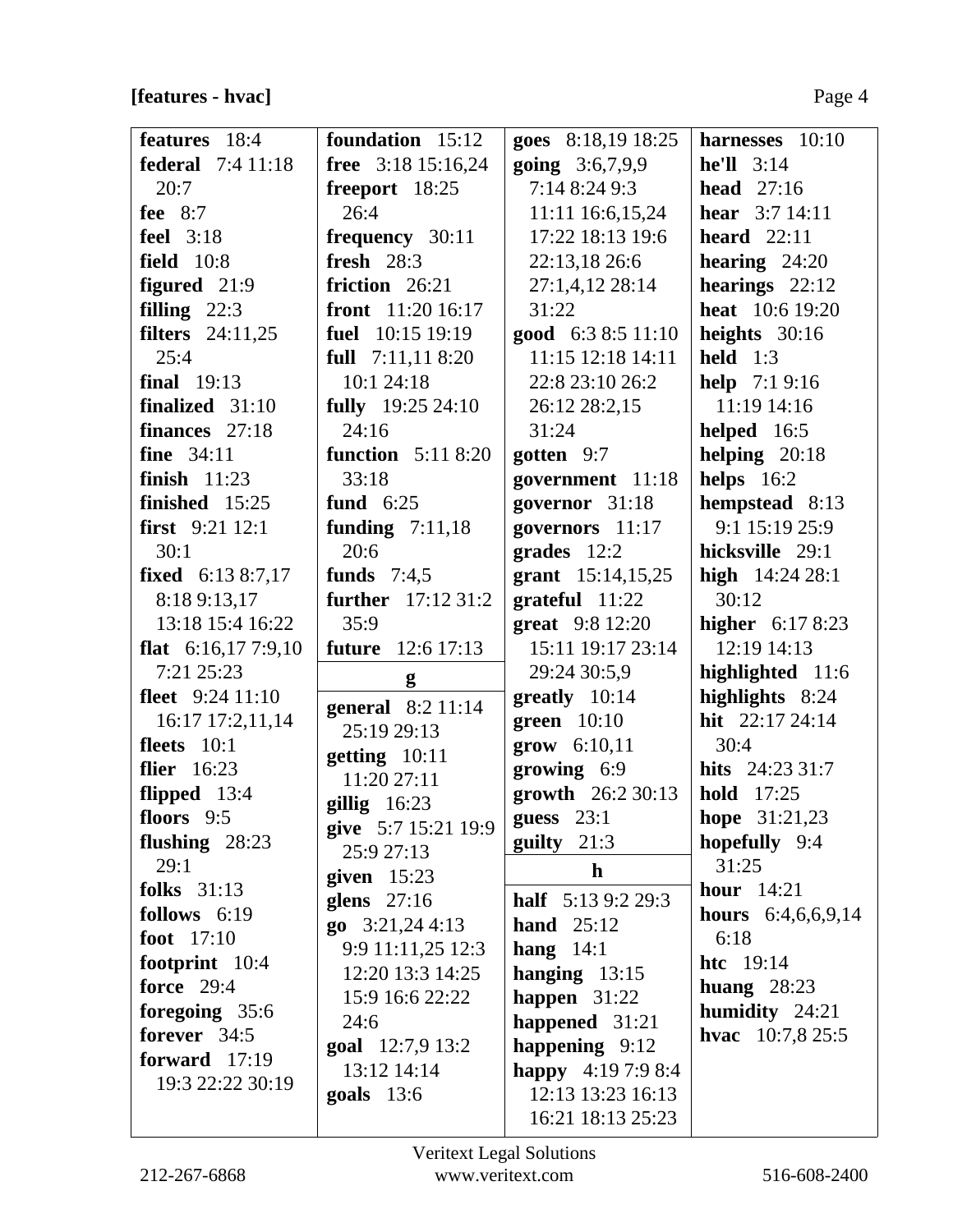# **[idea - measured]** Page 5

| $\mathbf{i}$                | introduced 29:23           | khzouz's $3:13$             | longer $26:14$             |
|-----------------------------|----------------------------|-----------------------------|----------------------------|
| <b>idea</b> 30:6            | involving 28:18            | <b>kind</b> $11:5,13$ 15:3  | look 17:12 22:22           |
| <b>ideal</b> 27:9,10        | <b>island</b> $10:15,15$   | 20:2,3 21:9 24:3            | 25:18,21,25,25             |
| 28:13 29:7                  | 15:19 18:25 19:19          | 28:18 30:20                 | 27:19 29:10,16             |
| implementation              | 22:18,19 26:15,25          | know 4:9 11:21              | <b>looking</b> 7:14 19:3   |
| 10:19 19:24                 | 27:24 28:4,7,12            | 18:25 22:11 23:12           | 25:3 26:21 32:25           |
|                             | <b>issues</b> 3:18 20:17   | 31:12                       | looks $9:8$                |
| important 5:11<br>13:1      | it'll 18:21 19:9           | knowledge 35:8              | lost $26:23$               |
| impressive 12:23            | $\mathbf{j}$               | knows 15:4 29:12            | <b>lot</b> 6:7 11:2,3 19:6 |
| <b>improve</b> 20:9,12      | <b>jack</b> $2:75:6,717:6$ | $\mathbf{l}$                | 19:22 22:2,18              |
| 25:5                        | 21:4 30:18                 | large 11:3 12:15            | 24:1,2,20 25:24            |
| improvement                 | jackson 29:17              | 20:9                        | <b>love</b> 30:23 34:7     |
| 23:11                       | 30:16                      | larger $7:16$               | low $13:15$ 14:17          |
| incentive 12:5              | <b>jaclene</b> 2:11 4:21   | largest 6:23 10:1           | m                          |
| <b>include</b> $4:1,49:4$   | 33:2                       | lastly $10:18$              | mail $18:7$                |
| 18:5                        | jean 2:9 4:23 33:5         | latoya $2:10$               | main 33:18                 |
| included 4:11               | <b>job</b> $20:1823:10$    | launching 17:19             | major 8:25 10:12           |
| <b>increase</b> 7:12 8:3    | jobs $11:21$               | lays $7:18$                 | majority 17:4              |
| increases 7:21              | <b>joe</b> $25:16$         | left $21:11,15$             | 33:13                      |
| 20:7 30:2                   | <b>joel</b> 2:5 4:18 32:23 | lengthy $30:16$             | makeover 9:7               |
| increasing $7:14,15$        | john $27:16$               | <b>level</b> 8:22 14:24     | making $26:22$             |
| 22:11                       | joined 3:4                 | 21:21                       | man 23:9,9                 |
| information 5:8             | joining $5:10$             | <b>levels</b> 6:7 15:6,7    | manage $11:4,9$            |
| 18:6 32:3                   | <b>jones</b> 18:13 19:1    | 20:10                       | managing 17:21             |
| infrastructure              | joy $26:3,12$              | levittown 25:16             | mandate 25:8               |
| 9:21 10:17 20:11            | <b>june</b> 18:21,22       | life $17:3$                 | march $21:18$              |
| innovative 10:9             | 21:24                      | lindbergh 28:4              | marriage 35:11             |
| input $30:25$               | $\bf k$                    | <b>line</b> 7:20 11:20      | mask 25:8,15               |
| <b>inside</b> $24:11,12,25$ |                            | 25:15                       | masks 24:13 25:8           |
| 25:6                        | <b>keep</b> $7:258:10,20$  | liquidated 12:4             | 25:9,12                    |
| inspection 16:25            | 11:9,19,20 13:1            | <b>list</b> $28:130:13$     | match $7:3$                |
| installed 10:11             | 14:16 24:23 29:2           | listening 23:2              | <b>matt</b> 26:13          |
| instituted 8:12             | 29:8                       | <b>little</b> 6:16 8:23 9:3 | <b>matter</b> 7:13 35:12   |
| interact $17:25$            | keeps $29:3$               | 14:13 16:11 17:12           | $meadow$ 26:13             |
| 18:10                       | <b>khzouz</b> $2:75:6,9$   | 17:16 24:4 26:16            | meadows 28:3               |
| interested 35:11            | 17:8,16 20:15,25           | $long$ 14:1 15:9,19         | mean $14:7$                |
| interior $25:12$            | 21:16 22:9,15              | 18:25 22:18,19              | means $27:6$               |
| intricate 28:18             | 23:7,9,14,18,20            | 26:13,15,25 27:24           | <b>meant</b> 14:9 18:9     |
| introduce 3:6               | 24:3 29:24 30:21           | 28:4,7,12,25 29:2           | measure $22:25$            |
| 29:18                       | 31:11                      | 34:10                       | measured 13:20             |
|                             |                            |                             |                            |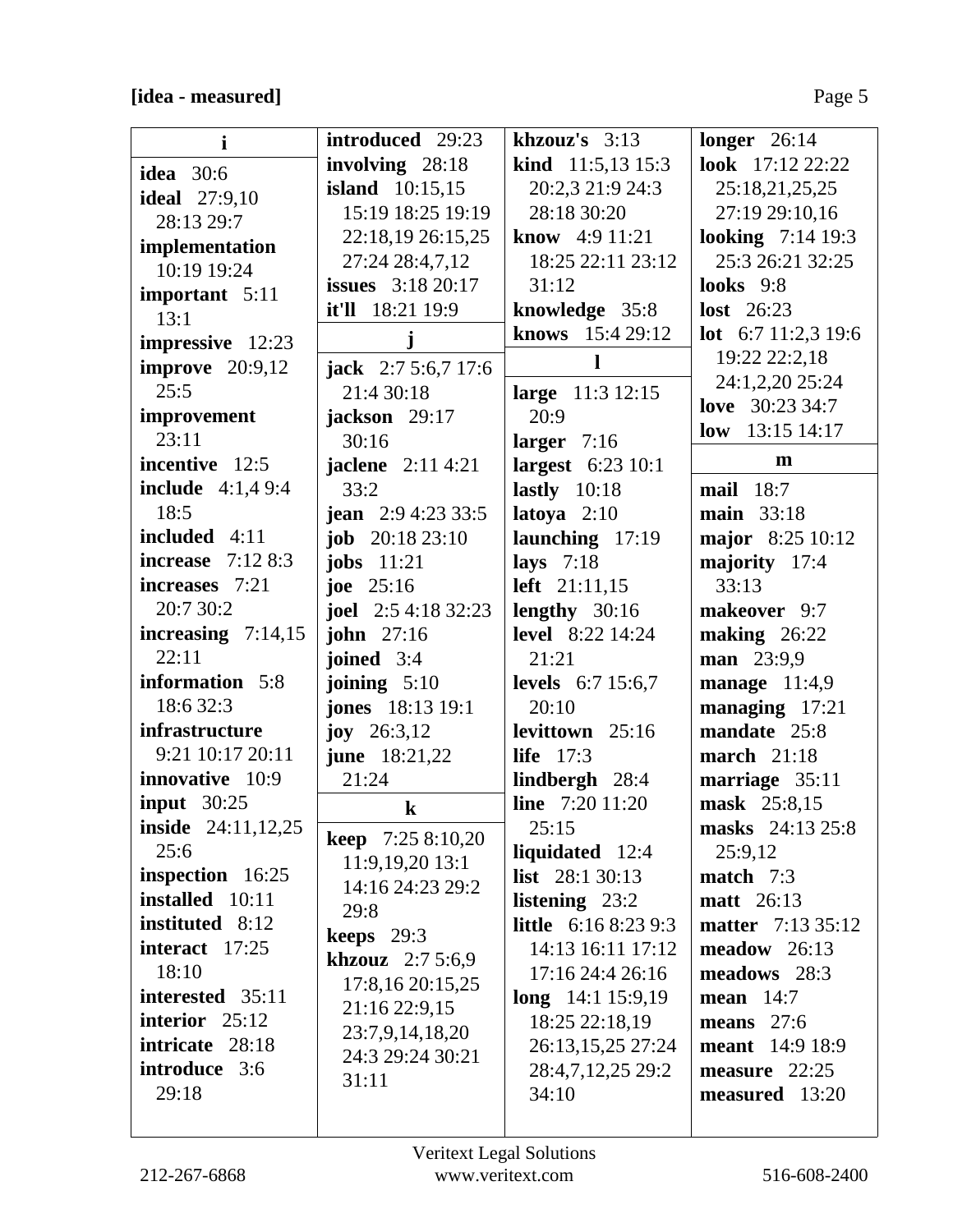# **[mechanical - pays]** Page 6

| mechanical 12:22       | monthly 8:7              | nicebus.com 4:11         | organization 4:2         |
|------------------------|--------------------------|--------------------------|--------------------------|
| 13:10                  | months 18:5              | nonscheduled             | ought 20:19,20           |
| meet 23:12             | <b>motion</b> 32:5,7,8   | 22:2                     | 34:8                     |
| meeting $1:13:2$       | 33:19                    | nonuser 7:7              | <b>outbreak</b> 29:21,25 |
| 4:7,12 33:20,22        | move 17:18 33:21         | normal 18:17,18          | outcome 35:12            |
| 34:2,9,14              | moving $17:23$           | normally 18:21           | outdated 10:8            |
| meetings 34:8          | multi 10:23,24           | 24:15                    | outs 12:21,24 13:4       |
| member 32:18           | mundane $11:8,12$        | notary $35:5$            | 13:7,8,9 14:5            |
| 33:19                  | $\mathbf n$              | noted 3:1 33:16          | <b>overall</b> 8:5 29:9  |
| members $3:4,7$        |                          | 34:20                    |                          |
| 20:22,24 23:5,20       | $n \quad 2:1 \quad 35:1$ | <b>number</b> 4:9 22:12  | $\mathbf{p}$             |
| 31:2 32:17 33:14       | n15 26:14                |                          | $p \quad 2:1,1$          |
| memorial 18:15         | $n16$ 27:22              | $\bf{0}$                 | <b>p.m.</b> 1:6 3:1 4:3  |
| merrick 29:20          | n25<br>28:4              | $\mathbf{0}$ 35:1        | 19:3 34:20               |
|                        | $n27$ 27:17,20,22        | obviously 5:22           | <b>paid</b> 12:5         |
| met 13:2,12 14:14      | n36<br>26:3              | 20:8                     | pandemic 14:22           |
| methodologies          | 25:17<br>n49             | oceanside 29:20          | 21:18                    |
| 8:12                   | name $4:1$               | offer 6:11 7:11          | par 14:19                |
| metrocard 10:19        | <b>nassau</b> 9:25 15:17 | 31:1                     | para 8:18,18,19,21       |
| metrocards 16:1        | 15:18 19:15 20:13        | offered 6:14             | 9:17                     |
| michael 28:16,21       | nays 33:11               | officially 34:14         | paratransit $6:5,8$      |
| mid 17:4               | <b>neat</b> 18:16        | oh 23:9                  | 6:9 9:11,11 13:20        |
| $mid$ dle $9:10$       | necessarily 13:13        | okay 23:1 33:11          | 14:6,7,12,21 15:6        |
| <b>miles</b> 12:25     | 22:5                     | old 10:19                | 16:14 17:17,20           |
| <b>miller</b> 2:3 3:22 | necessary 21:14          | <b>older</b> 9:15        | 18:9                     |
| 4:18,20,23,25          | need 13:1 15:1           | <b>oldest</b> 17:2       | parking 19:6             |
| 29:16 30:15 32:19      | 16:3,6,8 27:23           | omny 10:19,20            | parks 19:5,14            |
| 32:23 33:2,5           | needs $12:7$             | 19:23                    | participating 3:22       |
| million $7:2,5,6,8$    | needy 16:3               | once 11:23 27:14         | parties 35:10            |
| 15:14 32:21            | new $6:21,249:5,5$       | <b>ones</b> 3:15         | partner 19:17            |
| mind 26:11 32:16       | 9:5,11,13 10:16,20       | online 3:18 17:19        | partners 20:7            |
| minor 13:14 14:17      |                          | 17:22                    |                          |
| minuses $28:10$        | 14:15 16:10,14,22        |                          | partnership 15:17        |
| 29:9                   | 16:23 17:8,19            | operate 8:8              | 19:15                    |
| minutes 27:9           | 29:17,22 35:6            | operating $6:4,19$       | <b>pass</b> 30:18        |
| $mirror$ 13:15         | news 6:3 11:15           | 6:25 8:21 11:1           | passage 7:6              |
| 32:25                  | 15:11 16:22              | 22:5                     | passengers $8:1,11$      |
| missed 13:4 14:5       | nice $1:12:73:8,19$      | operationally            | 14:20 24:9 27:7          |
| mission $26:16$        | 15:13 19:7 20:19         | 14:23                    | passing $28:19$          |
| mitchell 10:8          | 24:10,12 32:25           | opportunity 20:23        | passionate 30:23         |
| <b>moderator</b> 4:6   | 34:9,18                  | <b>option</b> 3:23 31:19 | payments 31:19           |
|                        | nice's $5:6$             | <b>order</b> 3:3 22:1    | pays $8:8$               |
|                        |                          | 29:2                     |                          |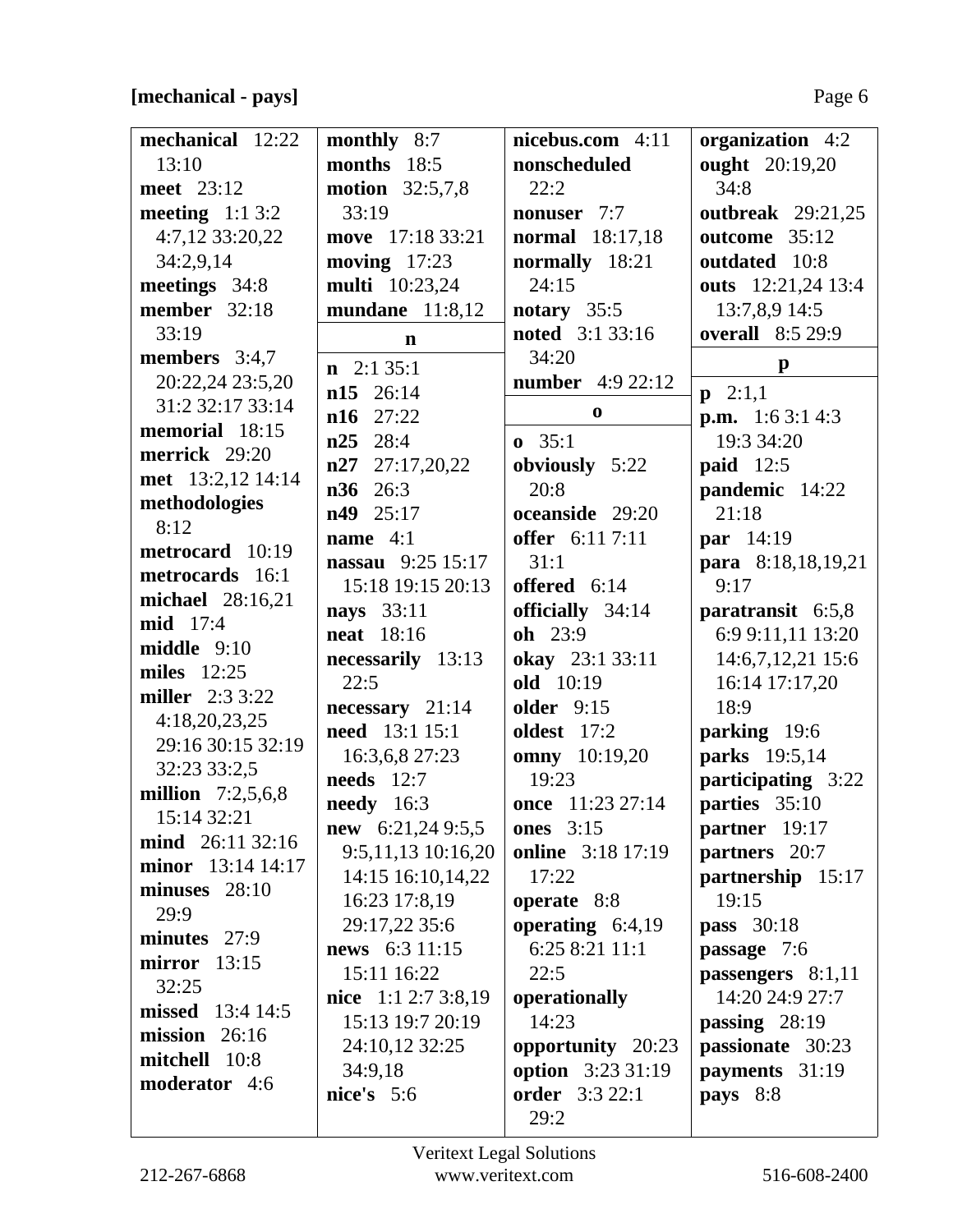# **[people - remember]** Page 7

| people 26:22              | potential 25:4          | proud $12:15,18$        | ran $11:1320:2$          |
|---------------------------|-------------------------|-------------------------|--------------------------|
| perceived 31:16           | potentially 22:11       | 15:1 16:1 30:3          | 8:7<br>rate              |
| <b>percent</b> 8:21 12:9  | 26:727:7                | provide 15:16           | <b>rates</b> 8:6,17      |
| 12:14,16 13:5,7,9         | <b>power</b> 10:6,10    | provides 16:8           | <b>ratio</b> 13:22       |
| 13:22,24 14:3,6           | 19:20                   | prudent 21:22           | ratios $13:21$           |
| 15:5,7 19:7 21:21         | <b>ppe</b> 7:24         | <b>public</b> 3:12 5:24 | <b>react</b> 31:24       |
| 31:15                     | pre 6:7 8:22 15:6,7     | 9:19 19:16 20:21        | <b>read</b> 3:13 4:5     |
| <b>perez</b> 26:13        | 21:21 25:2              | 22:12 23:25 24:20       | 11:11 23:23 24:5         |
| performance 12:3          | present $33:15$         | 34:16 35:5              | reading $4:5$ 13:6       |
| 12:7, 12, 14, 17 14: 2    | presentation 3:9        | pull 12:21,24 13:4      | 13:10                    |
| 14:4                      | 3:13 5:5,18 6:1,2       | 13:7,8,9 14:5           | real $24:14$             |
| performing 14:24          | 20:16,24 21:8           | purchase 17:9           | realized 20:3            |
| persaud 2:8               | 31:3 32:4               | <b>push</b> 7:1 29:8    | <b>really</b> 5:16 7:22  |
| person 21:9               | presented 32:9,22       | put 7:24 32:17          | 16:2,5,8 18:9,11         |
| <b>phase</b> 8:25 9:3     | presenting 21:6         | putting $21:25$         | 20:5,8 24:19 30:4        |
| 19:13                     | <b>pretty</b> 6:20 10:9 | $\mathbf{q}$            | realtime 18:5            |
| phone 14:1 18:6,7         | 10:11,25 12:17,23       | quarter 12:1,9,23       | rear $32:25$             |
| phones 13:25              | 13:18,23 25:3           | 15:15                   | received 23:24           |
| picked 14:8,9             | 30:3                    | queens $24:8$           | recognize 30:15          |
| pippins $2:10$            | previous 11:5           | question 20:25          | recommendations          |
| place 7:24 14:16          | prior 26:5              | 23:8 26:2,12            | 31:5                     |
| plan 8:24 11:2            | priority 25:10          | 29:24                   | recovery 11:22           |
| 16:11 19:12 21:23         | 27:21 28:1 30:13        | questions $5:22,24$     | reduce $21:19$           |
| planning $4:8$            | problem 28:7            | 11:24 20:23 21:6        | 31:19                    |
| 28:19,20 29:18            | process $16:2,25$       | 23:6,19 24:4            | reduced 21:17            |
| 30:19                     | procuring 9:19          | 30:22 31:2,5            | reduction $7:138:3$      |
| plans 17:13 22:23         | productivity            | quick $20:3$            | 8:16 21:12               |
| <b>please</b> $3:184:1,3$ | 14:19                   | quickly 10:25           | <b>reflect</b> 6:7 8:15  |
| 20:25 23:23 28:3          | program 15:23           | 11:14 12:4 19:13        | refresh $24:11$          |
| 32:11                     | project $9:210:6$       | 20:3 21:23 22:4         | regarding $20:23$        |
| <b>pluses</b> 28:9 29:9   | $10:12,23$ $12:10$      | 24:7,14                 | 28:17                    |
| <b>point</b> $5:521:20$   | 19:18,20,21             | quite 15:9 24:6         | regimens 7:23            |
| 23:23 24:18 28:15         | projected 7:6           | quorum 5:3 33:13        | reginald $2:12\,4:20$    |
| 31:24                     | projects 10:23          |                         | relate $31:4$            |
| <b>points</b> 26:21 28:2  | 11:3,3,6,7,8 19:12      | r                       | <b>related</b> 8:10 35:9 |
| pollack 28:3              | 20:9                    | $\mathbf{r}$ 2:1 35:1   | relatively $11:14$       |
| port 22:14,15,16          | promise $29:12$         | railroad 19:1           | reliability 9:16         |
| positive 32:1             | proposed 31:18          | 22:19,20 26:15          | reliable 16:20           |
| possible $4:522:4$        | proposing $6:15$        | 27:1,24 28:4,7,8        | relief 7:5               |
| 24:24                     | protocols 14:15         | 28:13                   | remember 9:23            |
|                           |                         |                         | 29:18                    |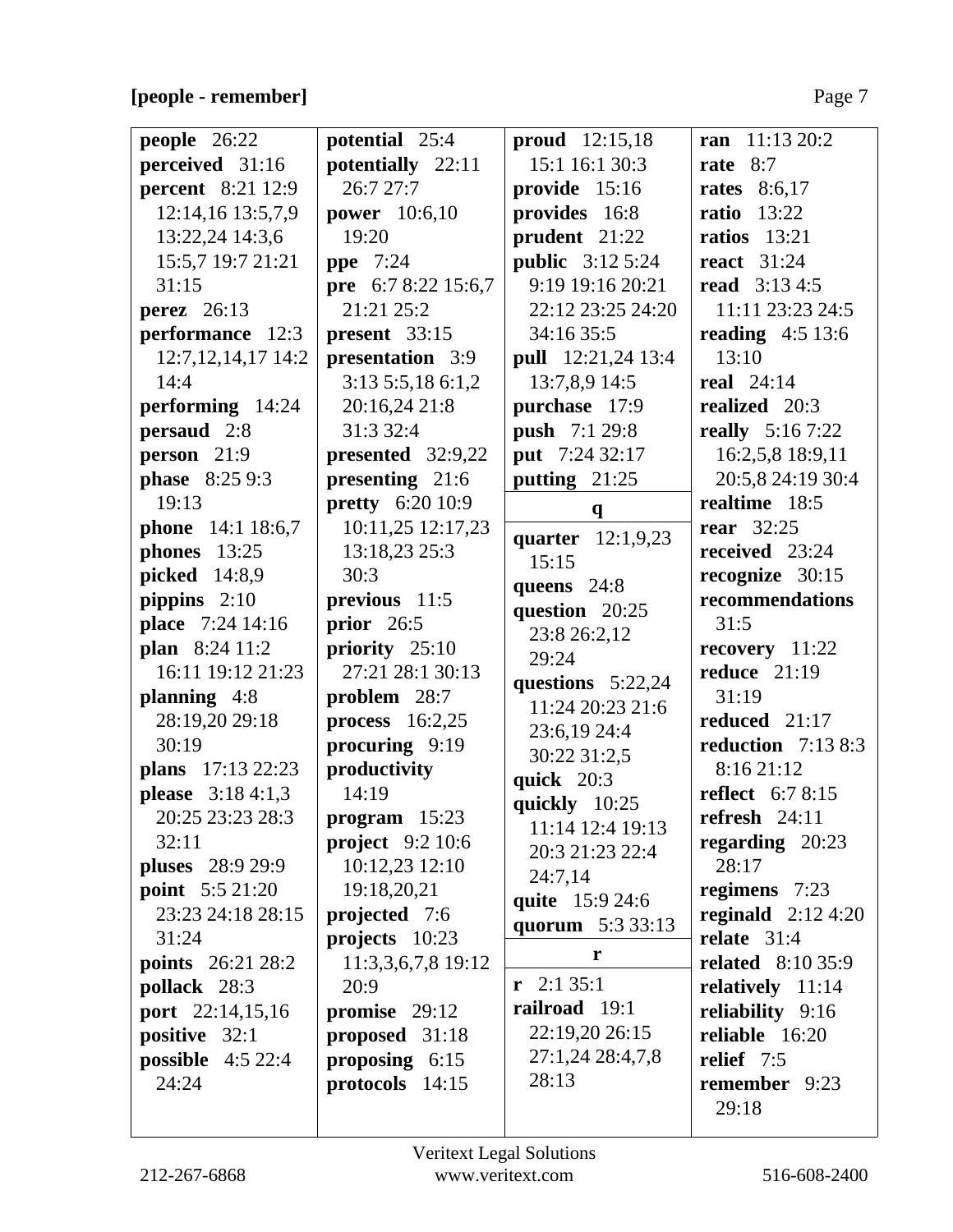| repair $11:10$            | $rob 26:13$              | <b>second</b> 32:11,12 | shelf $30:6$         |
|---------------------------|--------------------------|------------------------|----------------------|
| <b>replace</b> 9:14 10:7  | rockville 26:15          | 33:23,24,25 34:1       | shelly 34:6          |
| 16:15                     | roll 3:5 4:13 19:25      | seconding $32:14$      | shields 7:24         |
| replacement 9:9           | rolling $11:19$          | see 6:5,8,13,22        | shift 25:22          |
| replacing $10:19$         | <b>room</b> 23:11        | 7:19 8:2,7 13:2,21     | shore $26:4$         |
| report 8:4                | rosa $19:13$             | 14:22 17:4,13          | shorthand 35:4       |
| reporter 35:5             | <b>rosario</b> 2:4 5:1,2 | 25:19,22 27:13,14      | shortly 17:1         |
| represents 13:8           | 33:8,9,21                | 31:24,25               | show 18:14           |
| requesting $25:16$        | round $34:4$             | sees $26:2$            | shows $30:22$        |
| require 27:18             | <b>route</b> 6:13 9:13   | segments 29:4          | shrenkel $2:63:2$    |
| requirements              | 13:18 15:4 16:22         | selected 3:11,15       | 4:14,15 5:3 20:14    |
| 23:13                     | 26:1,4,7 28:25           | 24:1                   | 23:3,19 31:1 32:3    |
| requires 6:12             | 29:2,7,12                | send $3:16$            | 32:10,13,19,20       |
| resource 26:9             | <b>routes</b> 7:16 29:1  | <b>sent</b> 34:17      | 33:8, 11, 24 34:1, 7 |
| resources 25:22           | 29:19,22                 | serve 3:5 5:12         | 34:12                |
| 30:14                     | ruiz $27:21$             | service 3:17 5:15      | shut 27:24           |
| restored 21:24            | run $9:2419:2$           | 5:19 6:4,5,6,12,14     | shuttle $22:16$      |
| restrictions 19:4         | 22:15                    | 6:187:12,13,15         | shuttled 29:19       |
| retire $17:1$             | running $12:13$          | 8:3,8,16 11:23         | shuttles 29:21       |
| <b>return</b> 18:17,19    | 29:14                    | 16:4,9 17:5 18:14      | 30:6                 |
| <b>revenue</b> 6:8,21 7:6 | S                        | 18:19 19:2,8 20:5      | side 6:13 8:18 9:17  |
| 7:7                       | $s \quad 2:1$            | 20:9,10,12,16          | 12:21 13:6,11,19     |
| reverend $4:20$           | safe 8:1,10,11           | 21:13,17,19,20,24      | 13:20 14:12,21       |
| rewarding 16:7            | safety 25:6,15           | 21:25 22:2,11,24       | 17:17,20 18:9        |
| richards 2:2              | salient 3:12 23:24       | 25:17,19,20,24         | 22:6                 |
| <b>ride</b> 16:20,20 27:9 | saturday 25:18           | 26:1 27:17,18,19       | signature 35:14      |
| <b>riders</b> 16:3 24:12  | 26:1                     | 27:22,22,23 28:1       | signs $25:12,13$     |
| 25:7                      | saturdays 25:17          | 28:17 30:10            | similarities 24:2    |
| ridership $15:5,10$       | save $27:8$              | serviced 12:11         | simple $31:5$        |
| 21:12,21 22:18            | saw $22:3$               | services 15:22         | single $30:11$       |
| 25:21 26:8 30:3,5         | says 29:17               | servicing $26:14,25$   | singular $29:11$     |
| 30:7,14                   | schedule 28:19,20        | 27:6                   | $sir$ 23:18          |
| <b>rides</b> 15:13,16,24  | 30:19                    | serving $5:10$         | <b>site</b> 9:23     |
| 30:11                     | scheduling $4:7$         | seven $21:6$           | $s$ ix 19:14         |
| <b>right</b> $3:34:21$    | <b>score</b> $12:1,6$    | severe $13:14$         | slide 11:5 13:3,11   |
| 14:19 15:3,5              | scramble 14:9            | shape $8:5$            | slides $6:1$         |
| 17:10 21:17,18            | scrapes $13:16$          | share 16:12            | slightly $8:18,19$   |
| 25:20 26:11,17            | screen 4:1               | shared 4:6             | 15:8                 |
| 30:7 31:12                | $se$ 23:9                | sharon 2:8             | slowly $22:21$       |
| road $9:15 17:1$          | sea 18:17                | sheldon $2:64:14$      | small $11:1$         |
|                           |                          | 32:19                  |                      |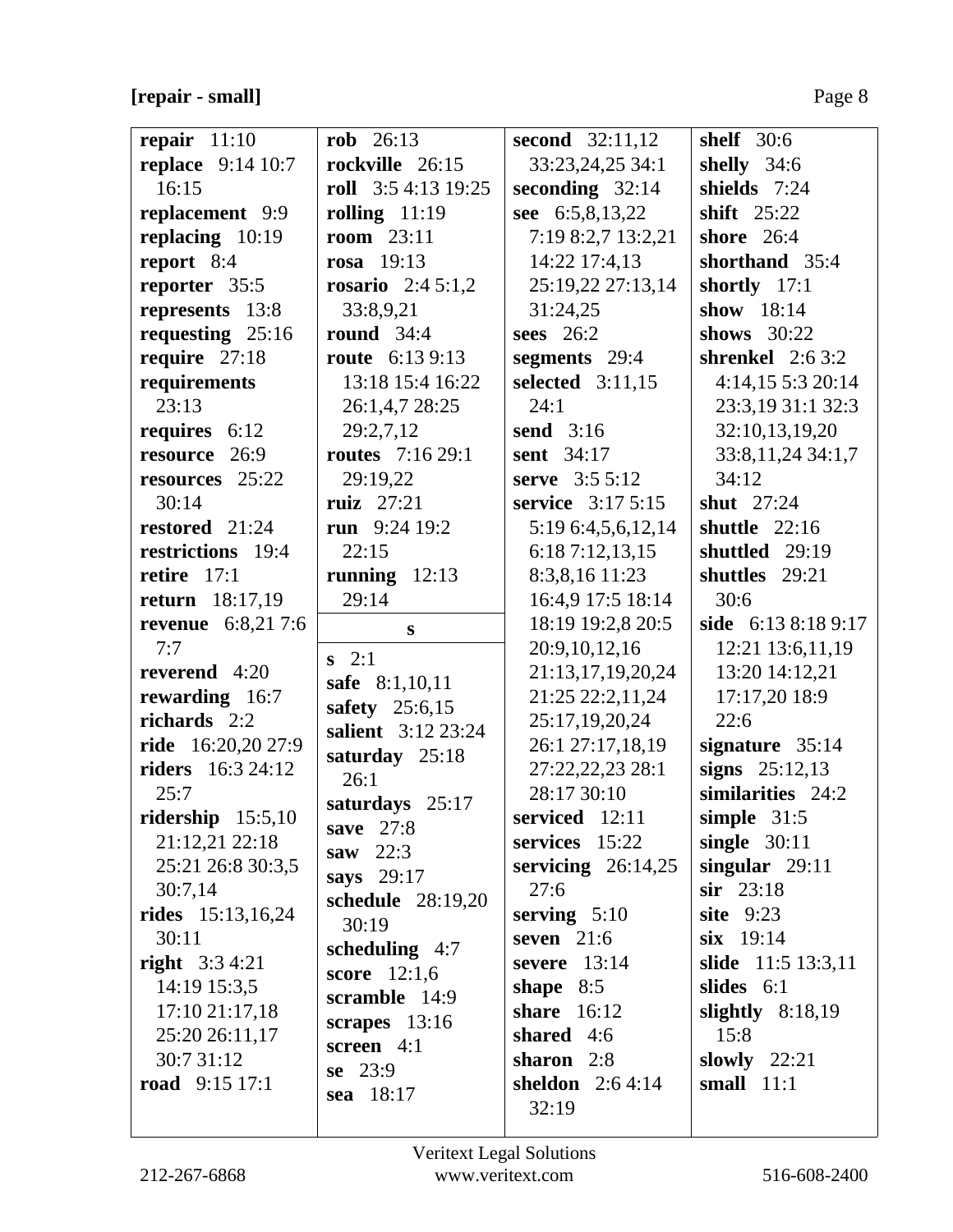| <b>smart</b> 10:21,21<br>social $22:1$ | study 26:6 28:14<br>28:21 | temperatures<br>24:15     | traffic $22:2026:24$<br>27:2 |
|----------------------------------------|---------------------------|---------------------------|------------------------------|
| somewhat 16:16                         | stuff $34:11$             | <b>thank</b> $3:214:17$   | transcript 35:7              |
| sorry 13:3,10 20:2                     | submission 4:2            | 5:3,9,10 20:14            | transdev $15:12,14$          |
| sounds $22:7$                          | 29:17 30:17               | 23:3,14,18 28:21          | transfer $29:5,6,8$          |
| south $26:4$                           | submissions 4:10          | 30:21 32:2,10,13          | transit 8:8,13 9:1           |
| speaking $20:4$                        | submit $4:3$              | 34:15,17,19               | 11:15 17:21 25:9             |
| speed 26:18                            | submitted 28:16           | thankful $11:17$          | 25:10,11 30:23               |
| split $29:3$                           | submitting 30:22          | <b>thanks</b> $17:1520:6$ | transportation 3:8           |
| spring $29:19$                         | suggestions 28:17         | thing $31:6$              | 3:19 15:22                   |
| stable 20:5,5 31:23                    | 28:21 30:9,10             | things $5:16,17$          | <b>travel</b> 26:19,23       |
| staff $8:2023:15$                      | 31:4                      | 6:21 7:25 13:21           | tree 13:15                   |
| stamp $9:8$                            | suggests 28:23            | 15:1 17:18 18:16          | trip $8:22$                  |
| standing $17:18$                       | summer 9:4                | 24:21,21 26:17            | trips 7:16 17:23,23          |
| start 5:25 7:14,16                     | support $11:5,17$         | 30:11 31:16,25,25         | 17:23                        |
| 8:25 9:4 10:18,25                      | 20:6,11 30:7,8            | think $12:2020:12$        | true $9:2235:7$              |
| 18:21 24:15,18,19                      | sure $3:194:1,4$          | 20:17,19 23:21            | try $3:14\,24:22$            |
| 24:22                                  | 16:12 26:10,22            | 27:13 30:7 31:9           | 27:13 28:6                   |
| started 12:10                          | surplus 21:14 22:5        | 33:18 34:7,8              | trying $17:18\,24:5$         |
| 15:12,13,23                            | sync 28:3,6,8             | third 14:5 18:22          | 27:11                        |
| starting $18:14$                       | system 10:9,9,20          | thought $21:22$           | tuned $34:16$                |
| starts $18:22$                         | 10:20,21 12:15            | three 5:16 25:1           | turn $27:2,12\,34:10$        |
| state 6:24 11:10,16                    | systems 6:25 10:7         | 29:19,22                  | two 5:17 11:2                |
| 20:7 35:5                              | 25:5                      | thursday $1:3$            | 12:10 13:4 21:6              |
| station $19:127:1,2$                   | $\mathbf t$               | tie 27:20                 | u                            |
| 27:3,6,12                              | t $35:1,1$                | tiling $9:5$              | unanimous 33:13              |
| status $11:22$                         | tablet 18:7               | time 3:1 11:9 12:7        | 34:12                        |
| stay $34:5$                            | take 5:22,24 10:12        | 12:11,12,14,17            | undergo 5:14                 |
| staying $17:10$                        | 18:2 19:21,24             | 14:1,3 17:9 18:1,6        | understand 31:13             |
| stays $18:20$                          | 20:21 32:15               | 26:18,23 28:13            | understood 27:25             |
| stoa 6:23 7:3 31:8                     | takeaways 20:5,8          | 29:2,4,9 34:20            | unfortunately                |
| 31:19                                  | talk 5:17,17,19           | times $25:128:5$          | 30:5                         |
| stop $23:127:4,5,5$                    | talked 16:10 19:19        | today 3:6,22 33:19        | <b>united</b> 15:17 16:4     |
| stopped $22:17$                        | talking $22:10$           | <b>today's</b> $4:5,7,12$ | 24:9                         |
| stops $12:1626:20$                     | tan 13:15                 | tonight $5:16$            | <b>updates</b> $5:19$        |
| streams $6:21$                         | team $4:88:10$            | tony 2:4 4:25 33:8        | 11:24                        |
| street 21:25 27:4,5                    | 12:18 15:2                | top $6:5,237:29:7$        | upgrade $10:15,16$           |
| 27:5,8                                 | technology 18:8           | 13:16 25:2 26:11          | 18:8 19:14,19                |
| strict $26:9$                          |                           | total $7:20$              |                              |
|                                        | 20:10                     |                           | upgrades $8:25$              |
| stuck 26:24 27:11                      | temperature 24:9          | town $4:2$                | upstream $28:11$             |

 $\frac{1}{2}$